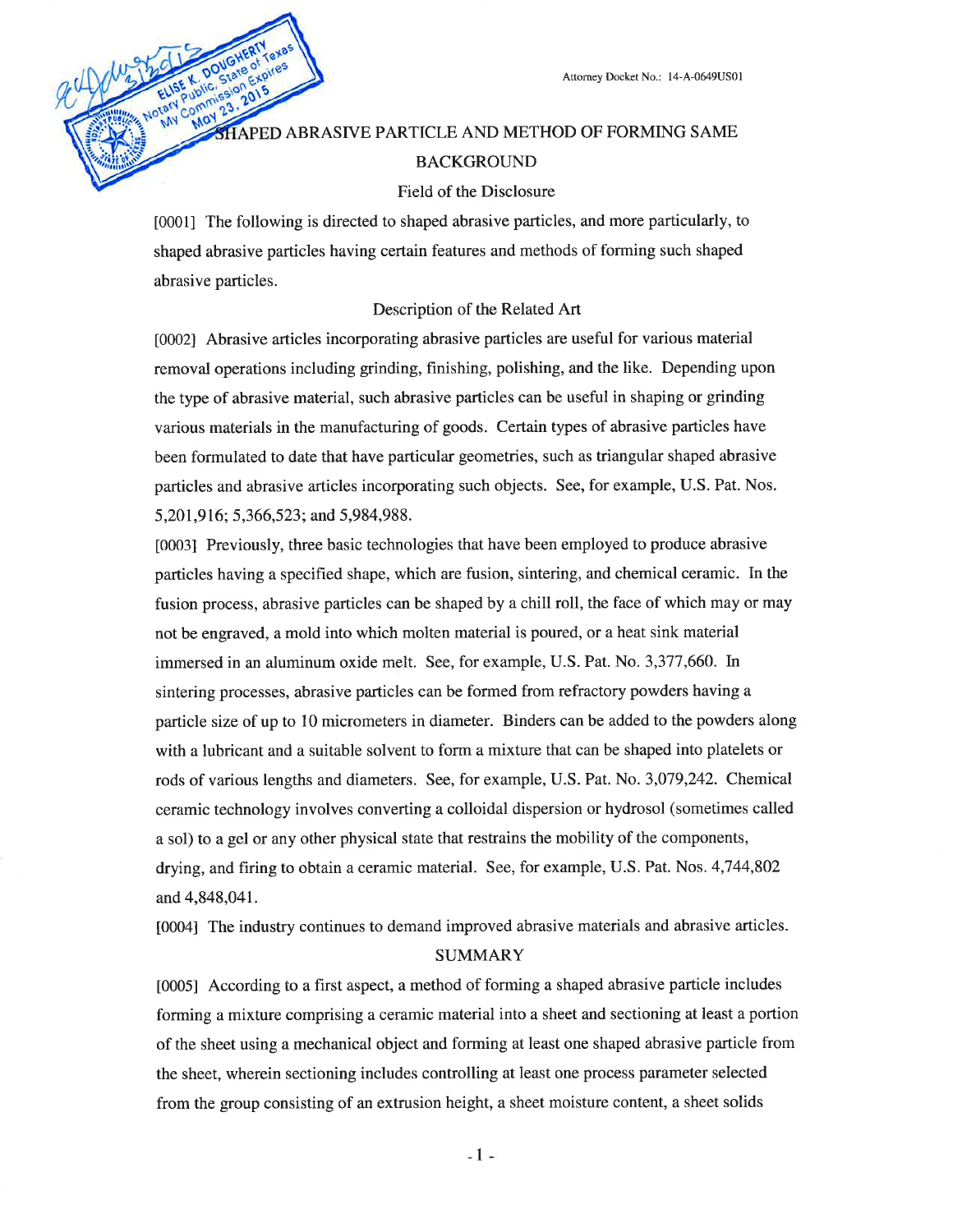loading, an orientation of the sheet during sectioning, a pressure differential during sectioning, a blade spacing variation, a blade edge thickness, a ratio of blade edge thickness to blade spacing variation, a blade edge shape, and a combination thereof.

## Brief Description of the Drawings

[0006] The present disclosure may be better understood, and its numerous features and advantages made apparent to those skilled in the art by referencing the accompanying drawings.

[0007] FIGs. 1A and 1B include schematics of a system and method of forming a shaped abrasive particle in accordance with an embodiment.

[0008] FIG. 2 includes a particular device that can be used in forming a shaped abrasive particle in accordance with an embodiment.

[0009] FIG. 3 includes an illustration of a process of forming a shaped abrasive particle in accordance with an embodiment.

[0010] FIG. 4A includes a cross-sectional illustration of a process utilized in forming a shaped abrasive particle in accordance with an embodiment.

[0011] FIG. 4B includes a cross-sectional illustration of a portion of a sheet having an opening according to an embodiment.

[0012] FIG. 5 includes a cross-sectional illustration of a portion of a shaped abrasive particle in accordance with an embodiment.

[0013] FIG. 6 includes a cross-sectional illustration of a coated abrasive article including shaped abrasive particles in accordance with an embodiment.

[0014] FIG. 7 includes an illustration of a bonded abrasive article including shaped abrasive particles in accordance with an embodiment.

[0015] FIG. 8 includes a cross-sectional view of a portion of a die and extruding process according to an embodiment.

[0016] FIG. 9 includes an illustration of a plurality of blades according to an embodiment.

[0017] FIG. 10 includes an image of a portion of a sectioned sheet including a plurality of precursor shaped abrasive particles according to an embodiment.

[0018] FIG. 11 includes a top down images of the precursor shaped abrasive particles formed in the sheet according to Example 1.

[0019] FIG 12 includes a top down image of shaped abrasive particles formed according to Example 1.

[0020] FIGs. 13A and 13B include cross-sectional illustrations of different blade edges according to embodiments.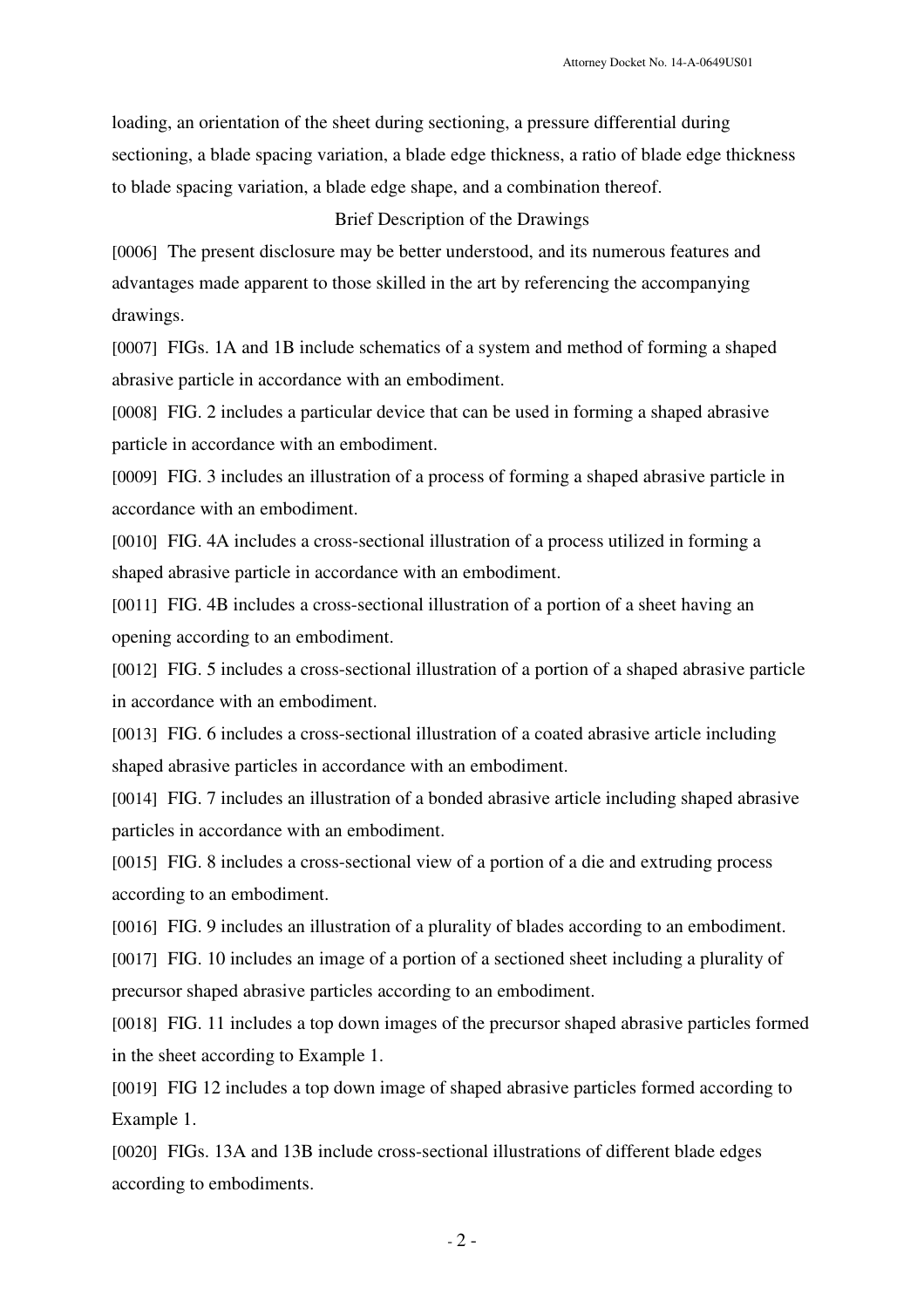## DETAILED DESCRIPTION

[0021] The following is directed to methods of forming shaped abrasive particles and features of such shaped abrasive particles. The shaped abrasive particles may be used in various abrasive articles, including for example bonded abrasive articles, coated abrasive articles, and the like. Alternatively, the shaped abrasive particles of the embodiments herein may be utilized in free abrasive technologies, including for example grinding and/or polishing slurries.

[0022] FIG. 1A includes a side view of a system for forming a shaped abrasive particle in accordance with an embodiment. FIG. 1B includes a top-down view of the system for forming a shaped abrasive particle in accordance with an embodiment. The process of forming shaped abrasive particles can be initiated by forming a mixture 101 including a ceramic material and a liquid. In particular, the mixture 101 can be a gel formed of a ceramic powder material and a liquid, wherein the gel can be characterized as a shape-stable material having the ability to hold a given shape even in the green (i.e., unfired) state. In accordance with an embodiment, the gel can include a powder material that is an integrated network of discrete particles.

[0023] The mixture 101 can be formed to have a particular content of solid material, which otherwise may be referred to as the solids content, such as the ceramic powder material. For example, in one embodiment, the mixture 101 can have a solids content of at least about 25 wt%, such as at least about 35 wt%, at least about 38 wt%, or even at least about 42 wt% for the total weight of the mixture 101. Still, in at least one non-limiting embodiment, the solid content of the mixture 101 can be not greater than about 75 wt%, such as not greater than about 70 wt%, not greater than about 65 wt%, or even not greater than about 55 wt%. It will be appreciated that the content of the solids materials in the mixture 101 can be within a range between any of the minimum and maximum percentages noted above. [0024] According to one embodiment, the ceramic powder material can include an oxide, a nitride, a carbide, a boride, an oxycarbide, an oxynitride, and a combination thereof. In particular instances, the ceramic material can include alumina. More specifically, the ceramic material may include a boehmite material, which may be a precursor of alpha alumina. The term "boehmite" is generally used herein to denote alumina hydrates including mineral boehmite, typically being Al2O3•H2O and having a water content on the order of 15%, as well as psuedoboehmite, having a water content higher than 15%, such as 20-38% by weight. It is noted that boehmite (including psuedoboehmite) has a particular and identifiable crystal structure, and accordingly unique X-ray diffraction pattern, and as such, is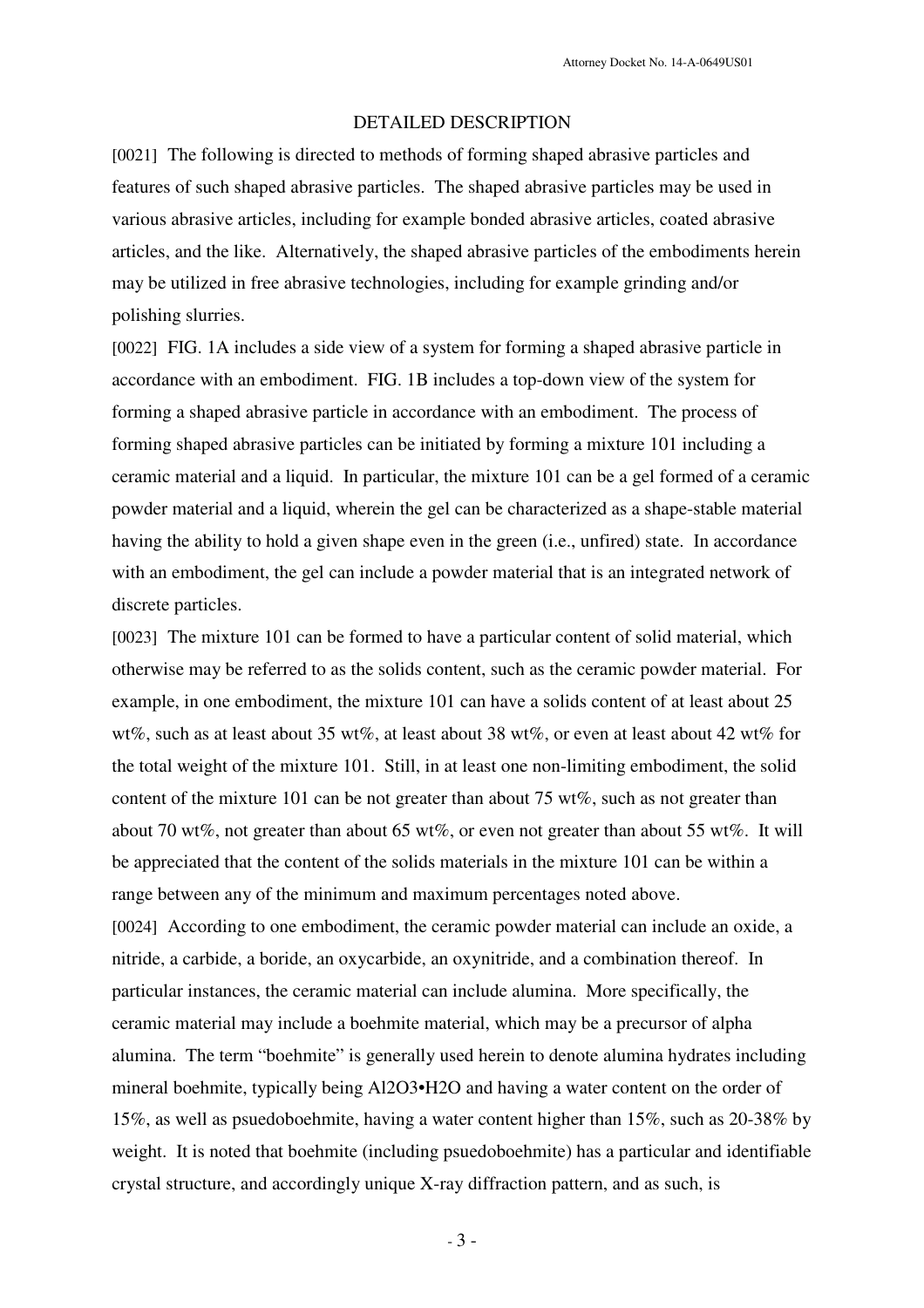distinguished from other aluminous materials including other hydrated aluminas such as ATH (aluminum trihydroxide) a common precursor material used herein for the fabrication of boehmite particulate materials.

[0025] Furthermore, the mixture 101 can be formed to have a particular content of liquid material. Some suitable liquids may include organic materials, such as water. In accordance with one embodiment, the mixture 101 can be formed to have a liquid content less than the solids content of the mixture 101. In more particular instances, the mixture 101 can have a liquid content of at least about 25 wt% for the total weight of the mixture 101. In other instances, the amount of liquid within the mixture 101 can be greater, such as at least about 35 wt%, at least about 45 wt%, at least about 50 wt%, or even at least about 58 wt%. Still, in at least one non-limiting embodiment, the liquid content of the mixture can be not greater than about 75 wt%, such as not greater than about 70 wt%, not greater than about 65 wt%, not greater than about 60 wt%, or even not greater than about 55 wt%. It will be appreciated that the content of the liquid in the mixture 101 can be within a range between any of the minimum and maximum percentages noted above.

[0026] Furthermore, to facilitate processing and forming shaped abrasive particles according to embodiments herein, the mixture 101 can have a particular storage modulus. For example, the mixture 101 can have a storage modulus of at least about  $1x10^4$  Pa, such as at least about  $4x10^4$  Pa, or even at least about  $5x10^4$  Pa. However, in at least one non-limiting embodiment, the mixture 101 may have a storage modulus of not greater than about  $1x10^7$  Pa, such as not greater than about  $1x10^6$  Pa. It will be appreciated that the storage modulus of the mixture 101 can be within a range between any of the minimum and maximum values noted above. The storage modulus can be measured via a parallel plate system using ARES or AR-G2 rotational rheometers, with Peltier plate temperature control systems. For testing, the mixture 101 can be extruded within a gap between two plates that are set to be approximately 8 mm apart from each other. After extruding the get into the gap, the distance between the two plates defining the gap is reduced to 2 mm until the mixture 101 completely fills the gap between the plates. After wiping away excess mixture, the gap is decreased by 0.1 mm and the test is initiated. The test is an oscillation strain sweep test conducted with instrument settings of a strain range between 0.1% to 100%, at 6.28 rad/s (1 Hz), using 25-mm parallel plate and recording 10 points per decade. Within 1 hour after the test completes, lower the gap again by 0.1 mm and repeat the test. The test can be repeated at least 6 times. The first test may differ from the second and third tests. Only the results from the second and third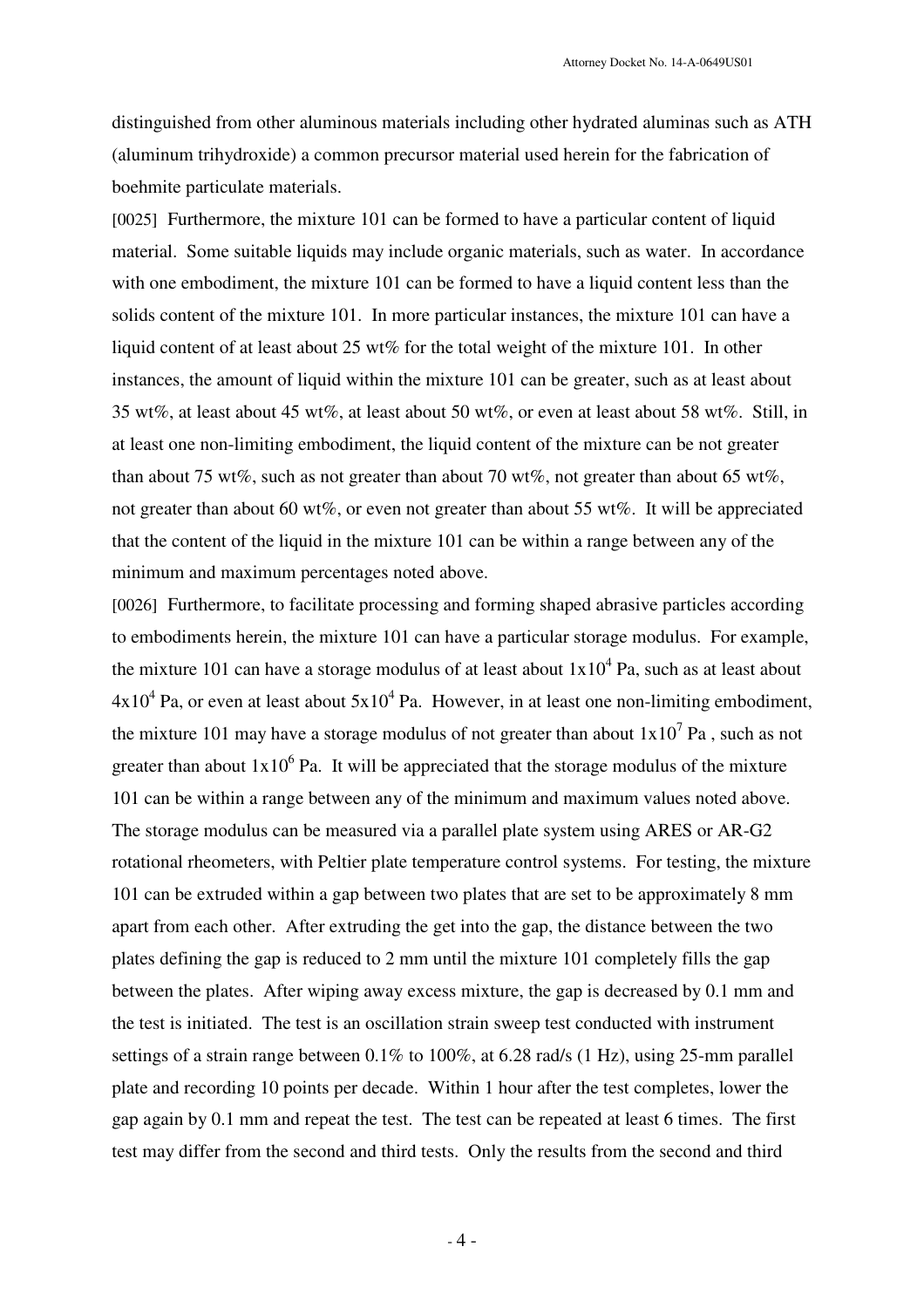tests for each specimen should be reported. The viscosity can be calculated by dividing the storage modulus value by 6.28 s-1.

[0027] Furthermore, to facilitate processing and forming shaped abrasive particles according to embodiments herein, the mixture 101 can have a particular viscosity. For example, the mixture 101 can have a viscosity of at least about  $4x10^3$  Pa s, at least about  $5x10^3$  Pa s, at least about  $6x10^3$  Pa s, at least about  $8x10^3$  Pa s, at least about  $10x10^3$  Pa s, at least about  $20x10^3$  Pa s, at least about  $30x10^3$  Pa s, at least about  $40x10^3$  Pa s, at least about  $50x10^3$  Pa s, at least about  $60x10^3$  Pa s, or even at least about  $65x10^3$  Pa s. In at least one non-limiting embodiment, the mixture 101 may have a viscosity of not greater than about  $1x10^6$  Pa s, not greater than about 5x10<sup>5</sup> Pa s, not greater than about 3x10<sup>5</sup> Pa s, or even not greater than about  $2x10^5$  Pa s. It will be appreciated that the viscosity of the mixture 101 can be within a range between any of the minimum and maximum values noted above.

[0028] Moreover, the mixture 101 can be formed to have a particular content of organic materials, including for example, organic additives that can be distinct from the liquid, to facilitate processing and formation of shaped abrasive particles according to the embodiments herein. Some suitable organic additives can include stabilizers, binders, such as fructose, sucrose, lactose, glucose, UV curable resins, and the like.

[0029] Notably, the embodiments herein may utilize a mixture 101 that is distinct from slurries used in conventional tape casting operations. For example, the content of organic materials within the mixture 101, particularly, any of the organic additives noted above may be a minor amount as compared to other components within the mixture 101. In at least one embodiment, the mixture 101 can be formed to have not greater than about 30 wt% organic material for the total weight of the mixture 101. In other instances, the amount of organic materials may be less, such as not greater than about 15 wt%, not greater than about 10 wt%, or even not greater than about 5 wt%. Still, in at least one non-limiting embodiment, the amount of organic materials within the mixture 101 can be at least about 0.1 wt%, such as at least about 0.5 wt% for the total weight of the mixture 101. It will be appreciated that the amount of organic materials in the mixture 101 can be within a range between any of the minimum and maximum values noted above.

[0030] Moreover, the mixture 101 can be formed to have a particular content of acid or base distinct from the liquid, to facilitate processing and formation of shaped abrasive particles according to the embodiments herein. Some suitable acids or bases can include nitric acid, sulfuric acid, citric acid, chloric acid, tartaric acid, phosphoric acid, ammonium nitrate, ammonium citrate. According to one particular embodiment, the mixture 101 can have a pH

- 5 -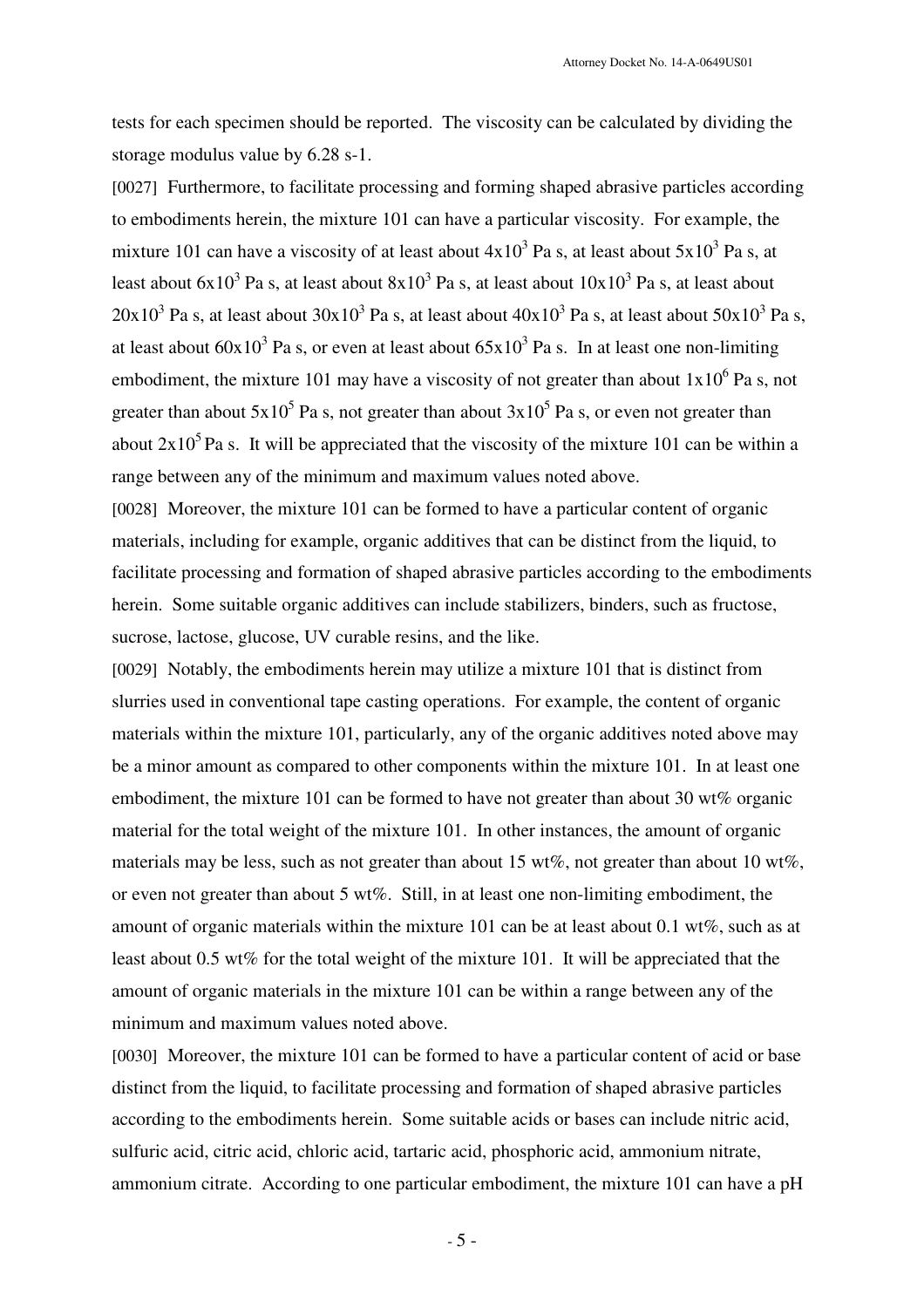of less than about 5, and more particularly, within a range between about 2 and about 4, using a nitric acid additive.

[0031] Referencing FIGs. 1A and 1B, the system 100 can include a die 103. As illustrated, the mixture 101 can be provided within the interior of the die 103 and configured to be extruded through a die opening 105 positioned at one end of the die 103. As further illustrated, forming can include applying a force 180 (that may be translated into a pressure) on the mixture 101 to facilitate moving the mixture 101 through the die opening 105. In accordance with an embodiment, a particular pressure may be utilized during extrusion, and such a pressure may be lower than certain pressures utilized during other forming processes, including for example traditional molding or printing operations. For example, the pressure can be at least about 10 kPa, such as at least about 150 kPa, at least about 200 kPa, at least 250 kPa, at least 300 kPa, at least 400 kPa, or even at least about 500 kPa. Still, in at least one non-limiting embodiment, the pressure utilized during extrusion can be not greater than about 4 MPa, not greater than about 1 MPa, not greater than 800 kPa, or even not greater than 500 kPa.. It will be appreciated that the pressure used to extrude the mixture 101 can be within a range between any of the minimum and maximum values noted above. Further details of the die are provided in other embodiments herein.

[0032] In certain systems, the die 103 can include a die opening 105 having a particular shape. It will be appreciated that the die opening 105 may be shaped to impart a particular shape to the mixture 101 during extrusion. In accordance with an embodiment, the die opening 105 can have a rectangular shape. Furthermore, the mixture 101 extruded through the die opening 105 can have essentially the same cross-sectional shape as the die opening 105. As further illustrated, the mixture 101 may be extruded in the form of a sheet 111 and onto a belt 109 underlying the die 103. In specific instances, the mixture 101 can be extruded in the form of a sheet 111 directly onto the belt 109, which may facilitate continuous processing.

[0033] According to one particular embodiment, the belt can be formed to have a film overlying a substrate, wherein the film can be a discrete and separate layer of material configured to facilitate processing and forming of shaped abrasive particles. The process can include providing the mixture 101 directly onto the film of the belt to form the sheet 111. In certain instances, the film can include a polymer material, such as polyester. In at least one particular embodiment, the film can consist essentially of polyester. The film can be made of any material that may be formed integrally or coated on the belt 109. In at least one particular embodiment, the film can include a polymer that is extruded onto the belt 109 to

- 6 -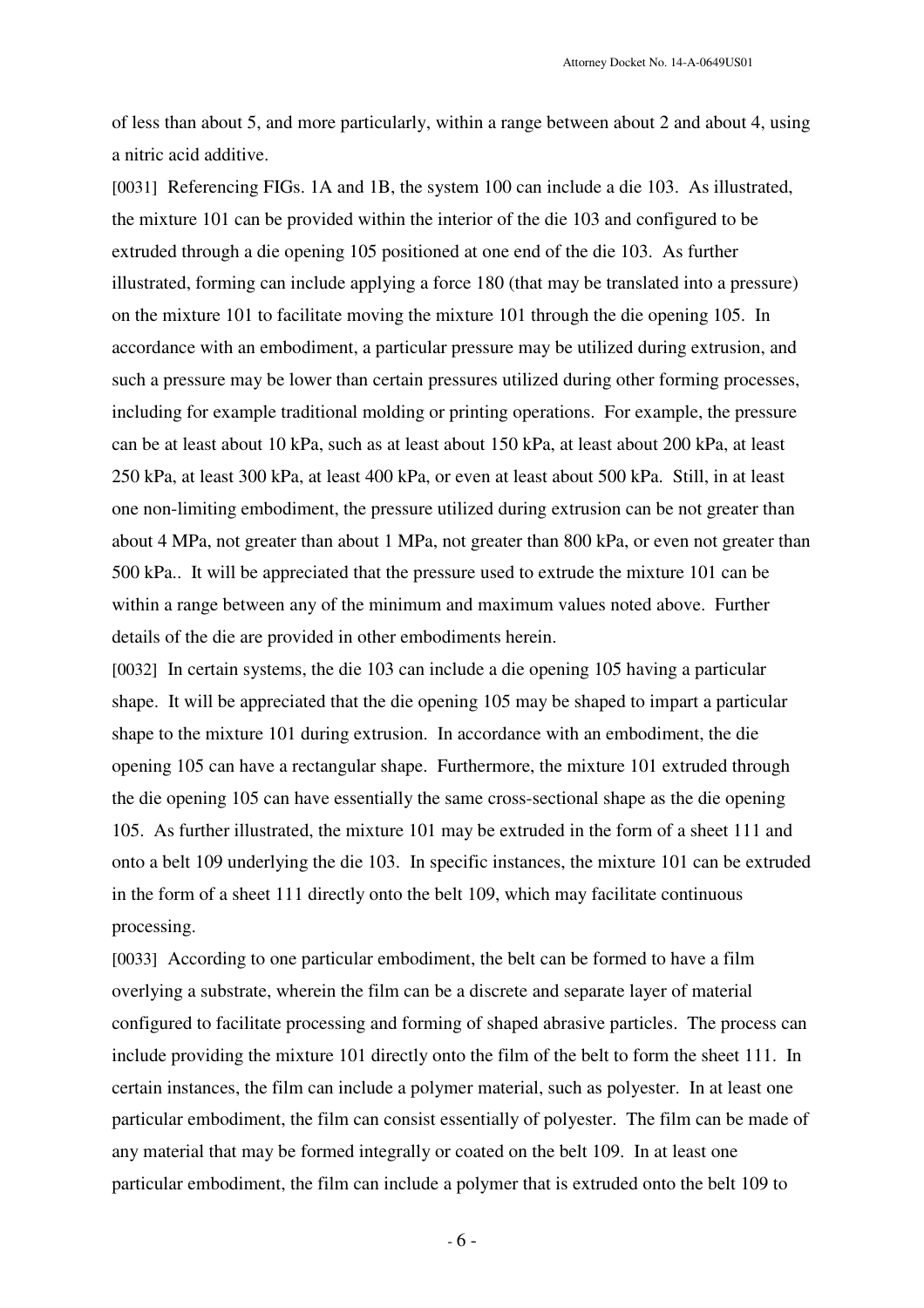form the substrate configured to receive the extruded sheet 111. Notably, the belt 109 can be made of an organic material, such as a polymer, including for example, polypropylene, polyimde, polyamide, fluoropolymers, and the like. In an alternative embodiment, the belt 109 can be made of an inorganic material, including for example, a metal or metal alloy, such as aluminum, steel, and the like. In at least one embodiment, the belt 109 can be made of a material having suitable flexibility to facilitate processing of the sheet 111. [0034] In some embodiments, the belt 109 can be translated while moving the mixture 101 through the die opening 105. As illustrated in the system 100, the mixture 101 may be extruded in a direction 191. The direction of translation 110 of the belt 109 can be angled relative to the direction of extrusion 191 of the mixture. While the angle between the direction of translation 110 and the direction of extrusion 191 are illustrated as substantially orthogonal in the system 100, other angles are contemplated, including for example, an acute angle or an obtuse angle. Moreover, while the mixture 101 is illustrated as being extruded in a direction 191, which is angled relative to the direction of translation 110 of the belt 109, in an alternative embodiment, the belt 109 and mixture 101 may be extruded in substantially the same direction.

[0035] The belt 109 may be translated at a particular rate to facilitate processing. For example, the belt 109 may be translated at a rate of at least about 3 cm/s. In other embodiments, the rate of translation of the belt 109 may be greater, such as at least about 4 cm/s, at least about 6 cm/s, at least about 8 cm/s, or even at least about 10 cm/s. Still, in at least one non-limiting embodiment, the belt 109 may be translated in a direction 110 at a rate of not greater than about 5 m/s, not greater than about 1 m/s, or even not greater than about 0.5 m/s. It will be appreciated that the screen 151 may be translated at a rate within a range between any of the minimum and maximum values noted above.

[0036] For certain processes according to embodiments herein, the rate of translation of the belt 109 as compared to the rate of extrusion of the mixture 101 in the direction 191 may be controlled to facilitate proper processing. For example, the rate of translation of the belt 109 can be essentially the same as the rate of extrusion to ensure formation of a suitable sheet 111.

[0037] After the mixture 101 is extruded through the die opening 105, the mixture 101 may be translated along the belt 109 under a knife edge 107 attached to a surface of the die 103. The knife edge 107 may facilitate forming a sheet 111. More particularly, the opening defined between the surface of the knife edge 107 and belt 109 may define particular dimensions of the extruded mixture 101. For certain embodiments, the mixture 101 may be

- 7 -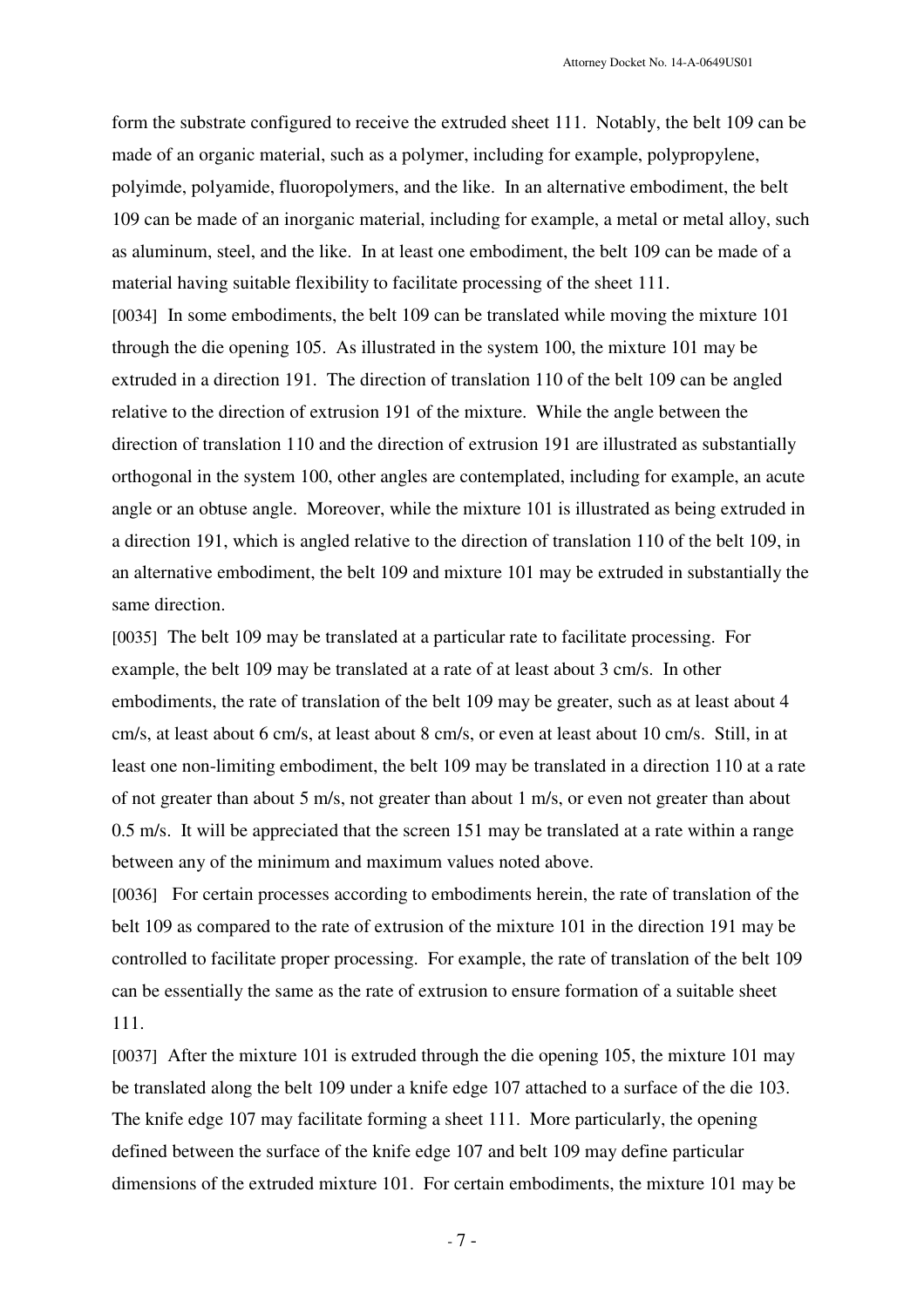extruded in the form of a sheet 111 having a generally rectangular cross-sectional shape as viewed in a plane defined by a height and width of the sheet 111. While the extrudate is illustrated as a sheet, other shapes can be extruded, including for example cylindrical shapes and the like.

[0038] The process of forming the sheet 111 from the mixture 101 can include control of particular features and process parameters to facilitate suitable formation of shaped abrasive particles having one or more features as provided in the embodiments herein. For example, in certain instances, the process of forming a sheet 111 from the mixture 101 can include forming a sheet 111 having a particular height 181 controlled in part by a distance between the knife edge 107 and a surface of the belt 109. Moreover, it is noted that the height 181 of the sheet 111 can be controlled by varying a distance between the knife edge 107 and the surface of the belt 109. Additionally, forming the mixture 101 into the sheet 111 can include controlling the dimensions of the sheet 111 based in part upon the viscosity of the mixture 101. In particular, forming the sheet 111 can include adjusting the height 181 of the sheet 111 based on the viscosity of the mixture 101.

[0039] Furthermore, to facilitate processing and forming shaped abrasive particles according to embodiments herein, the mixture 101, and thus the sheet 111, can have a particular viscosity. For example, the mixture 101 can have a viscosity of at least about  $4x10^3$  Pa s, at least about 5x10<sup>3</sup> Pa s, at least about  $6x10^3$  Pa s, at least about  $8x10^3$  Pa s, at least about  $10x10<sup>3</sup>$  Pa s, at least about  $20x10<sup>3</sup>$  Pa s, at least about  $30x10<sup>3</sup>$  Pa s, at least about  $40x10<sup>3</sup>$  Pa s, at least about 50x10<sup>3</sup> Pa s, at least about  $60x10^3$  Pa s, or even at least about  $65x10^3$  Pa s. In at least one non-limiting embodiment, the mixture 101 may have a viscosity of not greater than about  $1x10^6$  Pa s, not greater than about  $5x10^5$  Pa s, not greater than about  $3x10^5$  Pa s, or even not greater than about  $2x10^5$  Pa s. It will be appreciated that the viscosity of the mixture 101 can be within a range between any of the minimum and maximum values noted above. The viscosity can be measured in the same manner as the storage modulus as described above. [0040] The sheet 11 can have particular dimensions, including for example a length (l), a width (w), and a height (h). In accordance with an embodiment, the sheet 111 may have a length that extends in the direction of the translating belt 109, which can be greater than the width, wherein the width of the sheet 111 is a dimension extending in a direction perpendicular to the length of the belt 109 and to the length of the sheet. The sheet 111 can have a height 181, wherein the length and width are greater than the height 181 of the sheet 111.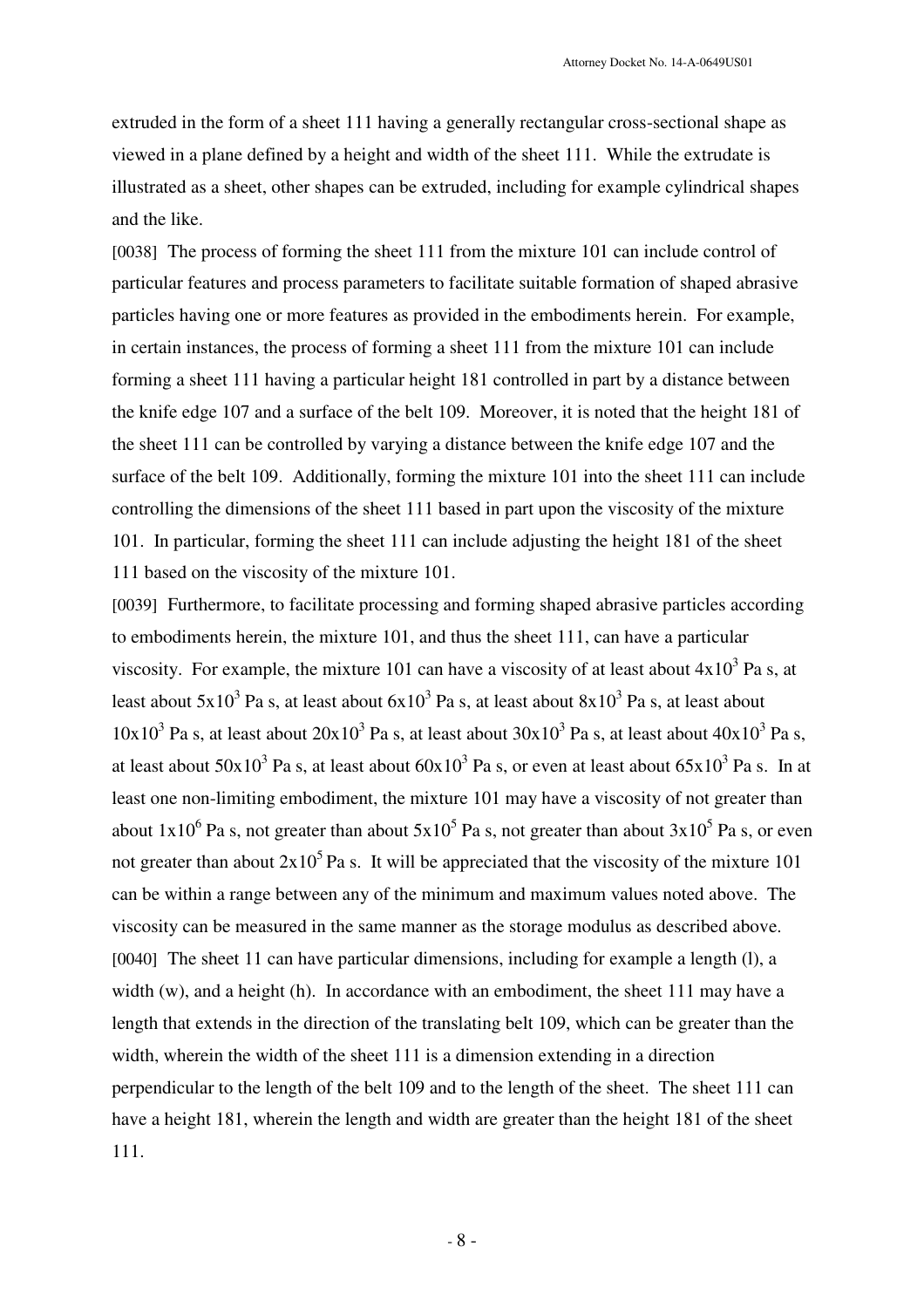[0041] Notably, the height 181 of the sheet 111 can be the dimension extending vertically from the surface of the belt 109. In accordance with an embodiment, the sheet 111 can be formed to have a particular dimension of height 181, wherein the height may be an average height of the sheet 111 derived from multiple measurements. For example, the height 181 of the sheet 111 can be at least about 0.1 mm, such as at least about 0.5 mm. In other instances, the height 181 of the sheet 111 can be greater, such as at least about 0.8 mm, at least about 1 mm, at least about 1.2 mm, at least about 1.6 mm, or even at least about 2 mm. Still, in one non-limiting embodiment, the height 181 of the sheet 111 may be not greater than about 10 mm, not greater than about 5 mm, or even not greater than about 2 mm. It will be appreciated that the sheet 111 may have an average height within a range between any of the minimum and maximum values noted above.

[0042] According to one embodiment, the sheet 111 can have a length (l), a width (w), and a height (h), wherein the length > width > height. Moreover, the sheet 111 can have a secondary aspect ratio of length:height of at least about 10, such as at least about 100, at least about 1000, or even at least about 1000.

[0043] After extruding the mixture 101 from the die 103, the sheet 111 may be translated in a direction 112 along the surface of the belt 109. Translation of the sheet 111 along the belt 109 may facilitate further processing to form precursor shaped abrasive particles. For example, the sheet 111 may undergo a shaping process within the shaping zone 113. In particular instances, the process of shaping can include shaping a surface of the sheet 111, including for example, an upper major surface 117 of the sheet 111. In other embodiments, other major surfaces of the sheet may undergo shaping, including for example, the bottom surface or side surfaces. For certain processes, shaping can include altering a contour of the sheet through one or more processes, such as, embossing, rolling, cutting, engraving, patterning, stretching, twisting, and a combination thereof.

[0044] In one particular embodiment, the process of shaping can include forming a feature 119 in the upper major surface 117 of the sheet 111. More particularly, a shaping structure 115 may be contacted to the upper major surface 117 of the sheet 111 facilitating the formation of a feature 119 or a pattern of features in the upper major surface 117. It will be appreciated that the shaping structure 115 can take various forms, including for example, a roller having various features on its surface, wherein such features may be imparted to the upper major surface 117 of the sheet 111 upon contact between the shaping structure 115 and the upper major surface 117.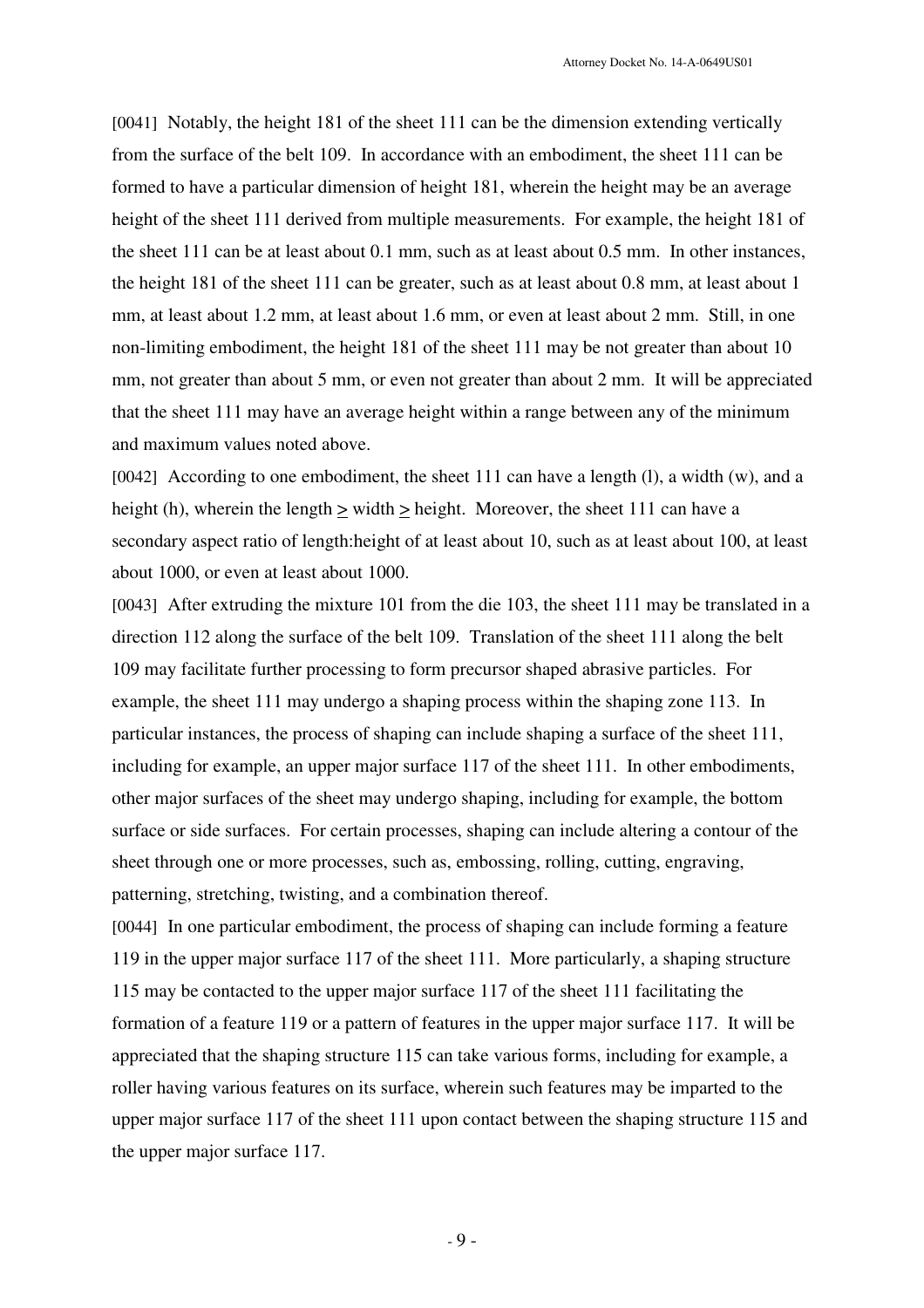[0045] Still, it will be appreciated that alternative shaping structures and methods of shaping a sheet may be utilized. For example, the surface of the belt 109 may be textured such that features of the texture are imparted to the sheet 111, and the finally-formed shaped abrasive particles. Moreover, various devices may be used to impart a feature or pattern of features on the side surfaces of the sheet 111.

[0046] In accordance with an embodiment, the process of forming a shaped abrasive particle can further include translation of the sheet along the belt 109 through a forming zone 121. In accordance with an embodiment, the process of forming a shaped abrasive particle can include sectioning the sheet 111 to form precursor shaped abrasive particles 123. For example, in certain instances, forming can include perforating a portion of the sheet 111. In other instances, the process of forming can include patterning the sheet 111 to form a patterned sheet and extracting shapes from the patterned sheet.

[0047] Particular processes of forming can include cutting, pressing, punching, crushing, rolling, twisting, bending, drying, and a combination thereof. In one embodiment, the process of forming can include sectioning of the sheet 111. Sectioning of the sheet 111 can include the use of at least one mechanical object, which may be in the form of a gas, liquid, or solid material. The process of sectioning can include at least one or a combination of cutting, pressing, punching, crushing, rolling, twisting, bending, and drying. Moreover, it will be appreciated that sectioning can include perforating or creating a partial opening through a portion of the sheet 111, which may not extend through the entire height of the sheet 111.

[0048] For example, sectioning can include a water jet cutting process. In another embodiment, sectioning of the sheet 111 can include use of a mechanical object including one or a plurality of a blade, a wire, a disc, and a combination thereof. The blades may be oriented relative to each other in a variety of configurations to achieve the desired sectioning. For example, the blades may be arranged parallel to each other, such as in a ganged configuration. Alternatively, the mechanical object may include a set of spiral blades connected to each other or independent of each other.

[0049] Alternatively, the process of forming shaped abrasive particles can include the use of radiation to section the sheet 111 into discrete precursor shaped abrasive particles. For example, use of radiation may include the use of a laser to score or otherwise cut discrete shaped abrasive particles from the sheet 111.

[0050] It will be appreciated that at least one blade may be translated through the sheet 111 to facilitate sectioning. In particular instances, a sectioning process using a blade can include

- 10 -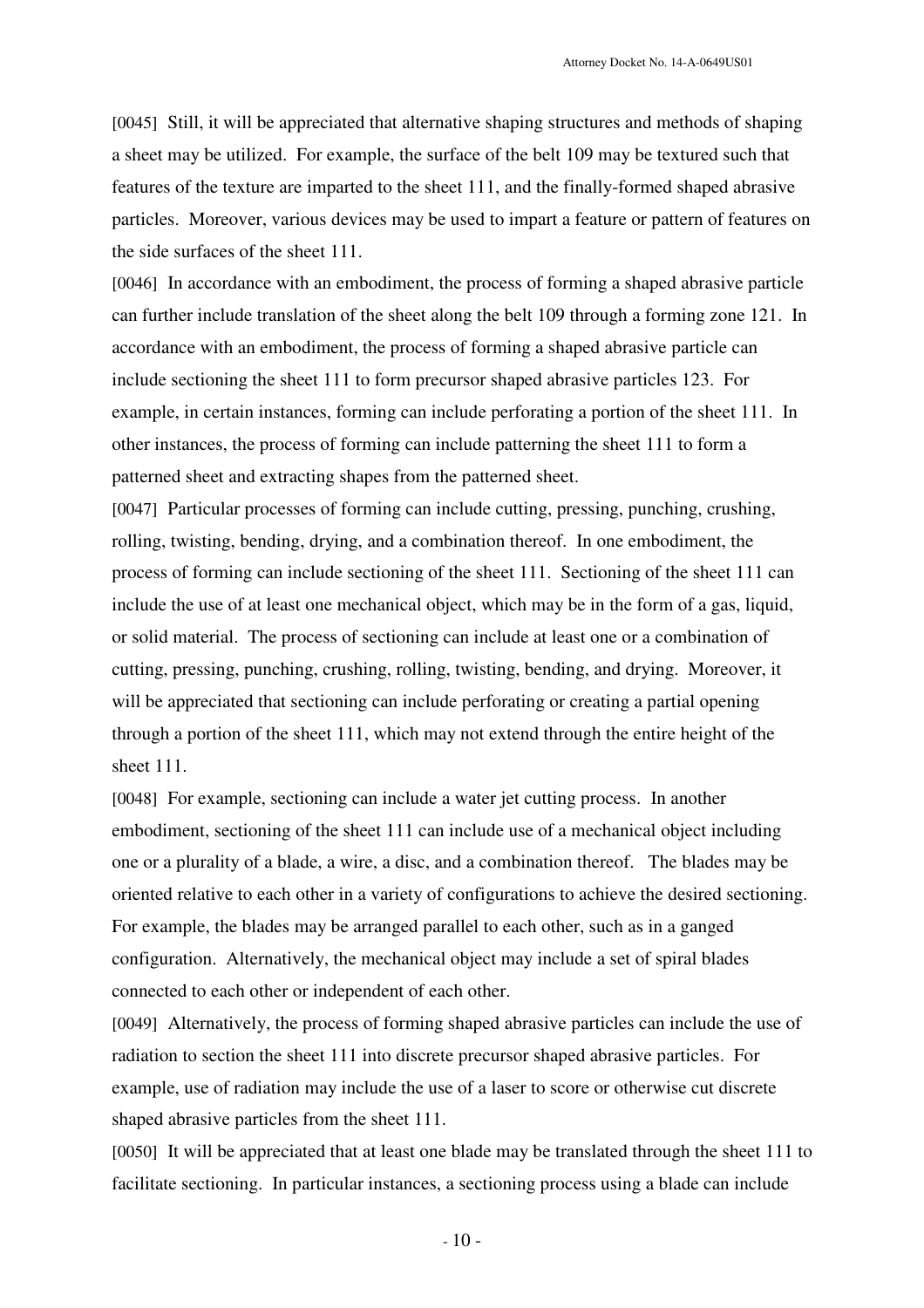translating a blade in multiple directions including a first direction, and a second direction different than the first direction through the sheet 111. More notably, certain sectioning processes may utilize a plurality of blades that can be translated across and through the sheet 111 in multiple directions to facilitate the formation of precursor shaped abrasive particles 123.

[0051] FIG. 2 includes an illustration of a particular device that may be utilized within the forming zone 121 to facilitate sectioning. As illustrated, the process of sectioning may include use of a cutting device 201 having a plurality of blades 202, 203, 204, 205, and 206 arranged in parallel to each other. The cutting device 201 can be translated in multiple directions through the sheet 111 to facilitate the formation of precursor shaped abrasive particles 123. For example, as illustrated in FIG. 2, the cutting device 201 may be translated first in a direction 207 angled with respect to the length (l) of the sheet 111. Thereafter, the cutting device 201 may be translated in a second direction 209 different that the first direction 207 and angled with respect to the first direction 207. Finally, the cutting device 201 may be translated across and through the sheet 111 in a third direction 208 that is different than the first direction 207 or second direction 209 to facilitate the formation of precursor shaped abrasive particles. While reference herein has noted that a single cutting device 201 may be translated in multiple directions, it will be appreciated that individual cutting devices may be utilized for discrete and individual cutting directions.

[0052] The process of sectioning can create different types of shaped abrasive particles in a single sectioning process. Different types of shaped abrasive particles can be formed from the same processes of the embodiments herein. Different types of shaped abrasive particles include a first type of shaped abrasive particle having a first two-dimensional shape and a second type of shaped abrasive particle having a different two-dimensional shape as compared to the first two-dimensional shape. Furthermore, different types of shaped abrasive particles may differ from each other in size. For example, different types of shaped abrasive particles may have different volumes as compared to each other. A single process which is capable of forming different types of shaped abrasive particles may be particularly suited for producing certain types of abrasive articles.

[0053] As further illustrated, upon sectioning of the sheet 111 with a cutting device 201, a plurality of precursor shaped abrasive particles may be formed in the sheet 111. In particular instances, as illustrated in FIG. 2, a first type of precursor shaped abrasive particles 240 can be formed from the sheet 111. The precursor shaped abrasive particles 240 may have a

- 11 -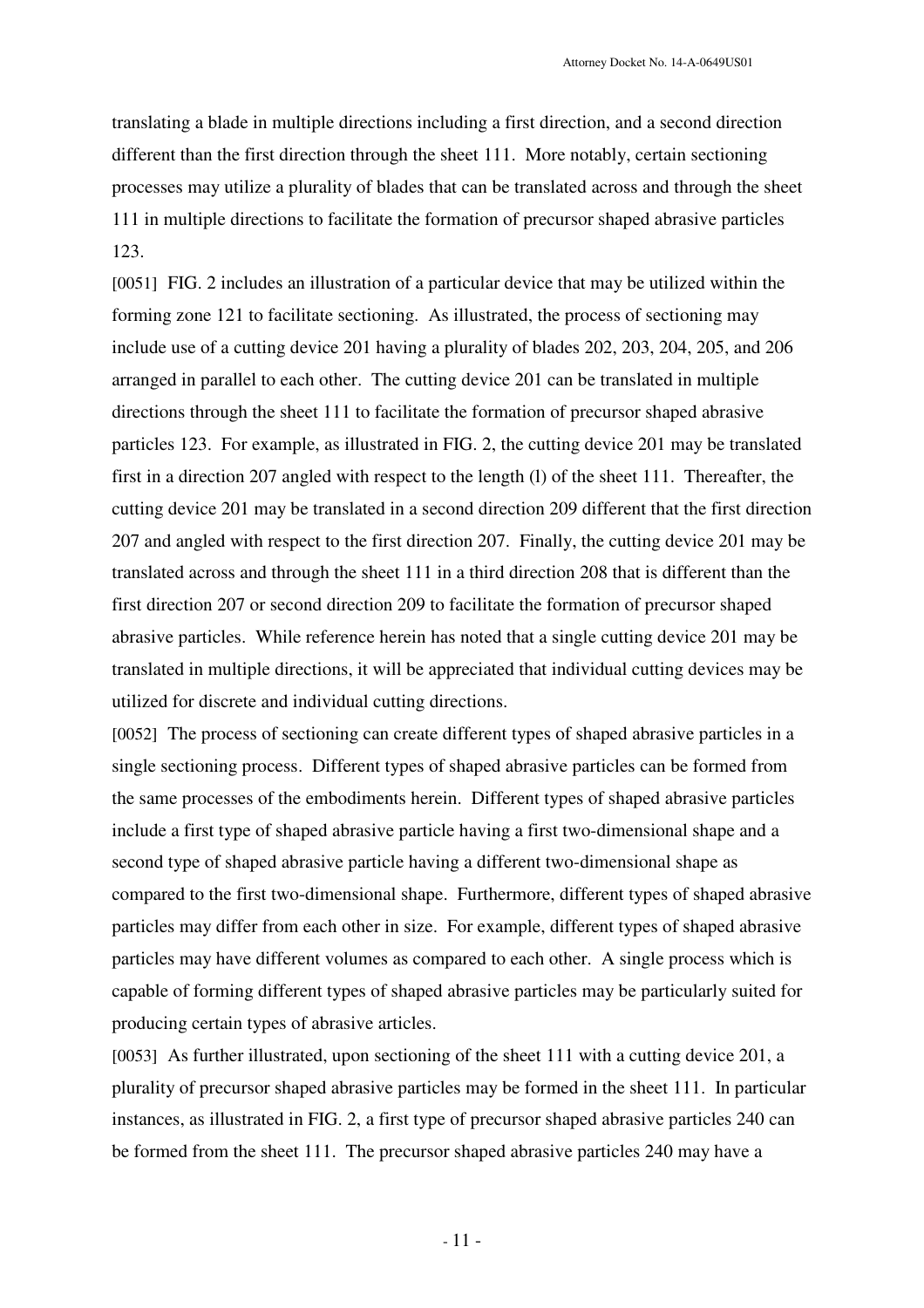generally triangular shape two-dimensional shape as viewed in a plane defined by the length (l) and width (w) of the sheet 111.

[0054] Furthermore, the sectioning process may form another type of precursor shaped abrasive particles 243 approximate to, and even abutting, the edge of the sheet 111. The precursor shaped abrasive particles 243 can have a triangular two-dimensional shape as viewed in a plane defined by the length (l) and width (w) of the sheet 111. However, the precursor shaped abrasive particles 243 can be smaller in size as compared to the precursor shaped abrasive particles 240. In particular instances, the precursor shaped abrasive particles 243 can have a volume that is not greater than about 95% of the volume of the precursor shaped abrasive particles 240. Volume may be an average value calculated by the measurement of volume for at least 20 shaped abrasive particles of the same type. In other instances, the precursor shaped abrasive particles 243 can have a volume that is not greater than about 92%, not greater than about 90%, not greater than about 85%, such as not greater than about 80%, not greater than about 75%, not greater than about 60%, or even not greater than about 50% of the volume of the precursor shaped abrasive particles 240. Still, in one non-limiting embodiment, the precursor shaped abrasive particles 243 can have a volume that is at least about 10%, such as at least about 20%, at least about 30%, or even at least about 40% of the volume of the precursor shaped abrasive particles 240. The difference in volume between the precursor shaped abrasive particles 243 and precursor shaped abrasive particles 240 can be within a range between any of the minimum and maximum percentages noted above.

[0055] Another type of precursor shaped abrasive particles 242 may be formed in the same sectioning process used to form the precursor shaped abrasive particles 240 and 243 from the sheet 111. Notably, the precursor shaped abrasive particles 242 can have a quadrilateral twodimensional shape as viewed in a plane defined by the width (w) and length (l) of the sheet 111. According to one particular embodiment, the precursor shaped abrasive particles 242 may have a two-dimensional shape of a parallelogram. It will be appreciated that the precursor shaped abrasive particles 242 can have a difference in volume as compared to the other precursor shaped abrasive particles as described in other embodiments herein. [0056] The sectioning process may create another type of shaped abrasive particle 244 used to form the precursor shaped abrasive particles 240, 242, and 243 from the same sheet 111. Notably, the precursor shaped abrasive particles 244 can have a different two-dimensional polygonal shape as compared to the precursor shaped abrasive particles 240, 242, or 243. As illustrated in the embodiment of FIG. 2, the precursor shaped abrasive particles 244 can have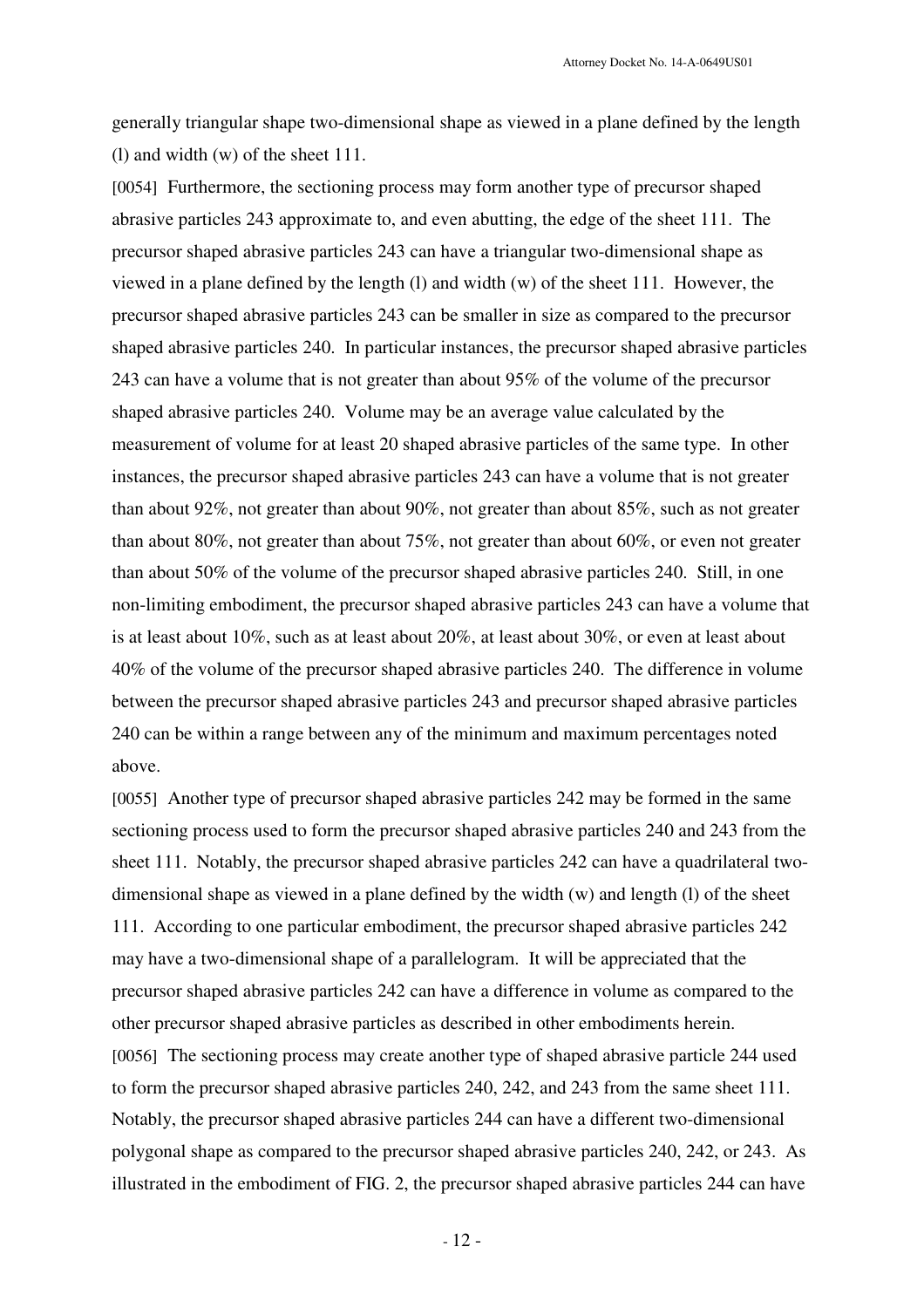a quadrilateral shape, and more particularly, a trapezoidal shape, as viewed in a plane defined by the width (w) and length (l) of the sheet 111. It will be appreciated that the precursor shaped abrasive particles 244 can have a difference in volume as compared to the other precursor shaped abrasive particles as described in other embodiments herein. [0057] FIG. 3 includes an illustration of a portion of a sheet after a sectioning process in accordance with an embodiment. Notably, the sheet 111 can be cut in a first direction 308, and subsequently cut in a second direction 307 at an angle relative to the first direction 308. The sectioning process can create precursor shaped abrasive particles 321 having a generally quadrilateral polygonal shape as viewed in the plane defined by the length and width of the sheet 111. Furthermore, depending upon the sectioning process, a different type of precursor shaped abrasive particles 322 can be created in the same sectioning process used to create the precursor shaped abrasive particles 321. Notably, the precursor shaped abrasive particles 322 can be a different as compared to the precursor shaped abrasive particles 321 in terms of twodimensional shape, size, and a combination thereof. For example, the precursor shaped abrasive particles 322 can have a greater volume as compared to the precursor shaped abrasive particles 321.

[0058] FIG. 4 includes a cross-sectional illustration of a portion of a sheet that has been formed into precursor shaped abrasive particles in accordance with an embodiment. Notably, as illustrated in FIG. 4, the precursor shaped abrasive particle 123 can be formed to have particular contours of side surfaces 401 and 403. In accordance with an embodiment, the precursor shaped abrasive particle 123 can have a first side surface 401 formed at a particular angle 405 to the upper surface 402. Likewise, the side surface 403 of the precursor shaped abrasive particle 123 can be joined to the upper surface 402 at a particular angle 406. Notably, the precursor shaped abrasive particle 123 can be formed such that the angle 405 formed between sidewall 401 and upper surface 402 can be different than the angle 406 formed between the sidewall 403 and upper surface 402. Various methods of forming shaped abrasive particles 123 having different angles 405 and 406 can include those methods described herein. In certain instances, a sectioning device may be angled relative to the upper major surface of the sheet to facilitate removal of the material at an angle relative to the plane of the belt and plane of the upper surface of each precursor shaped abrasive particle 123. [0059] Sectioning can include moving the mechanical object through a portion of a sheet 111 and creating an opening within the sheet 111. Referring briefly to FIG 4B, a cross-sectional illustration of a portion of a sheet after sectioning according to an embodiment is provided. In particular, the sheet 111 has an opening 415 extending into the volume of the sheet 111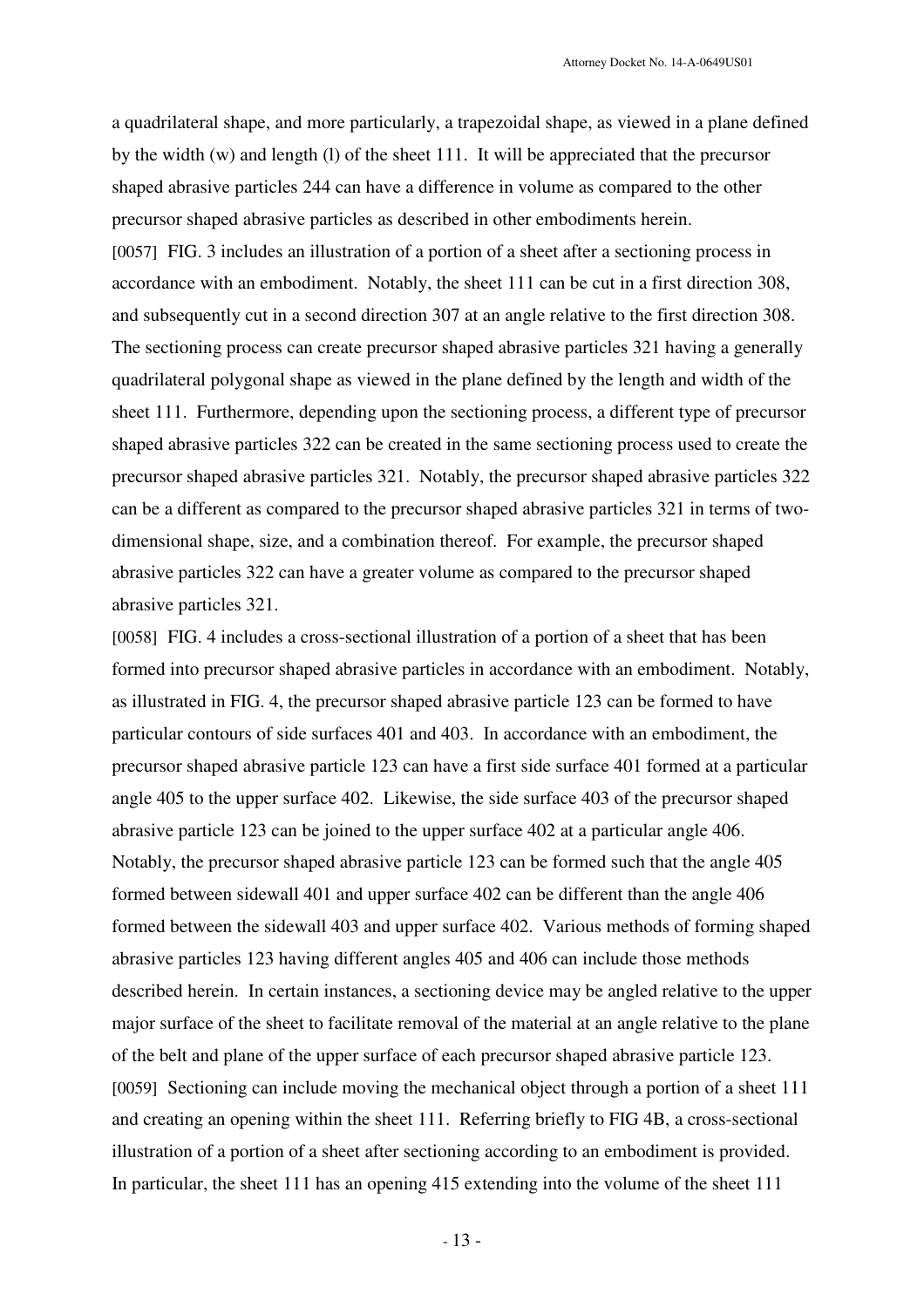and defined by surfaces 416 and 417. The opening 415 can define a cut extending through at least a fraction of the entire height (h) of sheet 111. It will be appreciated that the opening 415 does not necessarily need to extend through the full height of the sheet 111, and in particular instances, it may be suitable that the opening 409 in the sheet 111 is formed such that it does not extend through the entire height of the sheet 111.

[0060] In certain instances, the method of sectioning can include maintaining the opening 415 in the sheet 111. Maintaining the opening 415 after sectioning the sheet 111 has been sectioned by a mechanical object may facilitate suitable formation of shaped abrasive particles and features of shaped abrasive particles and features of a batch of shaped abrasive particles. Maintaining the opening 415 can include at least partially drying at least one surface of the sheet 111 defining the opening 415, including for example, one of the surfaces 416 and 417. The process of at least partially drying can include directing a drying material at the opening 415. A drying material may include a liquid, a solid, or even a gas. According to one particular embodiment, the drying material can include air.

[0061] Furthermore, the process of maintaining the opening 415 can include selectively directing a drying material, such as a gas, at the opening 415 and limiting the impingement of gas on other surfaces of the sheet 111, such as the surfaces 418 and 419 substantially spaced apart from the opening 415.

[0062] In certain instances, the process of sectioning can be conducted prior to sufficient drying of the sheet. For example, sectioning can be conducted prior to volatilization of not greater than about 20% of the liquid from the sheet 111 as compared to the original liquid content of the sheet during initial formation of the sheet 111. In other embodiments, the amount of volatilization allowed to occur before or during sectioning can be less, such as, not greater than about 15%, not greater than about 12%, not greater than about 10%, not greater than about 8%, or even not greater than about 4% of the original liquid content of the sheet. [0063] As indicated by the description of embodiments herein, sectioning can be conducted simultaneously with the process of forming. Moreover, sectioning can be conducted continuously during the process of forming. Sectioning may not necessarily include a change in composition to the sheet, such as in the case of ablation processes, which rely upon vaporization.

[0064] According to one embodiment, sectioning can be conducted at particular conditions to facilitate the forming process. For example, sectioning can be conducted at controlled sectioning conditions including at least one of a controlled humidity, a controlled temperature, a controlled air pressure, a controlled air flow, a controlled environmental gas

- 14 -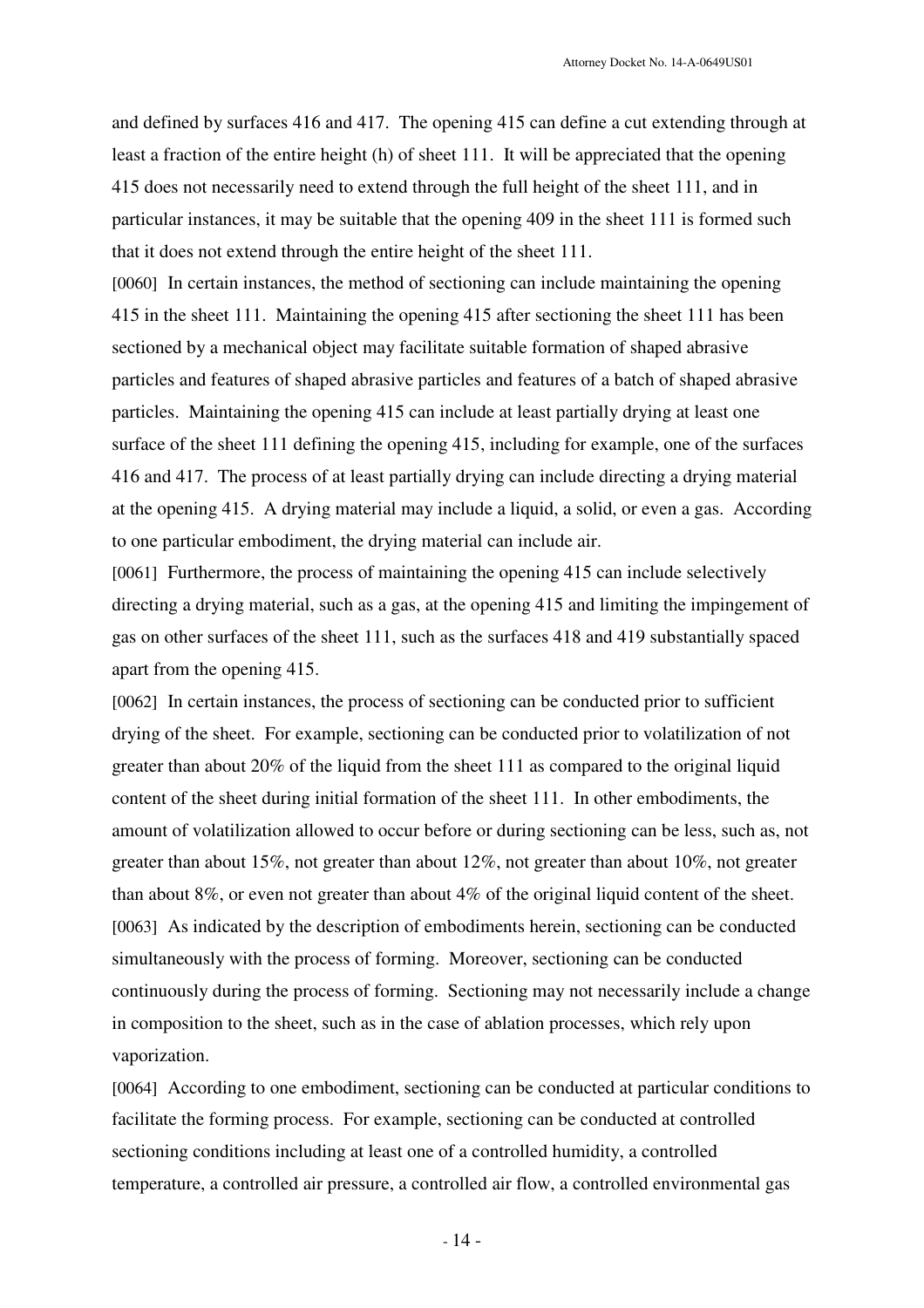composition, and a combination thereof. Control of such conditions may facilitate control of the drying of the sheet and facilitate formation of shaped abrasive particles having particular features. According to a particular embodiment, sectioning can include monitoring and control of one or more certain environmental conditions, including but not limited to humidity, temperature, air pressure, air flow, environmental gas composition, and a combination thereof,

[0065] For at least one embodiment, the temperature of the environment used for sectioning (i.e., sectioning temperature) that can be controlled relative to the temperature of the environment used in other processes. For example, the sectioning temperature can be conducted at a substantially different temperature as compared to the temperature used during forming (e.g., extruding) of the sheet. Alternatively, the temperature used during forming of the sheet can be substantially the same as the sectioning temperature. Moreover, in another embodiment, the mechanical object can have a temperature greater than a temperature of the sheet 111 during sectioning. In an alternative condition, the mechanical object can have a temperature less than a temperature of the sheet 111.

[0066] For another aspect, the process of sectioning can include providing at least one opening agent to an opening formed in the sheet 111 after sectioning, wherein the opening agent is sufficient to maintain an opening in the sheet after sectioning. Some suitable methods of providing the opening agent can include depositing, coating, spraying, printing, rolling, transferring, and a combination thereof. In one particular embodiment, the mechanical object can be coated with a least one opening agent, wherein the opening agent can be transferred from a surface of the mechanical object to a surface of the sheet defining the opening. The opening agent can include a material selected from the group of inorganic materials, organic materials, polymers, and a combination thereof. In one embodiment, the opening agent may be a foaming agent, surfactant, and a combination thereof.

[0067] Referring again to FIGs. 1A and 1B, after forming precursor shaped abrasive particles 123, the particles may be translated through a post-forming zone 125. Various processes may be conducted in the post-forming zone 125, including for example, heating, curing, vibration, impregnation, doping, and a combination thereof.

[0068] In one embodiment, the post-forming zone 125 includes a heating process, wherein the precursor shaped abrasive particles 123 may be dried. Drying may include removal of a particular content of material, including volatiles, such as water. In accordance with an embodiment, the drying process can be conducted at a drying temperature of not greater than 300°C such as not greater than 280°C or even not greater than about 250°C. Still, in one non-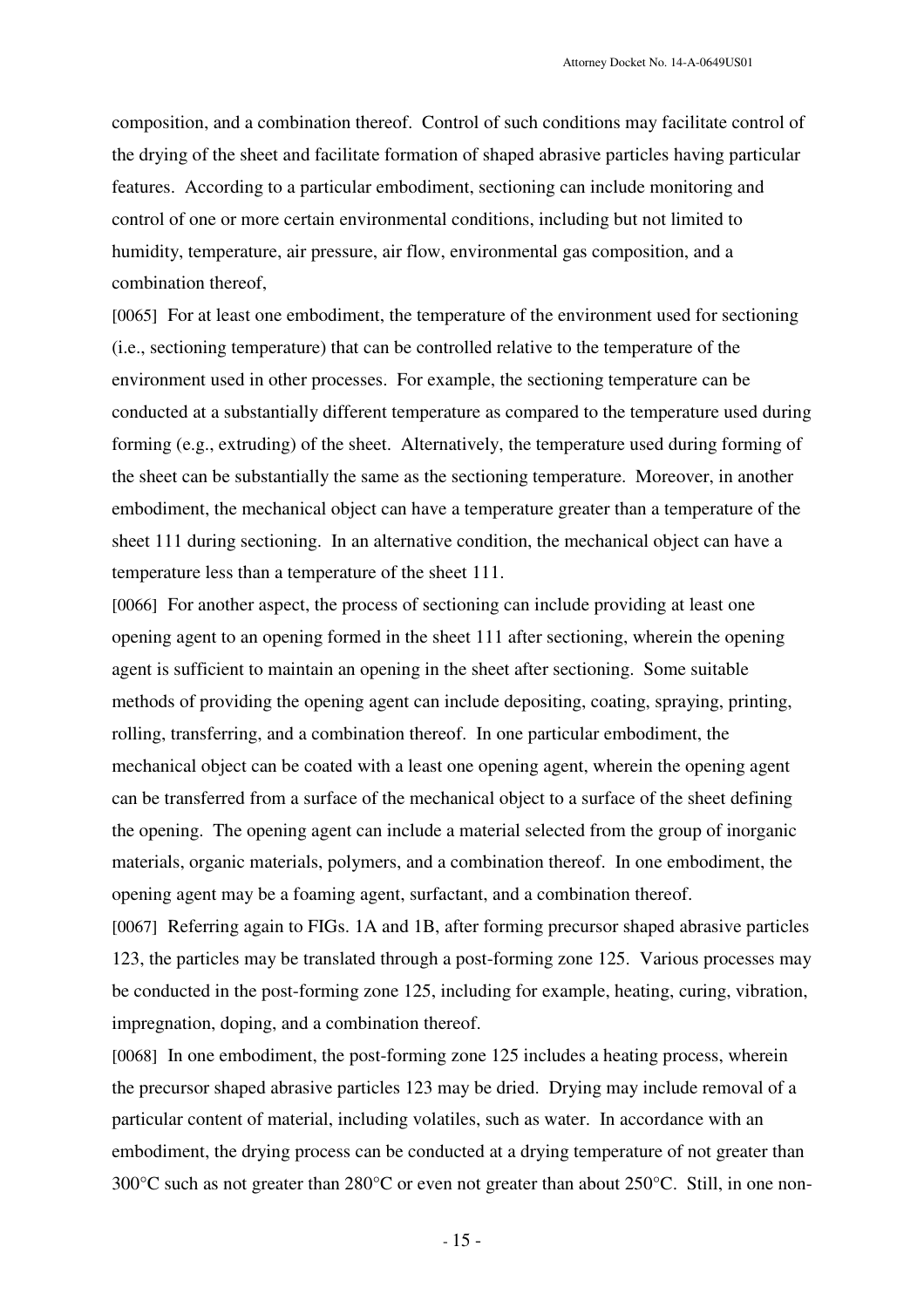Attorney Docket No. 14-A-0649US01

limiting embodiment, the drying process may be conducted at a drying temperature of at least 50°C. It will be appreciated that the drying temperature may be within a range between any of the minimum and maximum temperatures noted above.

[0069] Furthermore, the precursor shaped abrasive particles 123 may be translated through a post-forming zone at a particular rate, such as at least about 0.2 feet/min and not greater than about 8 feet/min. Furthermore, the drying process may be conducted for a particular duration. For example, the drying process may be not greater than about six hours. [0070] After the precursor shaped abrasive particles 123 are translated through the postforming zone 125, the particles may be removed from the belt 109. The precursor shaped abrasive particles 123 may be collected in a bin 127 for further processing. [0071] In accordance with an embodiment, the process of forming shaped abrasive particles may further comprise a sintering process. The sintering process can be conducted after collecting the precursor shaped abrasive particles 123 from the belt 109. Sintering of the precursor shaped abrasive particles 123 may be utilized to densify the particles, which are generally in a green state. In a particular instance, the sintering process can facilitate the formation of a high-temperature phase of the ceramic material. For example, in one embodiment, the precursor shaped abrasive particles 123 may be sintered such that a hightemperature phase of alumina, such as alpha alumina is formed. In one instance, a shaped abrasive particle can comprise at least about 90 wt% alpha alumina for the total weight of the particle. In other instances, the content of alpha alumina may be greater, such that the shaped

abrasive particle may consist essentially of alpha alumina.

[0072] The body of the shaped abrasive particles may include additives, such as dopants, which may be in the form of elements or compounds (e.g., oxides). Certain suitable additives can include alkali elements, alkaline earth elements, rare-earth elements, hafnium (Hf), zirconium (Zr), niobium (Nb), tantalum (Ta), molybdenum (Mo), and a combination thereof. In particular instances, the additive can include an element such as lithium (Li), sodium (Na), potassium (K), magnesium (Mg), calcium (Ca), strontium (Sr), barium (Ba), scandium (Sc), yttrium (Y), lanthanum (La), cesium (Ce), praseodymium (Pr), niobium (Nb), hafnium (Hf), zirconium (Zr), tantalum (Ta), molybdenum (Mo), vanadium (V), chromium (Cr), cobalt (Co), iron (Fe), germanium (Ge), manganese (Mn), nickel (Ni), titanium (Ti), zinc (Zn), and a combination thereof.

[0073] The body of a shaped abrasive article may include a specific content of additive (e.g., dopant). For example, the body of a shaped abrasive particle may include not greater than about 12 wt% additive for the total weight of the body. In still other embodiments, they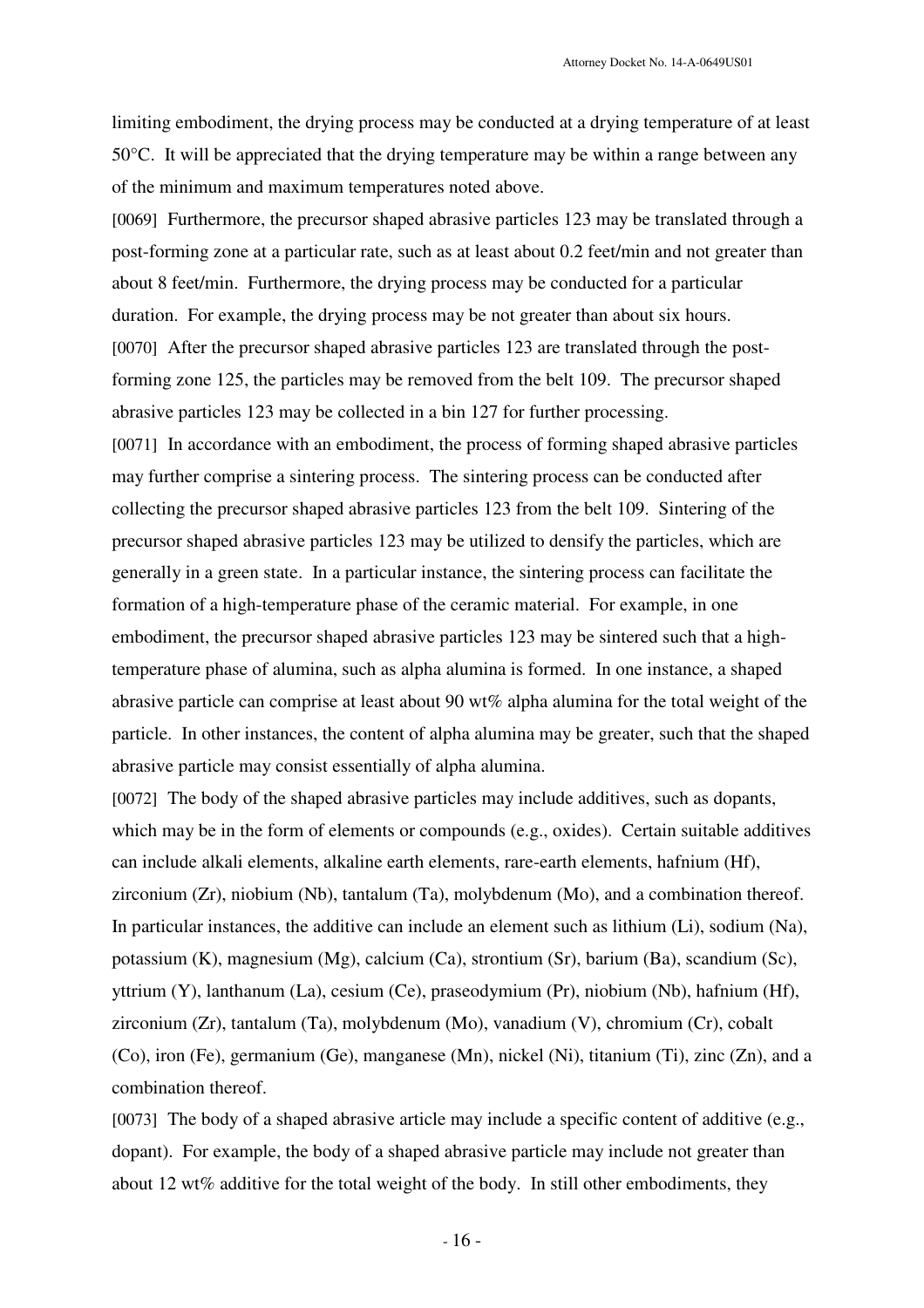amount of additive may be less, such as not greater than about 11 wt%, not greater than about 10 wt%, not greater than about 9 wt%, not greater than about 8 wt%, not greater than about 7 wt%, not greater than about 6 wt%, or even not greater than about 5 wt%. Still, the amount of additive in at least one non-limiting embodiment can be at least about 0.5 wt%, such as at least about 1 wt%, at least about 1.3 wt%, at least about 1.8 wt%, at least about 2 wt%, at least about 2.3 wt%, at least about 2.8 wt%, or even at least about 3 wt%. It will be appreciated that the amount of additive within a body of a shaped abrasive particle may be within a range between any of the minimum and maximum percentages noted above. [0074] While the process illustrated in the system 100 has described a shaping process conducted in a shaping zone 113 followed by a forming process at the forming zone 121, and a post-forming process in a post-forming zone, other orders of the processes and zones are contemplated. For example, the process of shaping a surface of the sheet 111 can be conducted after a forming process. In still other instances, the forming process may be completed during the forming process, such that the forming process and shaping process are completed simultaneously. Moreover, while certain processes have been illustrated as being integral with a belt translation system, any of the processes described herein may be completed independent of each other and the belt translation system.

[0075] The shaped abrasive particles of the embodiments herein can have a body defined by a length (l), a width (w), and a height (h), wherein  $w\geq l\geq h$ . The body can include a width (w) that is the longest dimension of the body and extending along a side of the particle. The body may further include a length (l) that can be a dimension extending through a portion of the body, such as the midpoint, or alternatively, may be a dimension extending between particular points on the outer surface of the body (e.g., between opposing corners). It will be appreciated that the body can have a variety of length dimensions depending upon the points of reference. Additionally, the shaped abrasive particle can further include a height (h), which may be a dimension of the shaped abrasive particle extending in a direction substantially perpendicular to the length and width in a direction defined by a side surface of the body 301. Notably, as will be described in more detail herein, the body 301 can be defined by various heights depending upon the location on the body. In specific instances, the width can be greater than or equal to the length, the length can be greater than or equal to the height, and the width can be greater than or equal to the height.

[0076] Additionally, the body of a shaped abrasive particle of the embodiments herein can have various two-dimensional shapes. For example, the body can have a two-dimensional shape as viewed in a plane define by the length and width having a polygonal shape,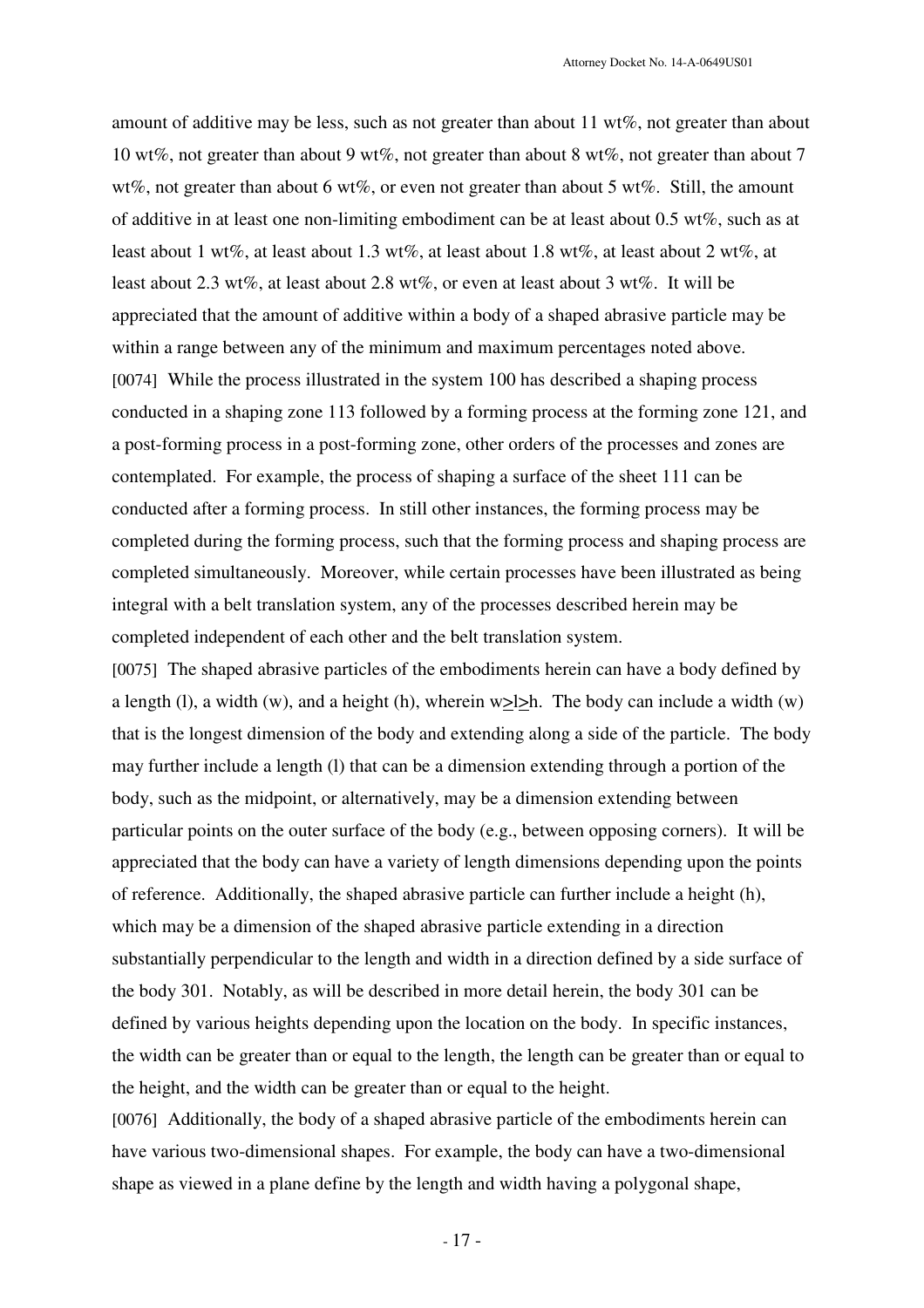ellipsoidal shape, a numeral, a Greek alphabet character, Latin alphabet character, Russian alphabet character, complex shapes utilizing a combination of polygonal shapes and a combination thereof. Particular polygonal shapes include triangular (e.g., equilateral triangle), rectangular, quadrilateral, pentagon, hexagon, heptagon, octagon, nonagon, decagon, any combination thereof.

[0077] FIG. 5 includes a perspective view illustration of a shaped abrasive particle in accordance with an embodiment. As illustrated, the shaped abrasive particle can have a corner-truncated triangular shape. In particular, the body 501 of the shaped abrasive particle can have a width (w) extending along a side surface of the body 501, a length extending through a midpoint 502 of the body 501, and a height (h). In accordance with an embodiment, the body 501 can have a primary aspect ratio defined as a ratio of width:length. In certain instances, the primary aspect ratio of the body 501 can be at least about 1:1, such as at least about 1.2:1, such as at least about 1.5:1, at least about 2:1, at least about 3:1, or even at least about 4:1. Still, the primary aspect ratio may be not greater than about 100:1. It will be appreciated that the primary aspect ratio of the body 501 may be within a range between any of the minimum and maximum ratios noted above. The dimensions used to calculate the primary aspect ratio may be based upon a median value of a batch of shaped abrasive particles. For example, the length can be based upon a median profile length for a batch of shaped abrasive particles.

[0078] Furthermore, the body 501 can have a secondary aspect ratio defined by a ratio of width:height. In certain instances, the secondary aspect ratio of the body 501 may be at least about 1.2:1, such as at least about 1.5:1, at least about 2:1, at least about 3:1, at least about 4:1, at least about 5:1, or even at least about 10:1. Still, in at least one non-limiting embodiment, the body 501 can have a secondary aspect ratio that is not greater than about 100:1. It will be appreciated that the secondary aspect ratio may be within a range between any of the minimum and maximum ratios provided above. The dimensions used to calculate the secondary aspect ratio may be based upon a median value of a batch of shaped abrasive particles. For example, the height can be based upon a median interior height for a batch of shaped abrasive particles.

[0079] Furthermore, the shaped abrasive particles of the embodiments herein can have a tertiary aspect ratio defined by a ratio of the length:height. In certain instances, the tertiary aspect ratio of the body 501 may be at least about 1.2:1, such as at least about 1.5:1, at least about 2:1, at least about 3:1, at least about 4:1, at least about 5:1, or even at least about 10:1. Still, in at least one non-limiting embodiment, the body 501 can have a tertiary aspect ratio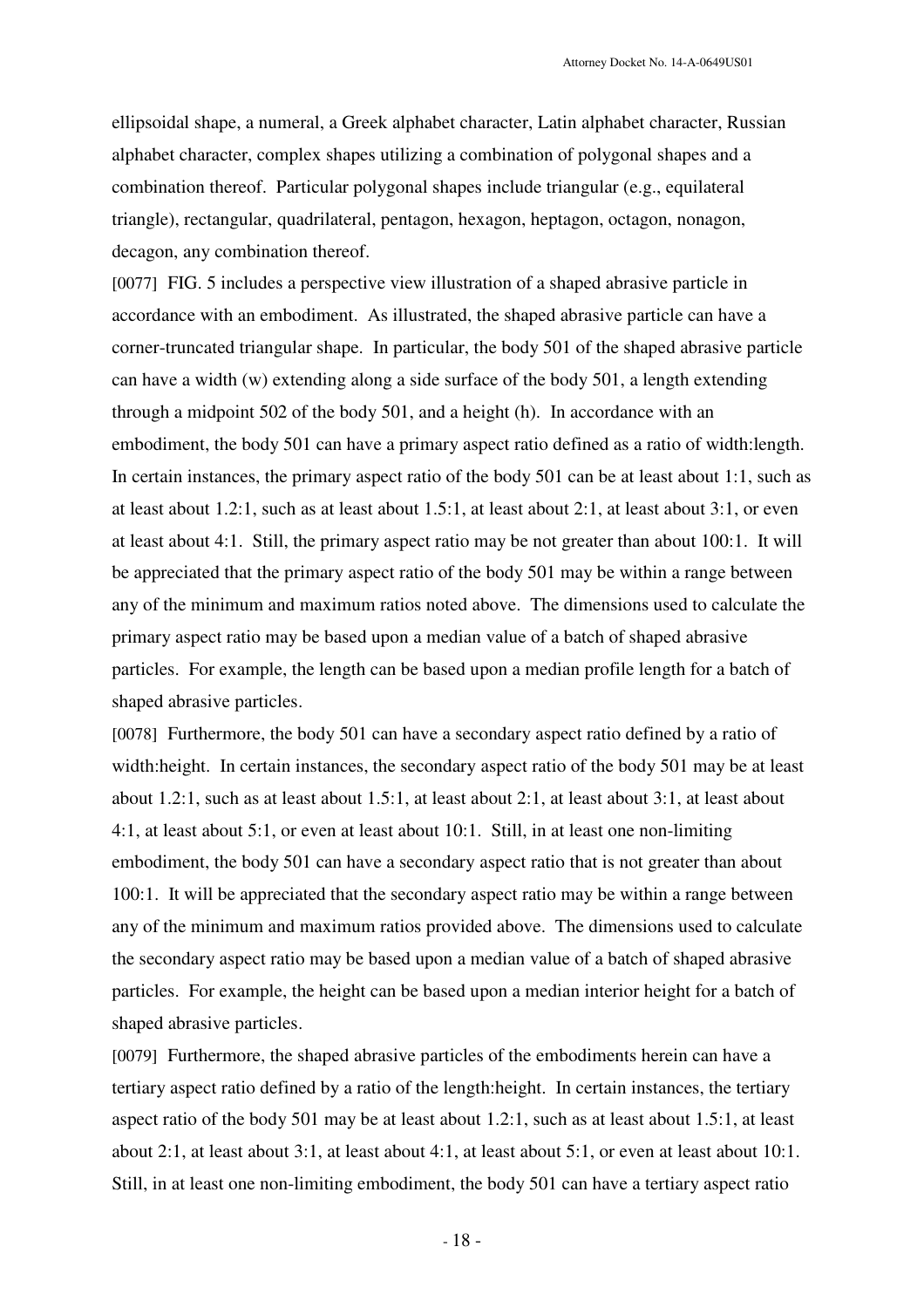that is not greater than about 100:1. It will be appreciated that the tertiary aspect ratio may be within a range between any of the minimum and maximum ratios provided above. The dimensions used to calculate the tertiary aspect ratio may be based upon a median value of a batch of shaped abrasive particles. For example, the height can be based upon a median interior height for a batch of shaped abrasive particles.

[0080] The method of the embodiment herein may be suitable for the formation of very small shaped abrasive particles. Notably, the sectioning process may be controlled in such a manner that very fine sizes of shaped abrasive particles, having substantially the same twodimensional shape and dimensions relative to each other can be created. For example, in one embodiment, the method can be controlled in such a manner that shaped abrasive particles, such as in the form of triangles can be created having a shape that is smaller than can be achieved through conventional molding operations, which rely on the ability to create a cavity within a production tool. By contrast, the method of the present embodiments can facilitate the formation of shaped abrasive particles, wherein the longest dimension (e.g., the width along a side of the triangle as the greatest dimension) can be less than 1.5 mm, such as not greater than 1.3 mm, not greater than 1.2 mm, not greater than 1 mm, not greater than 0.95 mm, not greater than 0.9 mm, not greater than 0.85 mm, not greater than 0.8 mm, not greater than 0.75 mm, or even not greater than 0.6 mm. Still, it will be appreciated that in one non-limiting embodiment, the width (i.e., longest dimension) of the body of the shaped abrasive particle can be at least about 0.01 mm, at least 0.05 mm, or even at least 0.1 mm. It will be appreciated that the width of the body can be within a range including any of the minimum and maximum values noted above, including for example, within a range including at least 0.01 mm and not greater than 1.3 mm, or within a range including at least 0.05 mm and not greater than 1 mm, or even within a range including at least 0.1 mm and not greater than 0.9 mm.

[0081] Furthermore, the method may be practiced with such control that a batch of shaped abrasive particles of different sizes and different shapes is created simultaneously. For example, the process can be used to create a batch of shaped abrasive particles of a first shape including truncated triangles (as viewed top-down in two dimensions) and fine triangles (as viewed top-down in two-dimensions) can be formed from the portions removed (i.e., truncated portions) from the larger truncated triangles.

[0082] FIG. 6 includes a cross-sectional illustration of a coated abrasive article incorporating the abrasive particulate material in accordance with an embodiment. As illustrated, the coated abrasive 600 can include a substrate 601 and a make coat 603 overlying a surface of

- 19 -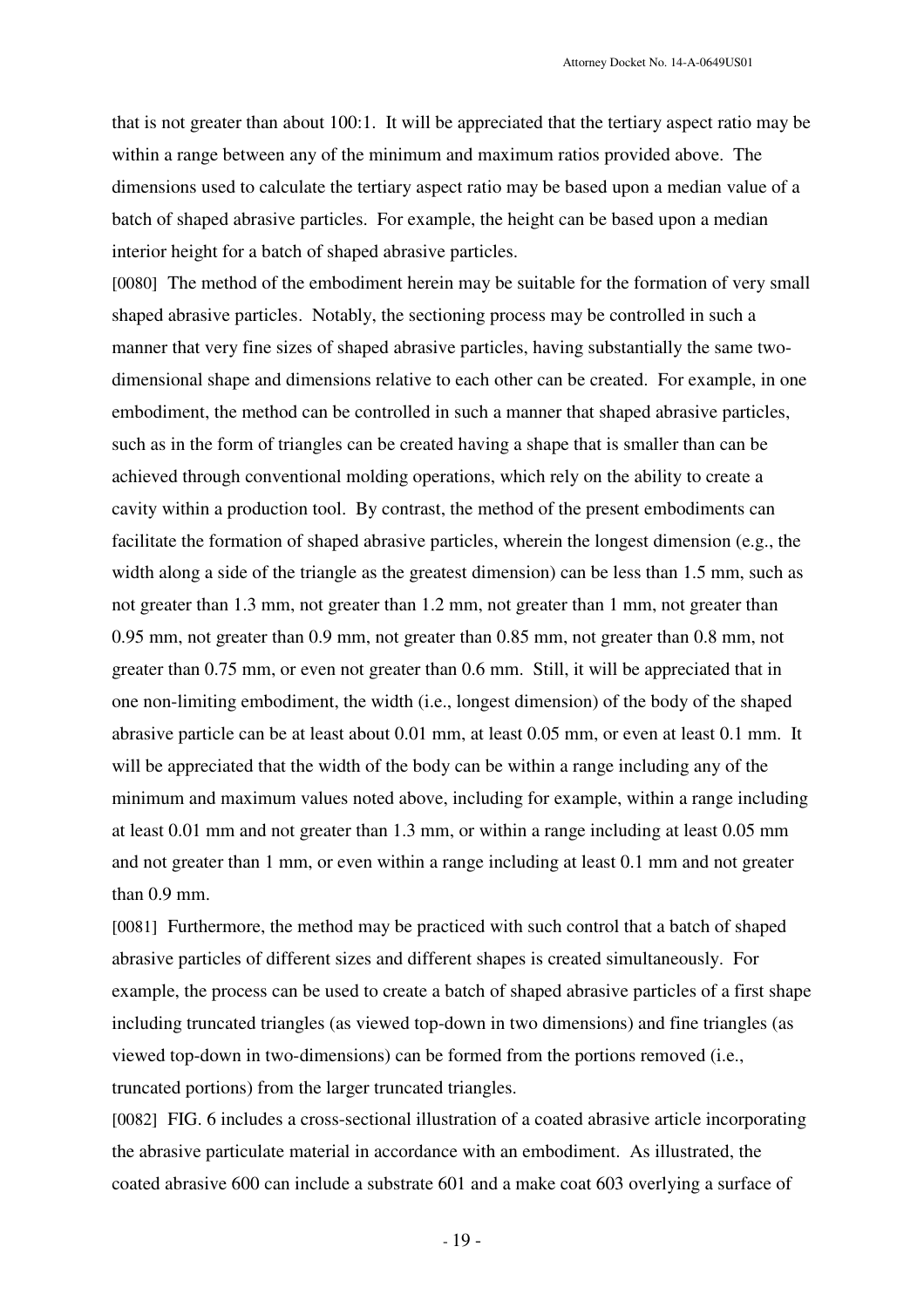the substrate 601. The coated abrasive 600 can further include a first type of abrasive particulate material 605 in the form of a first type of shaped abrasive particle, a second type of abrasive particulate material 606 in the form of a second type of shaped abrasive particle, and a third type of abrasive particulate material in the form of diluent abrasive particles, which may not necessarily be shaped abrasive particles, and having a random shape. The coated abrasive 600 may further include size coat 604 overlying and bonded to the abrasive particulate materials 605, 606, 607, and the make coat 604.

[0083] According to one embodiment, the substrate 601 can include an organic material, inorganic material, and a combination thereof. In certain instances, the substrate 601 can include a woven material. However, the substrate 601 may be made of a non-woven material. Particularly suitable substrate materials can include organic materials, including polymers, and particularly, polyester, polyurethane, polypropylene, polyimides such as KAPTON from DuPont, paper. Some suitable inorganic materials can include metals, metal alloys, and particularly, foils of copper, aluminum, steel, and a combination thereof. [0084] The make coat 603 can be applied to the surface of the substrate 601 in a single process, or alternatively, the abrasive particulate materials 605, 606, 607 can be combined with a make coat 603 material and applied as a mixture to the surface of the substrate 601. Suitable materials of the make coat 603 can include organic materials, particularly polymeric materials, including for example, polyesters, epoxy resins, polyurethanes, polyamides, polyacrylates, polymethacrylates, poly vinyl chlorides, polyethylene, polysiloxane, silicones, cellulose acetates, nitrocellulose, natural rubber, starch, shellac, and mixtures thereof. In one embodiment, the make coat 603 can include a polyester resin. The coated substrate can then be heated in order to cure the resin and the abrasive particulate material to the substrate. In general, the coated substrate 601 can be heated to a temperature of between about 100 ºC to less than about 250 ºC during this curing process.

[0085] The abrasive particulate materials 605, 606, and 607 can include different types of shaped abrasive particles according to embodiments herein. The different types of shaped abrasive particles can differ from each other in composition, two-dimensional shape, threedimensional shape, size, and a combination thereof as described in the embodiments herein. As illustrated, the coated abrasive 600 can include a first type of shaped abrasive particle 605 having a generally triangular two-dimensional shape and a second type of shaped abrasive particle 606 having a quadrilateral two-dimensional shape. The coated abrasive 600 can include different amounts of the first type and second type of shaped abrasive particles 605 and 606. It will be appreciated that the coated abrasive may not necessarily include different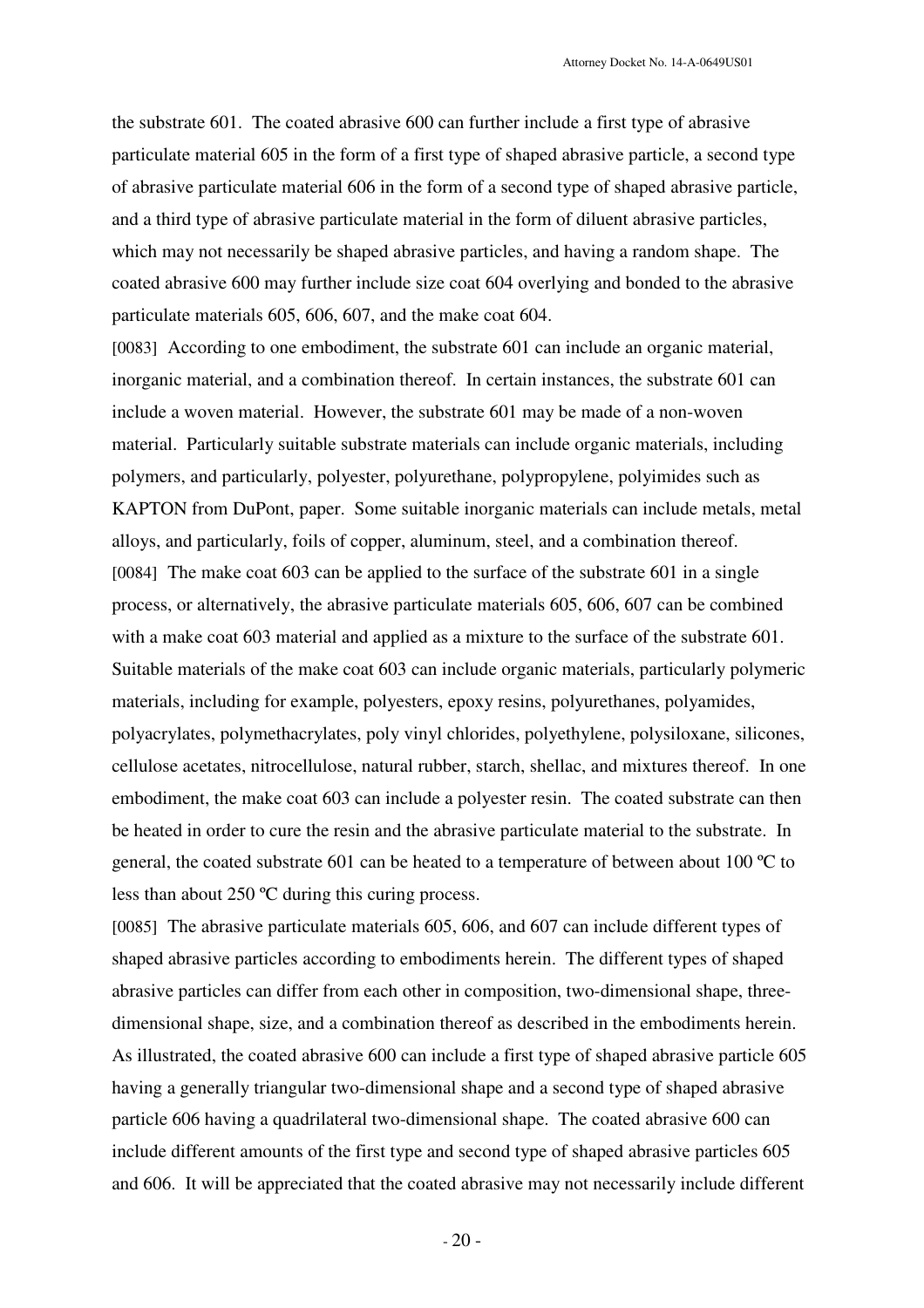types of shaped abrasive particles, and can consist essentially of a single type of shaped abrasive particle. As will be appreciated, the shaped abrasive particles of the embodiments herein can be incorporated into various fixed abrasives (e.g., bonded abrasives, coated abrasive, non-woven abrasives, thin wheels, cut-off wheels, reinforced abrasive articles, and the like), including in the form of blends, which may include different types of shaped abrasive particles, shaped abrasive particles with diluent particles, and the like. Moreover, according to certain embodiments, batch of particulate material may be incorporated into the fixed abrasive article in a predetermined orientation, wherein each of the shaped abrasive particles can have a predetermined orientation relative to each other and relative to a portion of the abrasive article (e.g., the backing of a coated abrasive).

[0086] The abrasive particles 607 can be diluent particles different than the first and second types of shaped abrasive particles 605 and 606. For example, the diluent particles can differ from the first and second types of shaped abrasive particles 605 and 606 in composition, twodimensional shape, three-dimensional shape, size, and a combination thereof. For example, the abrasive particles 607 can represent conventional, crushed abrasive grit having random shapes. The abrasive particles 607 may have a median particle size less than the median particle size of the first and second types of shaped abrasive particles 605 and 606. [0087] After sufficiently forming the make coat 603 with the abrasive particulate materials 605, 606, 607 contained therein, the size coat 604 can be formed to overlie and bond the abrasive particulate material 605 in place. The size coat 604 can include an organic material, may be made essentially of a polymeric material, and notably, can use polyesters, epoxy resins, polyurethanes, polyamides, polyacrylates, polymethacrylates, poly vinyl chlorides, polyethylene, polysiloxane, silicones, cellulose acetates, nitrocellulose, natural rubber, starch, shellac, and mixtures thereof.

[0088] FIG. 7 includes an illustration of a bonded abrasive article incorporating the abrasive particulate material in accordance with an embodiment. As illustrated, the bonded abrasive 700 can include a bond material 701, abrasive particulate material 702 contained in the bond material, and porosity 708 within the bond material 701. In particular instances, the bond material 701 can include an organic material, inorganic material, and a combination thereof. Suitable organic materials can include polymers, such as epoxies, resins, thermosets, thermoplastics, polyimides, polyamides, and a combination thereof. Certain suitable inorganic materials can include metals, metal alloys, vitreous phase materials, crystalline phase materials, ceramics, and a combination thereof.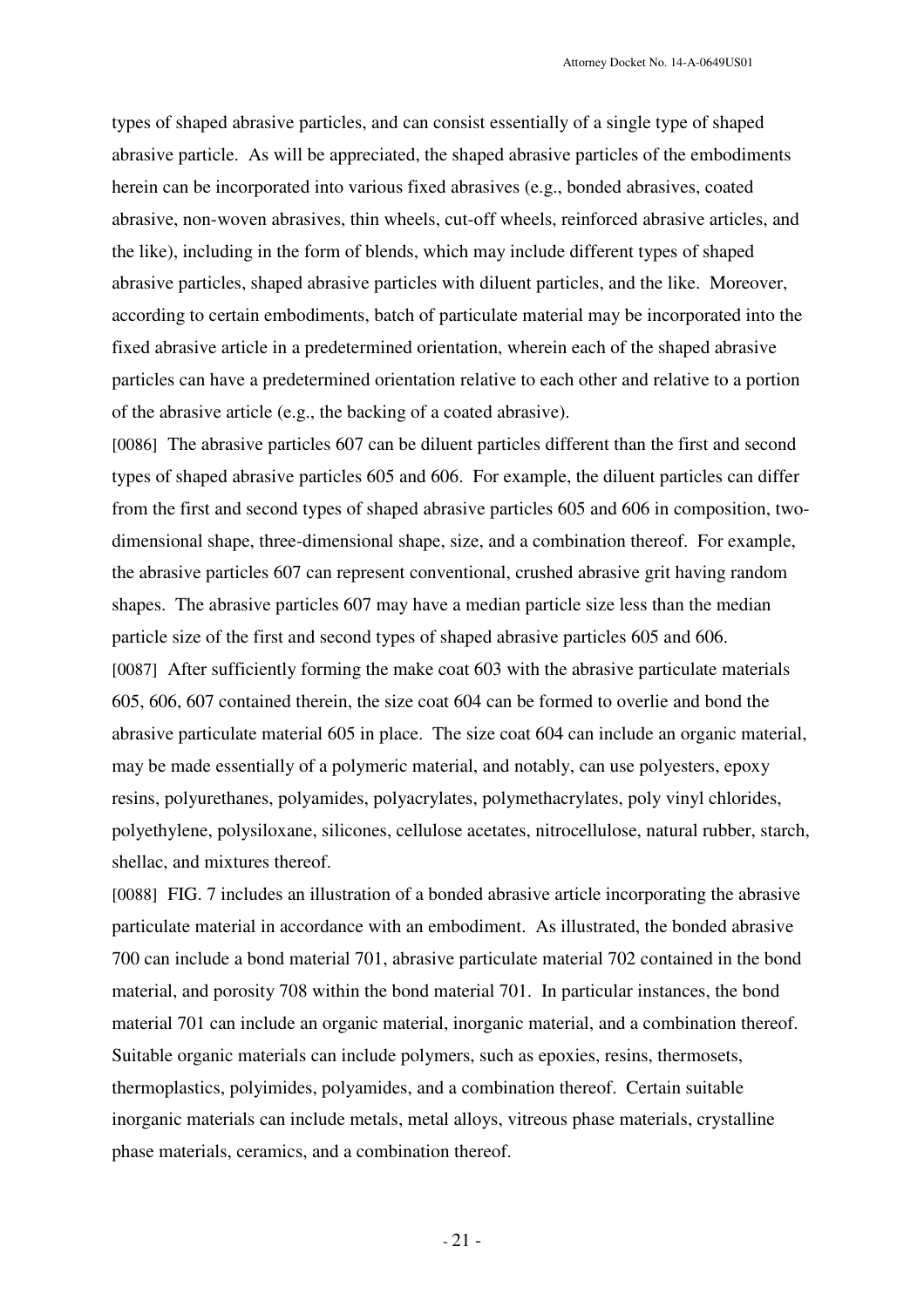[0089] The abrasive particulate material 702 of the bonded abrasive 700 can include different types of shaped abrasive particles 703, 704, 705, and 706, which can have any of the features of different types of shaped abrasive particles as described in the embodiments herein. Notably, the different types of shaped abrasive particles 703, 704, 705, and 706 can differ from each other in composition, two-dimensional shape, three-dimensional shape, size, and a combination thereof as described in the embodiments herein.

[0090] The bonded abrasive 700 can include a type of abrasive particulate material 707 representing diluent abrasive particles, which can differ from the different types of shaped abrasive particles 703, 704, 705, and 706 in composition, two-dimensional shape, threedimensional shape, size, and a combination thereof.

[0091] The porosity 708 of the bonded abrasive 700 can be open porosity, closed porosity, and a combination thereof. The porosity 708 may be present in a majority amount  $\langle \text{vol} \% \rangle$ based on the total volume of the body of the bonded abrasive 700. Alternatively, the porosity 708 can be present in a minor amount (vol%) based on the total volume of the body of the bonded abrasive 700. The bond material 701 may be present in a majority amount (vol%) based on the total volume of the body of the bonded abrasive 700. Alternatively, the bond material 701 can be present in a minor amount (vol%) based on the total volume of the body of the bonded abrasive 700. Additionally, abrasive particulate material 702 can be present in a majority amount (vol%) based on the total volume of the body of the bonded abrasive 700. Alternatively, the abrasive particulate material 702 can be present in a minor amount (vol%) based on the total volume of the body of the bonded abrasive 700.

[0092] In another embodiment the method of forming a shaped abrasive particle includes forming a mixture comprising a ceramic material into a sheet and sectioning at least a portion of the sheet using a mechanical object and forming at least one shaped abrasive particle from the sheet, wherein sectioning includes controlling at least one process parameter selected from the group consisting of an extrusion height, a sheet moisture content, a sheet solids loading, an orientation of the sheet during sectioning, a pressure differential during sectioning, a blade spacing variation, a blade edge thickness, a ratio of blade edge thickness to blade spacing variation, and a combination thereof.

[0093] As noted herein, the process can include extruding a mixture in the form of a sheet onto a belt. Referring to FIG. 8, a side view of a portion of a die and extruding process are illustrated according to an embodiment. In particular, FIG. 8 includes an illustration of a mixture 101 contained within a die 103 and being extruded from an opening in the die 103. In particular instances, the mixture 101 can be extruded from the die 103 in the form of a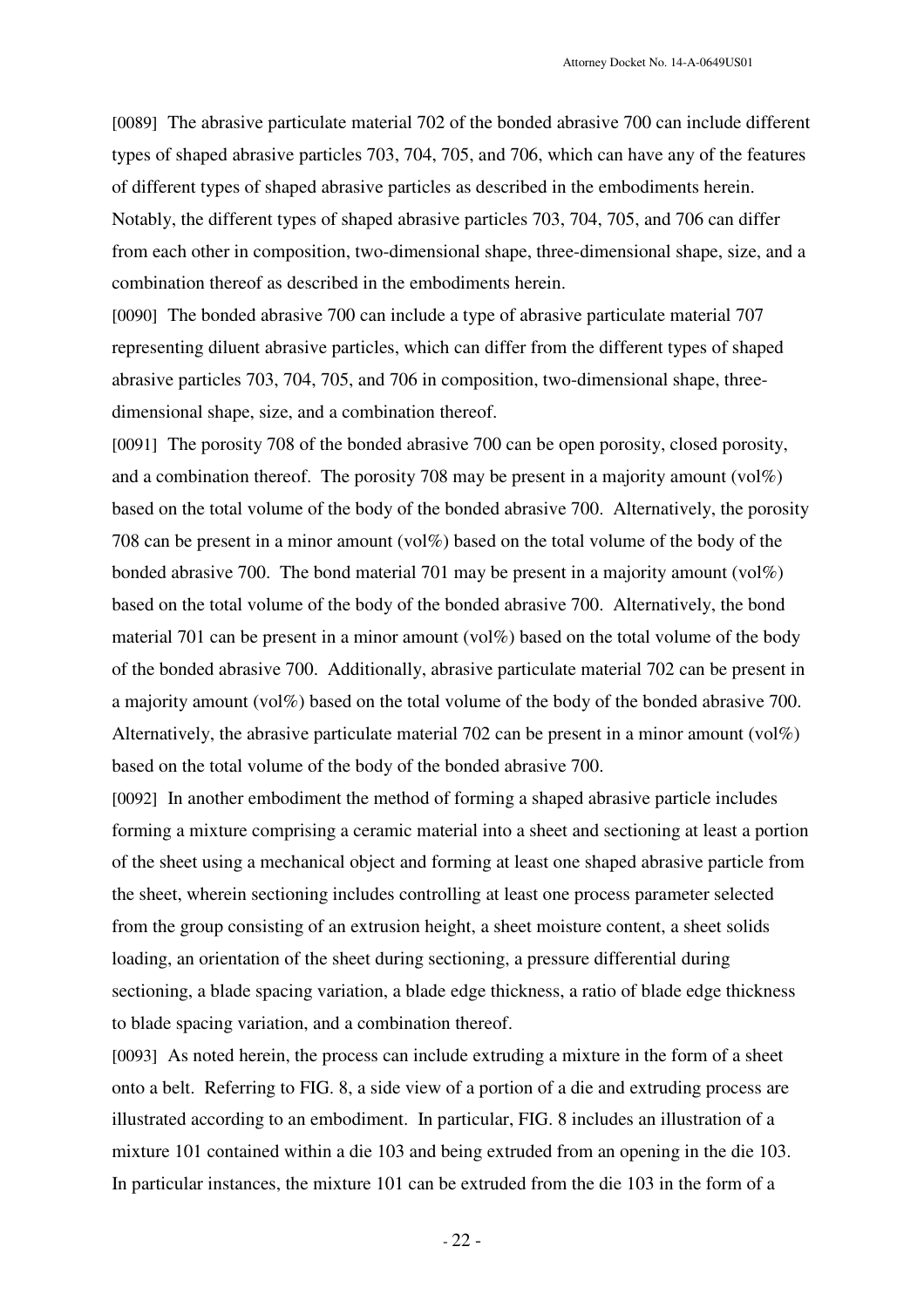sheet 805. The mixture 101 can be extruded from the die 103 onto a surface of the belt 109 while the belt is being translated in the direction 110 to facilitate formation of the mixture 101 into a sheet 805 overlying the belt 109. According to one embodiment, the die 103 can have tapered walls 801 and 802 defining the bottom portion of the die 103 to facilitate improved delivery of the mixture 101 onto the belt 109 and formation of a sheet 805. [0094] According to one particular embodiment, extruding can include controlling an extrusion height defining a distance between an upper surface 803 of the belt 109 and a bottom surface 804 of the die 103. Control of the extrusion height can facilitate control of the dimensions of the sheet 805, including, but not limited to, the height of the sheet 805 as defined in other embodiments herein. Notably, control of the extrusion height may facilitate formation of a sheet having suitable height uniformity, particularly for a mixture 101 having the viscosity and solids content according to the embodiments herein, which has been found to be suitable for the formation of shaped abrasive particles. Moreover, the extrusion height may correspond to the height of the sheet 805, such that the height of the sheet 805 and the extrusion height are substantially the same relative to each other. Substantially the same can refer to values that are not greater than about 5% different compared to each other by the formula ((V1-V2)/V1), wherein V1 represents a value (e.g., extrusion height) greater than V2 (e.g., height of the sheet).

[0095] For at least one embodiment, the extrusion height can be greater than zero, such that the upper surface 803 of the belt 109 is spaced apart from the bottom surface 804 of the die 103. That is, at least some gap or space may be present between the upper surface 803 of the belt 109 and the bottom surface 804 of the die 103. In yet another embodiment, the extrusion height can be at least about  $0.5(h)$ , wherein "h" represents the height of the sheet 805, such as at least about 0.7(h), or even at least about 0.9(h). Still, in at least one embodiment, the extrusion height can be not greater than about 3(h), such as not greater than about 2.5(h) or not greater than about 2(h). In one instance, the extrusion height can be substantially the same as the height of the sheet 805. It will be appreciated that the extrusion height can be within a range including any of the minimum or maximum values noted above. For example, the extrusion height can be at least about 0.5(h) and not greater than about 3(h). [0096] After suitably forming the sheet 805, the process may continue by forming precursor shaped abrasive particles from the sheet by sectioning. In at least one instance, sectioning can include completely separating a first portion of the sheet 805 from a second portion of the sheet 805. That is, sectioning can include a complete cut through the entire height of the sheet 805 that sections and separates a first portion from a second portion of the sheet.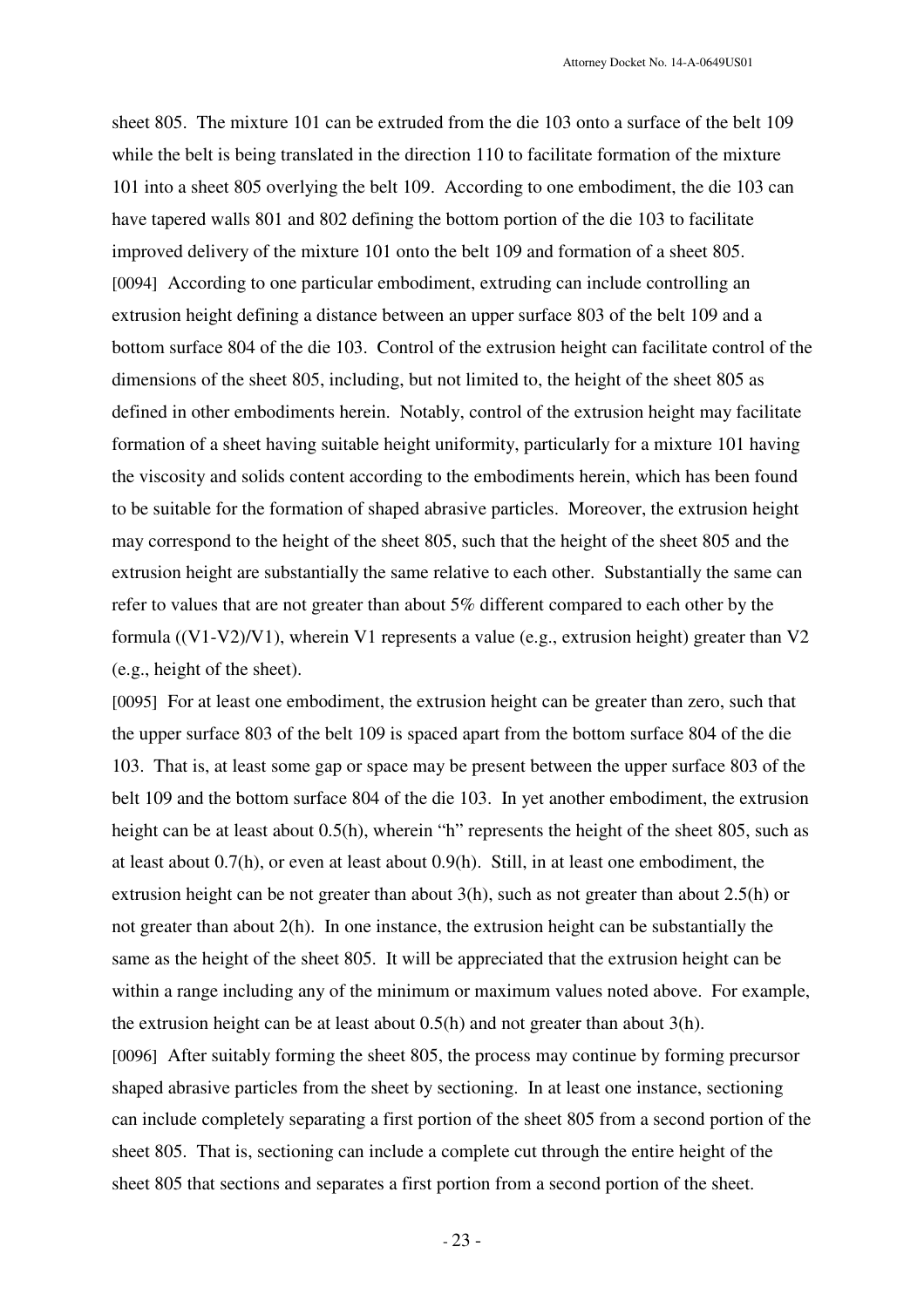[0097] In yet another embodiment, the sectioning can include creating a channel partially separating a first portion of the sheet 805 from a second portion of the sheet 805. The channel may not necessarily extend for the entire height of the sheet 805 and therefore may not necessarily completely separate the first portion and second portions from each other. Formation of a channel can include partial sectioning of the sheet, such that the entire height of the sheet is not cut completely through, but rather only a portion of the entire thickness of the sheet is reduced in height to define first and second portions that will be completely separated from each other by later processing. The channel can have a height less than an entire height of the first portion and second portion of the sheet 805.

[0098] It was surprisingly discovered that in certain processes, partial sectioning of the sheet, or the formation of channels, may actually produce shaped abrasive particles having improved shape uniformity and dimensional features. For example, sectioning may include formation of a channel between a first portion and a second portion, wherein the channel has an average height of not greater than about 50% of the average height of the sheet prior to sectioning. In other instances, sectioning may include formation of a channel between a first portion and a second portion, wherein the channel has an average height of not greater than about 45% of the average height of the sheet prior to sectioning, such as not greater than about 40%, not greater than about 30%, not greater than about 20%, or even not greater than about 10%. Still, in at least one embodiment, sectioning may include formation of a channel having an average height of at least about 0.1% or even at least about 1% of the average height of the sheet prior to sectioning. It will be appreciated that the height of a channel can be within a range including any of the minimum or maximum values noted above, including for example, a channel with a height of at least about 0.1% and not greater than about 50% of the average height of the sheet prior to sectioning.

[0099] Furthermore, in certain instances, sectioning may be conducted on at least a portion of the sheet having a particular moisture content to facilitate proper formation of the shaped abrasive particles, while also limiting post-formation defects that may occur due to cracking and/or excessive shrinkage. According to one embodiment, sectioning of the sheet can be conducted on a portion of the sheet having a moisture content of at least 10%(Cm0), wherein "Cm0" represents the moisture content of the sheet during forming, including for example, the moisture content of the mixture 101 during extrusion. Notably, in another embodiment, sectioning can be conducted on a portion of the sheet having a moisture content of at least about 30%(Cm0), at least about 50%(Cm0), at least about 75%(Cm0), at least about 85%(Cm0), at least about 90%(CmO) or even at least about 95% (Cm0). Still, in another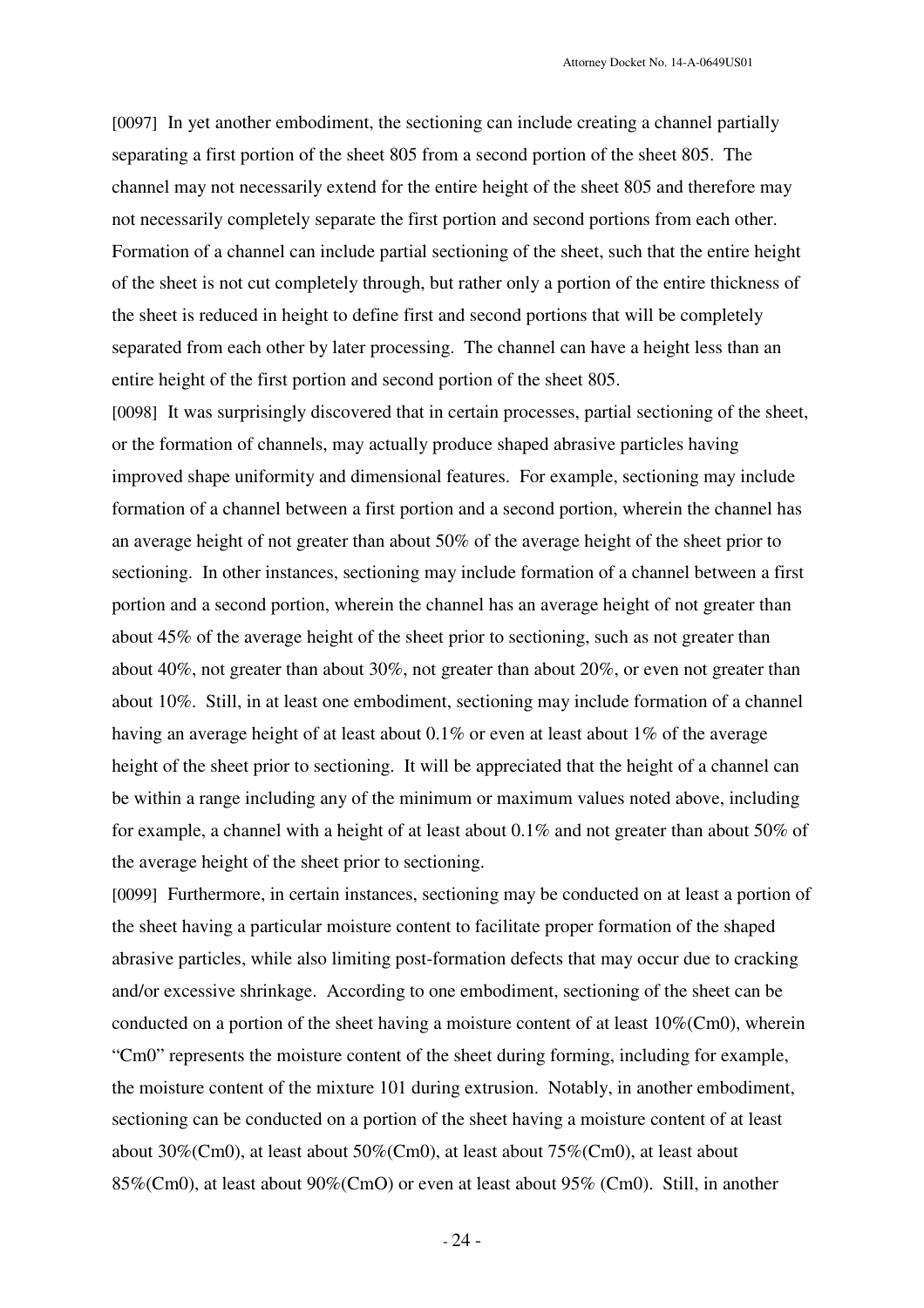non-limiting embodiment, the sectioning may be conducted on at least a portion of the sheet having a moisture content (e.g., liquid content as described herein) that is substantially the same as the moisture content of the mixture during forming. It will be appreciated that the moisture content of the sheet during sectioning can be within a range including any of the minimum or maximum values noted above, including for example, at least about 10%(Cm0) and not greater than about 100% (Cm0). Moreover, it will be appreciated that the moisture content can be the same as the liquid volume percentage of the mixture.

[00100]In certain processes, sectioning can include applying a pressure differential to at least a portion of the sheet during sectioning. Application of the pressure differential may provide a suitable manner of holding the sheet and limiting movement of the sheet during sectioning, which may facilitate formation of shaped abrasive particles having greater shape consistency and overall shape features. Suitable methods of applying a pressure differential can include use of a vacuum table during sectioning, wherein the belt 109 may include perforations and the vacuum table can provide a pressure differential suitable to secure the sheet 805 against the belt 109 and limiting movement of the sheet 805 in at least one direction, including lateral, longitudinal, and rotational directions during sectioning.

[00101]According to one embodiment, sectioning can include translating a plurality of blades through at least a portion of the sheet 805 as described in embodiments herein. FIG. 9 includes an image of a mechanism including a plurality of blades according to an embodiment. As illustrated, the mechanism 901 can include a plurality of blades, including blades 902, 903, 904, 905, 906, and 907, (902-907) which are separated from each other by a plurality of spacers including spacers 910, 911, 912, 913, and 914 (910-914). As illustrated, the plurality of blades 902-907 can be arranged in a gang configuration, which may provide capability of sectioning larger areas of the sheet at one time.

[00102] In at least one embodiment, the plurality of blades 902-907 can be separated by a plurality of blade spacers 910-914 having one or more controlled dimensions, including for example, the spacer width 931 to facilitate formation of a plurality of shaped abrasive particles having high uniformity in shape. It has been discovered that control of the spacer width 931 can facilitate efficient formation of shaped abrasive particles having high shape uniformity. More particularly, the plurality of blade spacers 910-914 can each have a spacer width and define a blade spacer variation. The blade spacer variation is the standard deviation of the spacer widths of the plurality of blade spacers 910-914. In at least one embodiment, the blade spacer variation can be not greater than about 0.01, such as not greater than about 0.009, or even not greater than about 0.005. Still, in one non-limiting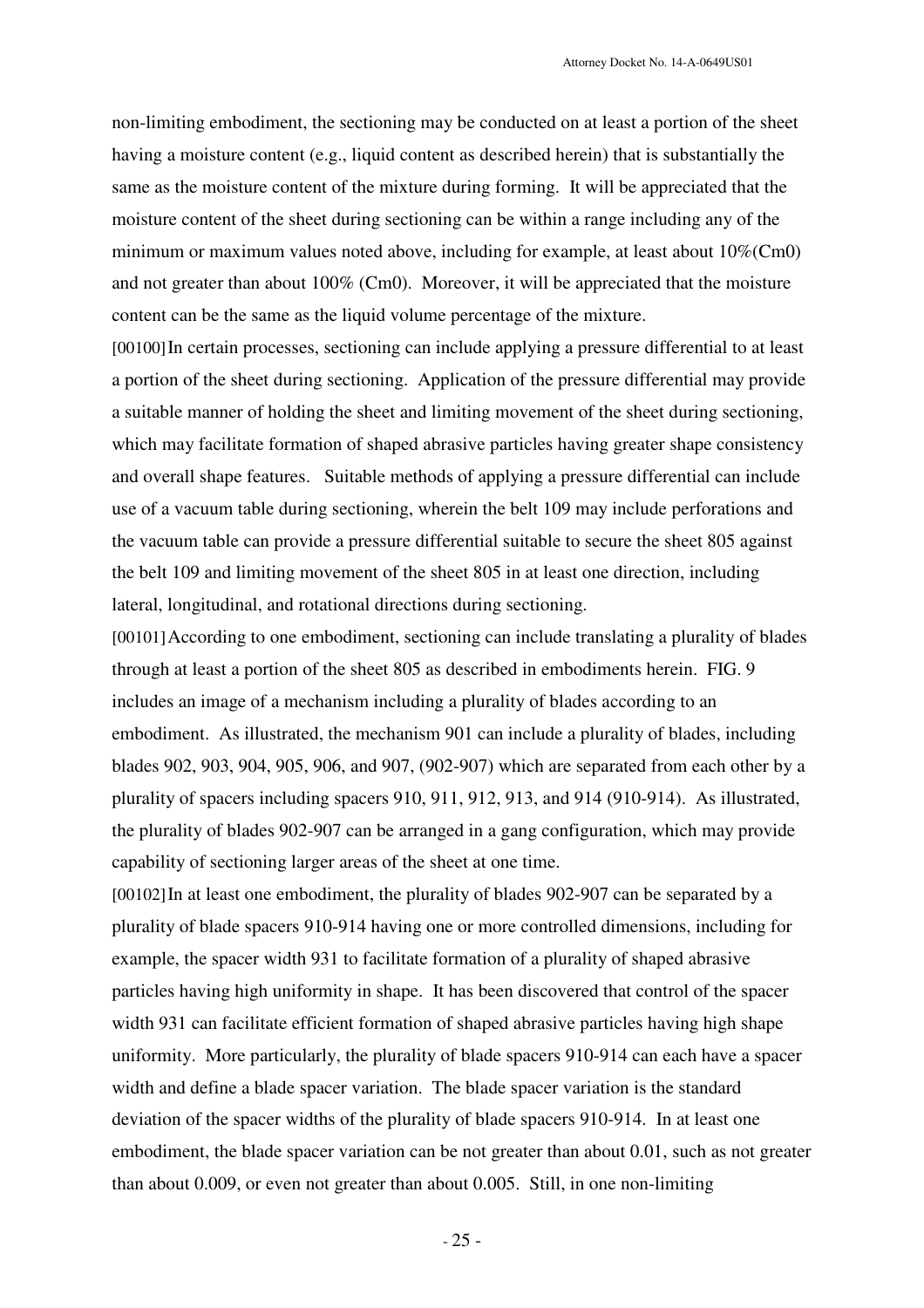embodiment, the blade spacer variation may be at least about 0.00001. It will be appreciated that the blade spacer variation can be within a range including any of the minimum and maximum values noted above.

[00103]As further illustrated in FIG. 9, each of the blades of the plurality of blades 902-907 can have a blade edge 925 defining a shape of the end of the blade 902. Notably, the blade edge 925 can be a portion of the blade that conducts the sectioning and is configured to contact the sheet 805 during sectioning. In at least one embodiment, the blade edge 925 can be a dulled tip as viewed in cross-section, such as shown in FIG. 9. That is, it has been surprisingly discovered, that utilizing a blade edge 925 having a dulled tip, as opposed to a sharpened tip that defines a sharp point, can facilitate improved formation of shaped abrasive particles having improved shape uniformity. A dulled tip can be defined by a rounded edge, having a radius defined by a best fit circle that is equivalent to at least 0.1(t), wherein "t" is the thickness of a blade or average thickness of the plurality of blades 902-907. The thickness of the blade is understood to define a dimension extending between the major surfaces of the blades in an axial direction. In yet another embodiment, the dulled tip can have a rounded shape defining a radius of curvature of at least about 0.2(t), at least about 0.3(t), at least about 0.4(t), at least about 0.5(t), at least about 0.6(t), at least about 0.8(t), at least about 1(t). Still, in a non-limiting embodiment, the dulled tip can have a rounded shape defining a radius of curvature of not greater than about  $5(t)$ , such as not greater than about 4(t), not greater than about 2(t). It will be appreciated that the dulled tip can have a rounded shape defining a radius of curvature within a range including any of the minimum and maximum values noted above.

[00104]For another embodiment, at least one blade edge 925 of the plurality of blade edges 902-907 can be a dulled tip having a polygonal shape, such as a squared edge. In particular, at least one blade edge 925 can have a squared contour, such as illustrated in FIG. 9. It will be appreciated that other variation are possible and some tapering of the blade may be utilized but maintain a dulled tip.

[00105]FIGs. 13A and 13B include cross-sectional illustrations of blade edges that may be used in the process of the embodiments herein. Blade 1301 includes a blade edge shape having a single bevel with an undercut. Blade 1302 includes a square blade edge shape. Blade 1303 includes a blade edge shape having a single bevel with a flat tip portion. Blade 1304 includes a blade edge shape having a single bevel with a sharp tip, which may be used to produce the cuts illustrated in FIG. 4A. Blade 1305 includes a blade edge shape having a compound single bevel with a sharp tip on one side of the blade. Blade 1306 includes a blade

- 26 -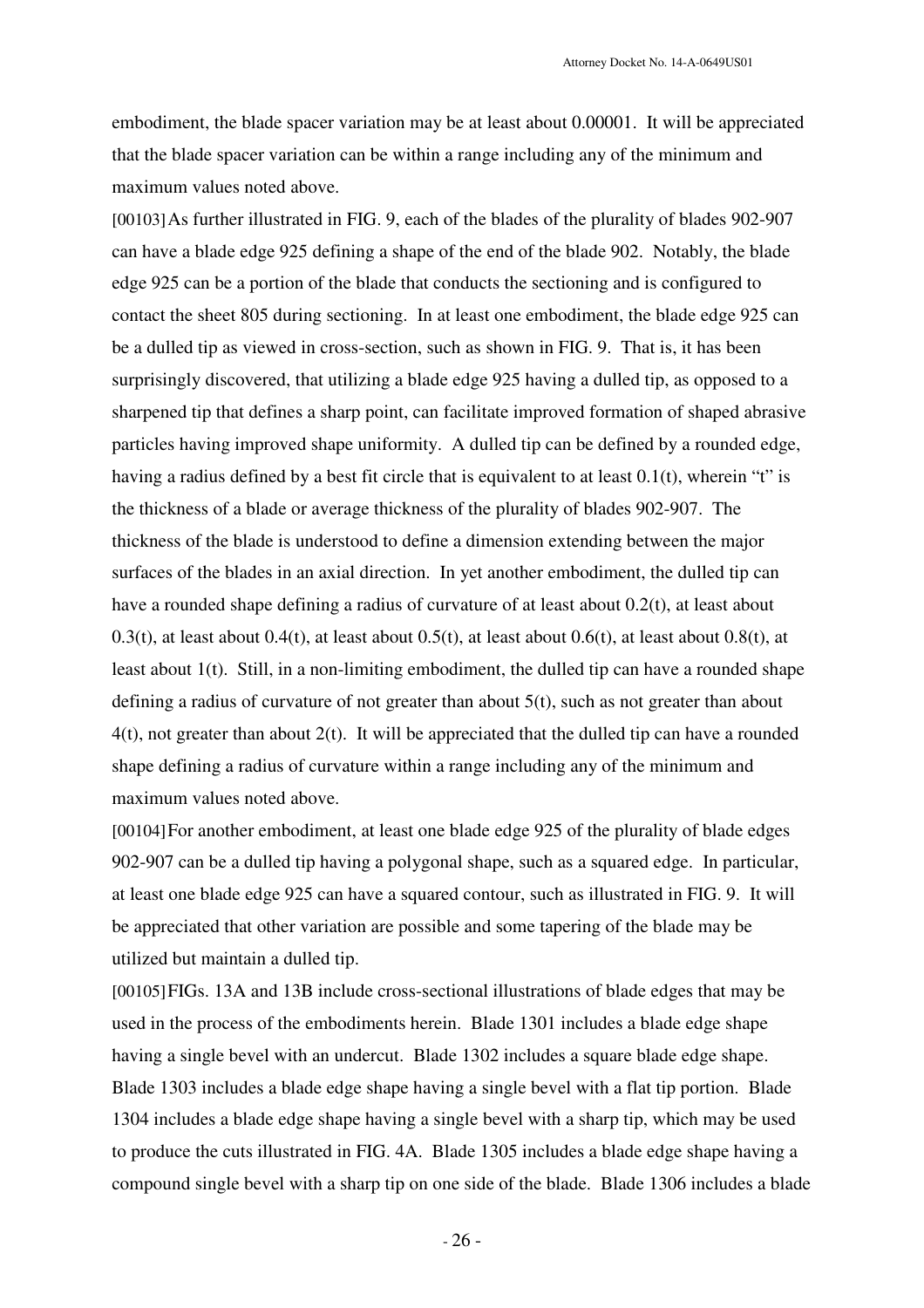edge shape having a double bevel with a blunt or dull tip defining a planar region at the tip. Blade 1307 includes a blade edge shape having a double bevel with a sharp tip that is substantially in the center of the thickness of the blade. Blade 1308 includes a blade edge shape having a compound double bevel with a sharp tip that is substantially in the center of the thickness of the blade.

[00106]Moreover, at least one of the blades of the plurality blades 902-907 can have a particular blade edge thickness 930 that facilitates improved formation of shaped abrasive particles having improved shape features and uniformity of shape. The blade edge thickness 930 is the width of the blade at the edge 925. It will be appreciated that reference to a blade edge thickness can be an average blade edge thickness for the plurality of blades 902-907. According to one embodiment, the blade edge thickness can be at least 0.001 mm, such as at least about 0.01 mm, at least about 0.02 mm, at least about 0.05 mm, or even at least about 0.1 mm thick. Still, in another non-limiting embodiment, the blade edge thickness can be not greater than about 3 mm. It will be appreciated that the blade edge thickness can have a value within a range including any of the minimum and maximum values noted above. [00107]It has also been surprisingly noted that sectioning may be improved by control of a relationship between the blade edge thickness (BET) and the blade spacing variation (BSV). The control of the relationship between the blade edge thickness (BET) and the blade spacing variation (BSV) can facilitate improved formation of shaped abrasive particles having improved shape features and uniformity of shaped abrasive particles compared to each other. As noted herein, the plurality of blades 902-907 can define an average blade edge thickness (BET) and the plurality of blades 902-907 can be separated from each other by blade spacers defining a blade spacing variation (BSV). In one embodiment, the mechanism 901 can be formed such that the average blade edge thickness (BET) is greater than the blade spacing variation (BSV). More particularly, the mechanism 901 can define a ratio (BET:BSV) of blade edge thickness to blade spacing variation of at least about 2:1, such as at least about 3:1, at least about 4:1, at least about 5:1, at least about 6:1, at least about 7:1, at least about 8:1, at least about 9:1 or even at least about 10:1. Still, in one particular instance, the blade edge thickness can be at least one order of magnitude greater than the blade spacing variation. For at least one non-limiting embodiment, the ratio (BET:BSV) can be not greater than about  $1x10<sup>6</sup>$ :1 not greater than about  $1x10<sup>5</sup>$ :1, or not greater than about 5000:1 It will be appreciated that the ratio (BET:BSV) can be within a range including the minimum and maximum values noted above.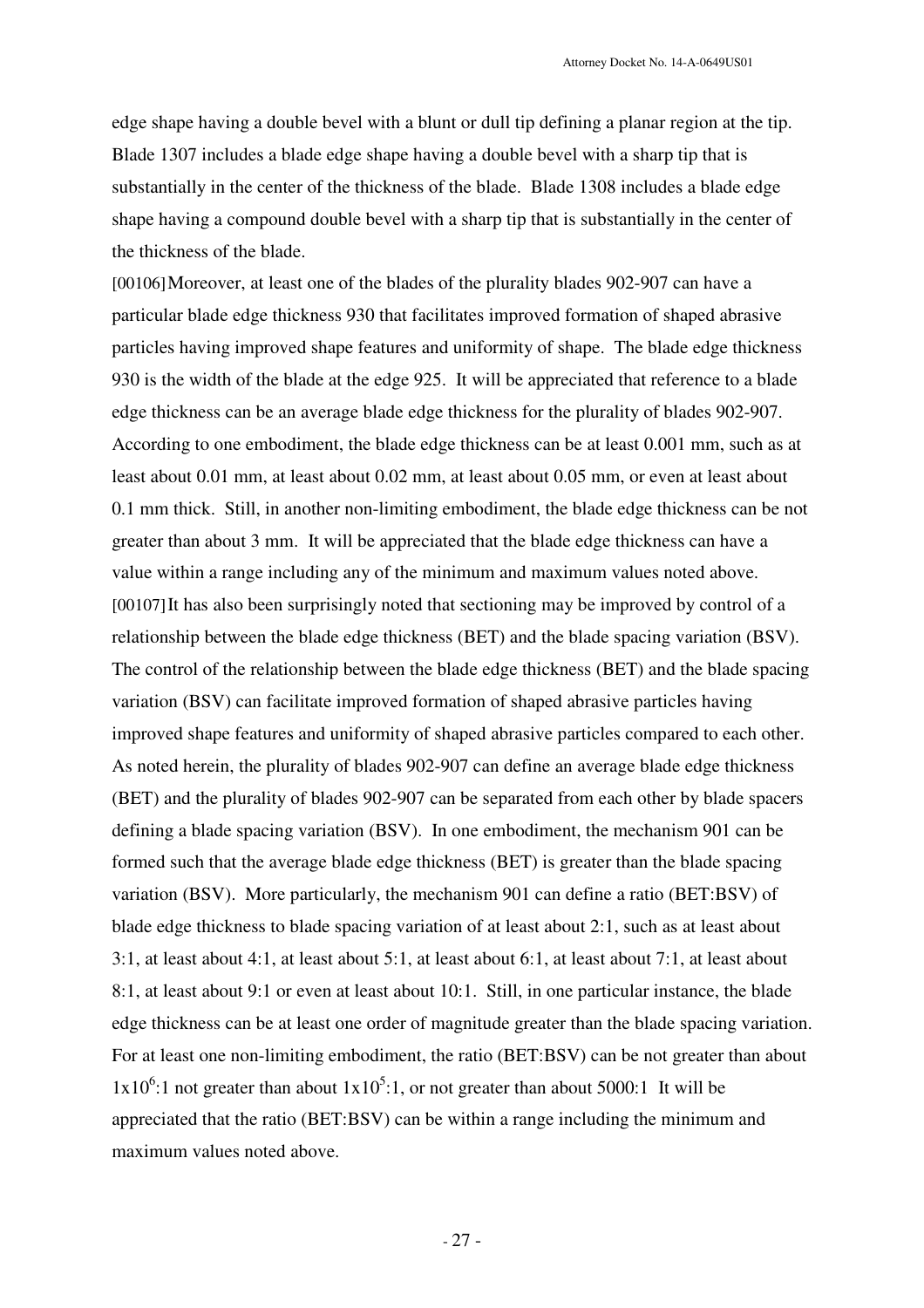[00108]In other conventional sectioning processes the shaped abrasive particles demonstrated variability in shape of up to 43% of the entire batch of shaped abrasive particles formed. That is, for example, for a batch of shaped abrasive particles sectioned from a sheet and intended to have a triangular two-dimensional shape up to 43% of the particles had a nontriangular shape (e.g., a truncated polygonal shape). According to the new process of the embodiments herein, less than 2% of the total shaped abrasive particles in the batch demonstrate shape variability from the intended shape. For example, for a batch of shaped abrasive particles formed from a sheet and intended to have a triangular two-dimensional shape, less than 2% of the total shaped abrasive particles of the batch have a non-triangular shape. Moreover, most if not all shaped abrasive particles demonstrating shape variability are formed at the edges of the sheet.

[00109]Item 1. A method of forming a shaped abrasive particle comprising:

forming a mixture comprising a ceramic material into a sheet;

sectioning at least a portion of the sheet using a mechanical object and forming at least one shaped abrasive particle from the sheet, wherein sectioning includes controlling at least one process parameter selected from the group consisting of an extrusion height, a sheet moisture content, a sheet solids loading, an orientation of the sheet during sectioning, a pressure differential during sectioning, a blade spacing variation, a blade edge thickness, a ratio of blade edge thickness to blade spacing variation, and a combination thereof.

[00110] Item2. The method of item 1, wherein forming comprises extruding the sheet onto a belt, wherein the sheet contacts a surface of the belt after being extruded through a die opening, wherein the belt is translated while extruding, further comprising controlling an extrusion height defining a distance between the belt and a bottom surface of the die, wherein the extrusion height is greater than zero, wherein the bottom surface of the die is spaced apart from the belt, wherein the extrusion height is substantially the same as the height of the sheet or wherein the extrusion height is at least about 0.5(h), wherein "h" represents the height of the sheet or wherein the extrusion height is not greater than about 3(h).

[00111]Item 3. The method of item 1, wherein sectioning comprises completely separating a first portion of the sheet from a second portion of the sheet.

[00112]Item 4. The method of item 1, wherein sectioning comprises creating a channel partially separating a first portion of the sheet from a second portion of the sheet, the channel having a height less than a height of the first portion and second portion.

[00113] Item 5. The method of item 1, wherein sectioning is conducted on at least a portion of the sheet having a moisture content of at least 10%(Cm0), wherein "Cm0" represents the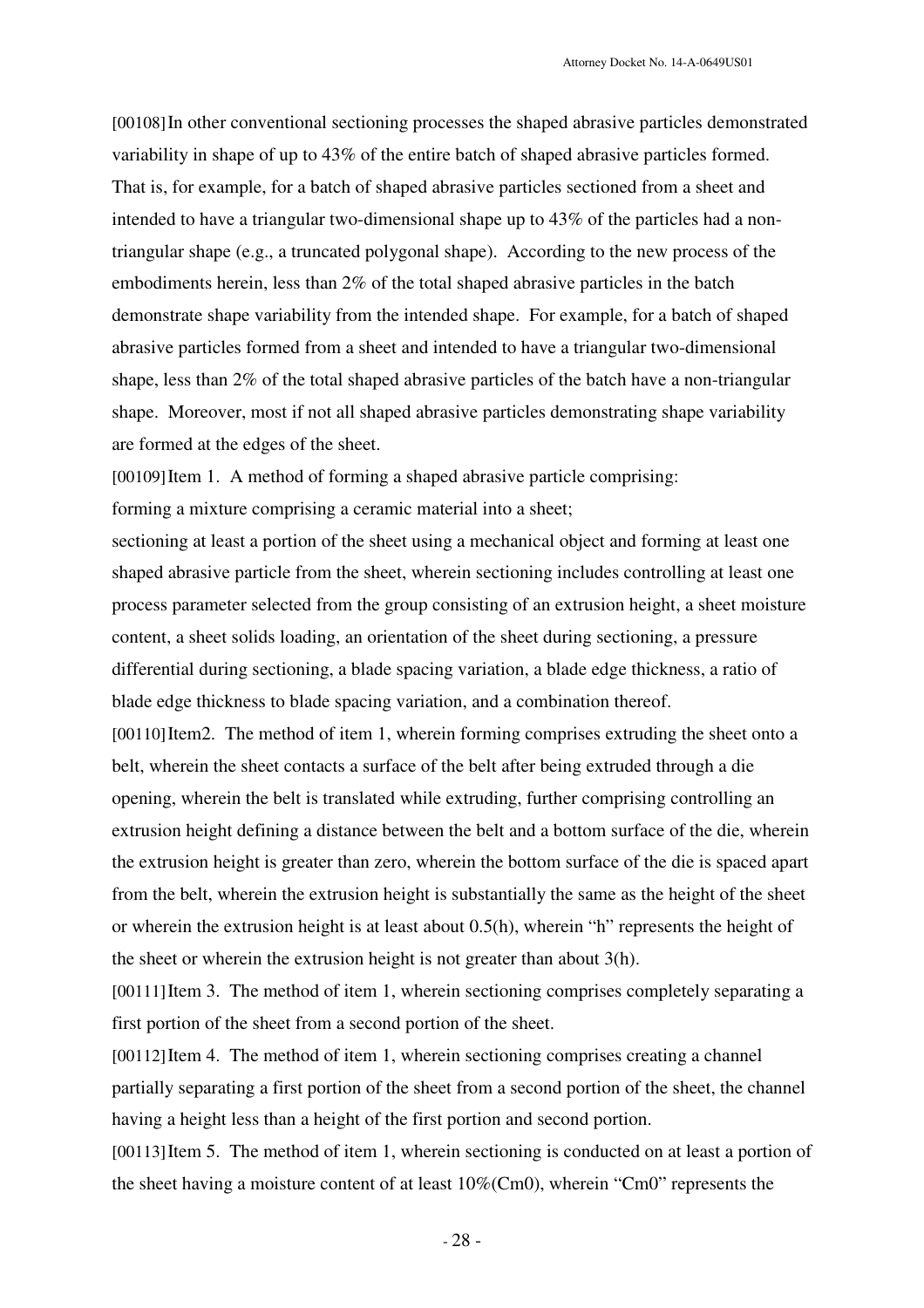moisture content of the sheet during forming or at least about 30%(Cm0) or at least about 50%(Cm0) or at least about 75%(Cm0) or at least about 85%(Cm0) or at least about 90%(CmO) or at least about 95% (Cm0) or wherein sectioning is conducted on at least a portion of the sheet having a moisture content that is substantially the same as the moisture content of the mixture during forming.

[00114]Item 6. The method of item 1, wherein sectioning includes applying a pressure differential to the sheet during sectioning, wherein sectioning includes applying a pressure differential via a vacuum table during sectioning, wherein sectioning includes applying a pressure differential to the sheet and limiting movement of the sheet in at least one direction during sectioning.

[00115]Item 7. The method of item 1, wherein sectioning comprises translating a plurality of blades through at least a portion of the sheet, wherein the plurality of blades are arranged in a gang configuration, wherein the plurality of blades are separated by blade spacers, wherein the blade spacers define a blade spacer variation of not greater than about 0.01 or not greater than about 0.009 or not greater than about 0.005.

[00116]Item 8. The method of item 1, wherein sectioning comprises translating a plurality of blades through at least a portion of the sheet, wherein each blade of the plurality of blades has a blade edge thickness of at least 0.001 mm thick or at least about 0.01 mm thick or at least about 0.02 mm thick or at least about 0.05 mm thick or at least about 0.1 mm thick, and not greater than about 3 mm thick.

[00117]Item 9. The method of item 1, wherein sectioning comprises translating a plurality of blades through at least a portion of the sheet, wherein at least one blade of the the plurality of blades has a dulled tip, wherein at least one blade of the plurality of blades has a rounded edge, wherein at least one blade of the plurality of blades has a squared edge.

[00118]Item 10. The method of item 1, wherein sectioning comprises translating a plurality of blades through at least a portion of the sheet, wherein each blade of the plurality of blades has a blade edge thickness (BET) and wherein each of the blades of the plurality of blades are separated from each other by blade spacers defining a blade spacing variation (BSV), wherein BET>BSV, wherein BET is at least one order of magnitude greater than BSV, wherein sectioning includes using a ratio (BET:BSV) of blade edge thickness to blade spacing variation of at least about 2:1 or at least about 3:1 or at least about 4:1 or at least about 5:1 or at least about 6:1 or at least about 7:1 or at least about 8:1 or at least about 9:1 or at least about  $10:1$ .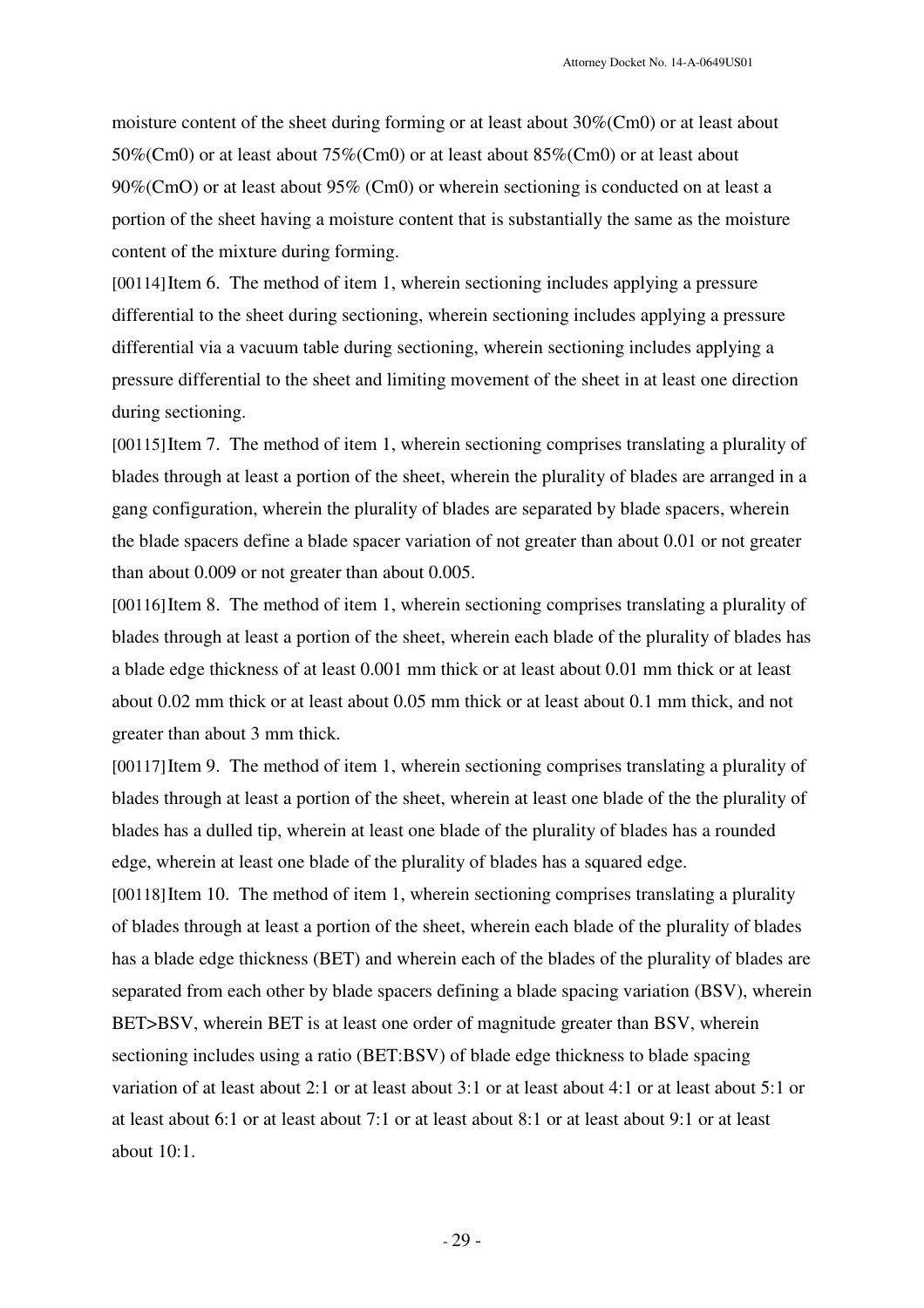[00119]Item 11. The method of item 1, wherein the at least one shaped abrasive particle comprises a two-dimensional shape as viewed in a plane defined by a length and a width of the shaped abrasive particle selected from the group consisting of polygons, ellipsoids, numerals, Greek alphabet characters, Latin alphabet characters, Russian alphabet characters, complex shapes having a combination of polygonal shapes, and a combination thereof. [00120]EXAMPLE 1

[00121]A mixture in the form of a gel is obtained having approximately 52% solids loading of boehmite commercially available as Catapal B from Sasol Corp. combined with 48 wt% water containing a minority content of nitric acid and organic additives. The gel has a viscosity of approximately  $8x10^4$  Pa s and a storage modulus of  $5x10^5$  Pa, wherein viscosity is calculated by dividing the storage modulus value by  $6.28 \text{ s}^{-1}$ .

[00122]The gel is extruded from a die at approximately 80 psi (552 kPa) onto a translating belt having a film of polyester. The gel travels under a knife edge of the die to form a sheet having a height of approximately 1 mm. The extrusion height (i.e., distance between the belt and lower surface of the die) is approximately 1 mm. Within 10 minutes of extruding, the sheet is sectioned using a blade at ambient atmospheric conditions, in air, and at a temperature of approximately 72ºF to form precursor shaped abrasive particles. The sectioning operation is conducted on the sheet disposed on a vacuum table. The sheet has substantially the same moisture content as the gel at the time of extrusion. Referring to FIG. 10, the sectioning operation included partial sectioning of the sheet to form channels 1001 between the precursor shaped abrasive particles 1002. The precursor shaped abrasive particles are later separated from each other by further processing. The precursor shaped abrasive particles are dried for approximately 1-16 hours and fired at a temperature of approximately 1200ºC-1600ºC for 15 minutes to 1 hour in air. FIG. 11 includes a top down images of the precursor shaped abrasive particles formed in the sheet. FIG 12 includes a top down image of shaped abrasive particles formed according to Example 1.

[00123]The blade mechanism was a multifunction cutter, including 100 blades connected to each other in a ganged configuration. The blade mechanism had a blade spacing of 1.8 mm with a blade spacing variation of 0.0008. The blade mechanism included 100 blades, each with a blade thickness of 0.0.3 mm and having a double bevel dull blade edge shape. [00124]The above-disclosed subject matter is to be considered illustrative, and not restrictive, and the appended claims are intended to cover all such modifications, enhancements, and other embodiments, which fall within the true scope of the present invention. Thus, to the maximum extent allowed by law, the scope of the present invention is to be determined by

- 30 -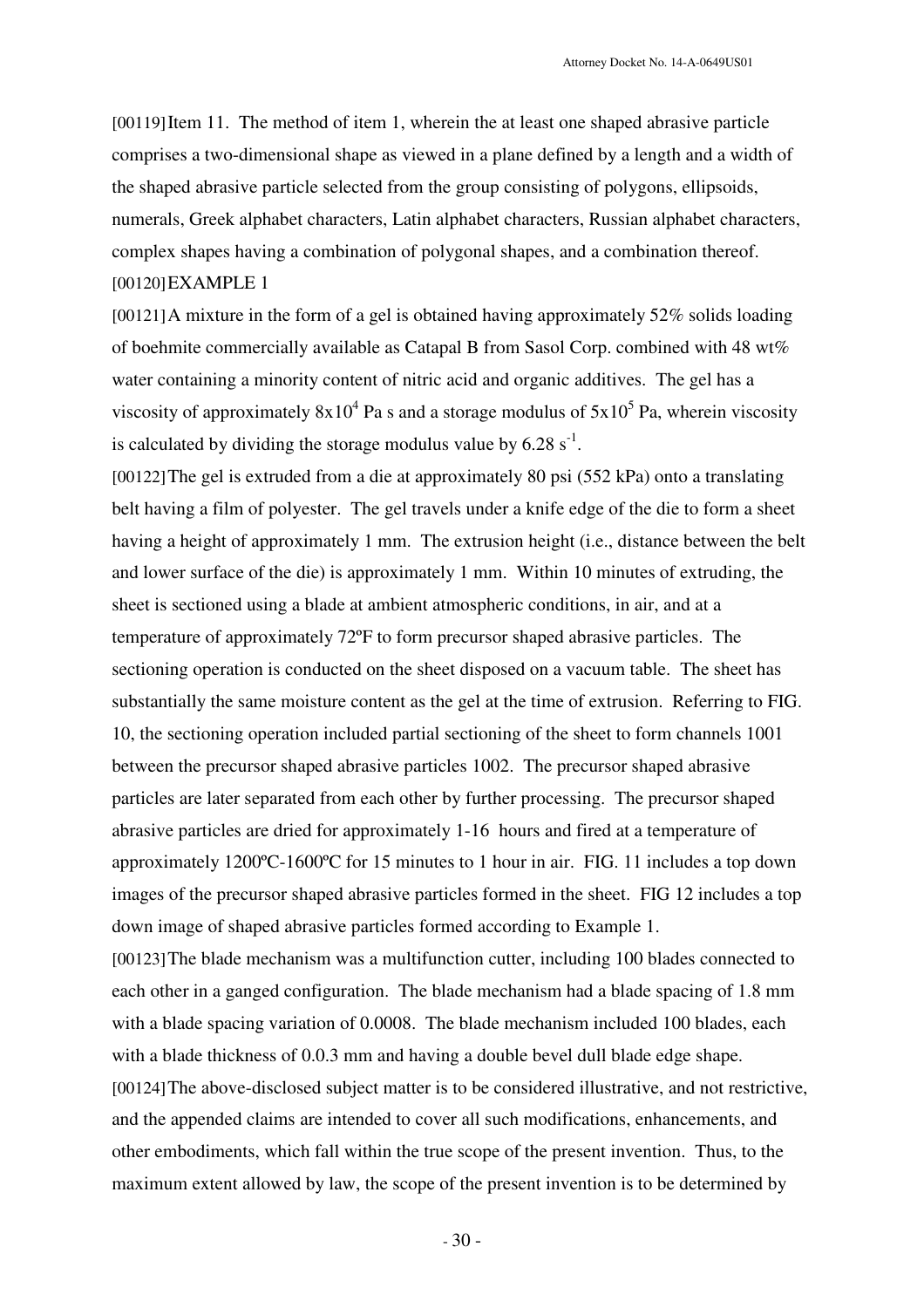the broadest permissible interpretation of the following claims and their equivalents, and shall not be restricted or limited by the foregoing detailed description.

[00125]The Abstract of the Disclosure is provided to comply with Patent Law and is submitted with the understanding that it will not be used to interpret or limit the scope or meaning of the claims. In addition, in the foregoing Detailed Description, various features may be grouped together or described in a single embodiment for the purpose of streamlining the disclosure. This disclosure is not to be interpreted as reflecting an intention that the claimed embodiments require more features than are expressly recited in each claim. Rather, as the following claims reflect, inventive subject matter may be directed to less than all features of any of the disclosed embodiments. Thus, the following claims are incorporated into the Detailed Description, with each claim standing on its own as defining separately claimed subject matter.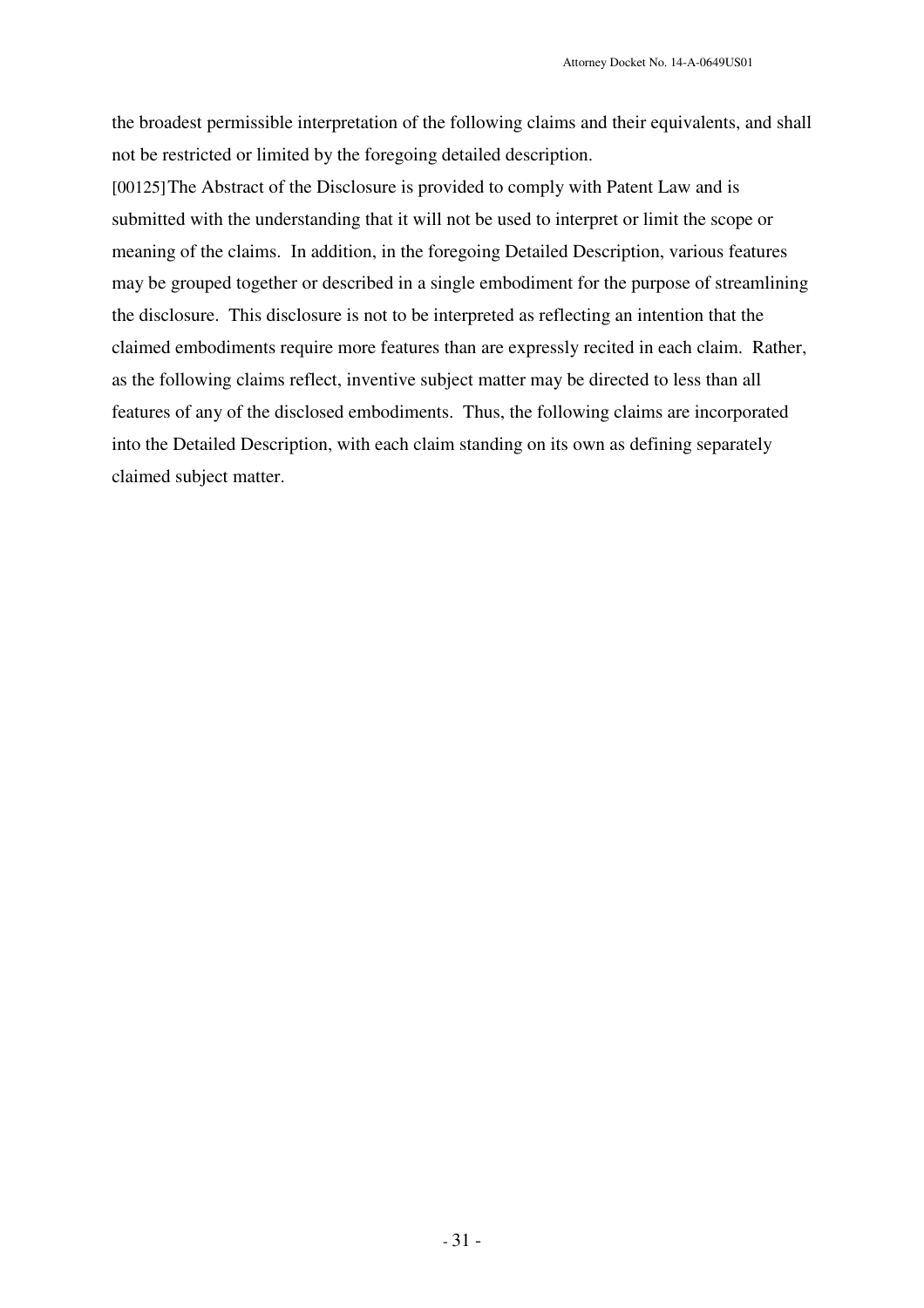### WHAT IS CLAIMED IS:

1. A method of forming a shaped abrasive particle comprising:

forming a mixture comprising a ceramic material into a sheet;

sectioning at least a portion of the sheet using a mechanical object and forming at least one shaped abrasive particle from the sheet, wherein sectioning includes controlling at least one process parameter selected from the group consisting of an extrusion height, a sheet moisture content, a sheet solids loading, an orientation of the sheet during sectioning, a pressure differential during sectioning, a blade spacing variation, a blade edge thickness, a ratio of blade edge thickness to blade spacing variation, and a combination thereof.

2. The method of claim 1, wherein forming comprises extruding the sheet onto a belt, wherein the sheet contacts a surface of the belt after being extruded through a die opening, wherein the belt is translated while extruding, further comprising controlling an extrusion height defining a distance between the belt and a bottom surface of the die, wherein the extrusion height is greater than zero, wherein the bottom surface of the die is spaced apart from the belt, wherein the extrusion height is substantially the same as the height of the sheet or wherein the extrusion height is at least about 0.5(h), wherein "h" represents the height of the sheet or wherein the extrusion height is not greater than about 3(h).

3. The method of claim 1, wherein sectioning comprises completely separating a first portion of the sheet from a second portion of the sheet.

4. The method of claim 1, wherein sectioning comprises creating a channel partially separating a first portion of the sheet from a second portion of the sheet, the channel having a height less than a height of the first portion and second portion.

5. The method of claim 1, wherein sectioning is conducted on at least a portion of the sheet having a moisture content of at least 10%(Cm0), wherein "Cm0" represents the moisture content of the sheet during forming or at least about 30%(Cm0) or at least about 50%(Cm0) or at least about 75%(Cm0) or at least about 85%(Cm0) or at least about 90%(CmO) or at least about 95% (Cm0) or wherein sectioning is conducted on at least a portion of the sheet having a moisture content that is substantially the same as the moisture content of the mixture during forming.

6. The method of claim 1, wherein sectioning includes applying a pressure differential to the sheet during sectioning, wherein sectioning includes applying a pressure differential via a vacuum table during sectioning, wherein sectioning includes applying a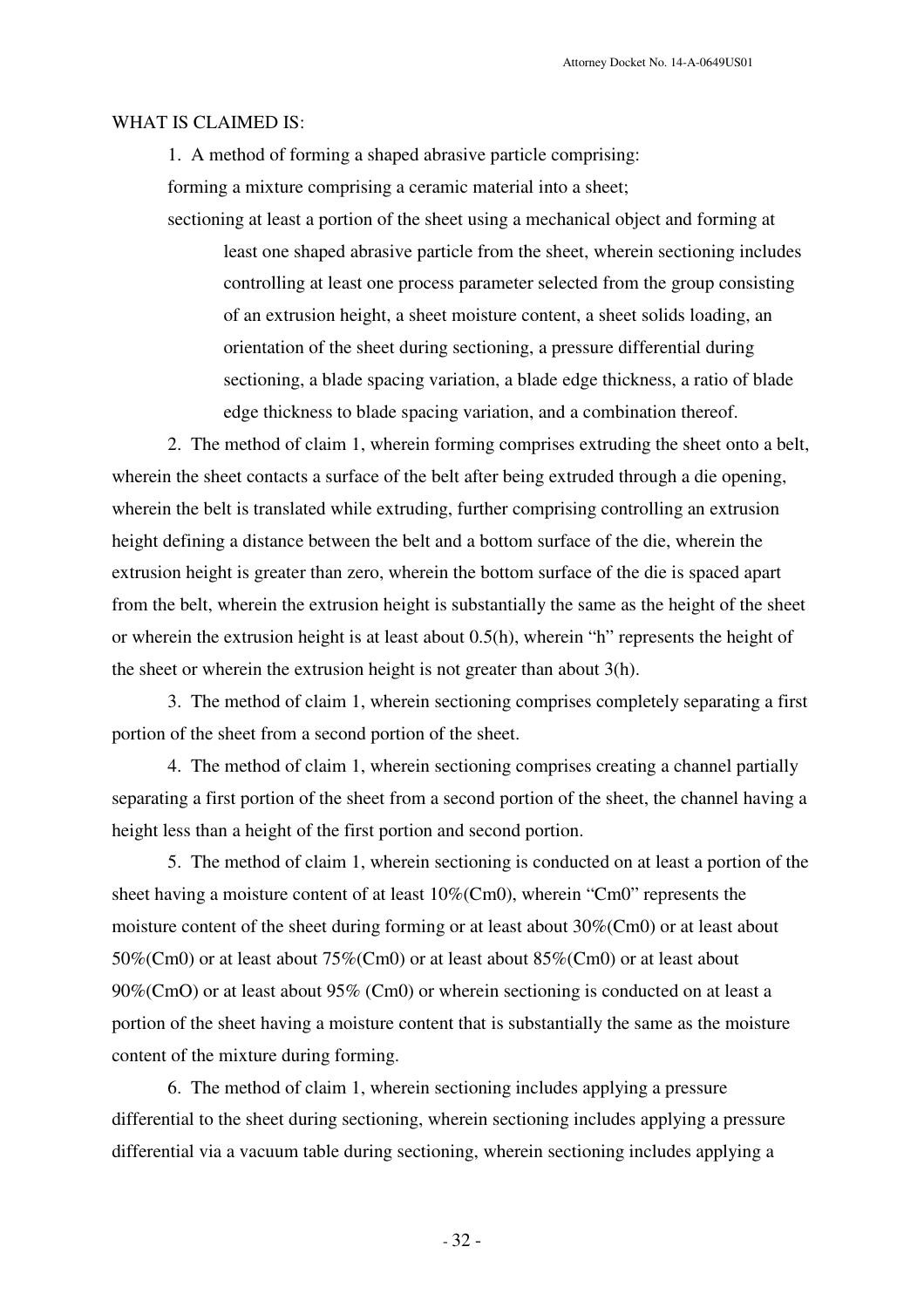pressure differential to the sheet and limiting movement of the sheet in at least one direction during sectioning.

7. The method of claim 1, wherein sectioning comprises translating a plurality of blades through at least a portion of the sheet, wherein the plurality of blades are arranged in a gang configuration, wherein the plurality of blades are separated by blade spacers, wherein the blade spacers define a blade spacer variation of not greater than about 0.01 or not greater than about 0.009 or not greater than about 0.005.

8. The method of claim 1, wherein sectioning comprises translating a plurality of blades through at least a portion of the sheet, wherein each blade of the plurality of blades has a blade edge thickness of at least 0.001 mm thick or at least about 0.01 mm thick or at least about 0.02 mm thick or at least about 0.05 mm thick or at least about 0.1 mm thick, and not greater than about 3 mm thick.

9. The method of claim 1, wherein sectioning comprises translating a plurality of blades through at least a portion of the sheet, wherein at least one blade of the the plurality of blades has a dulled tip, wherein at least one blade of the plurality of blades has a rounded edge, wherein at least one blade of the plurality of blades has a squared edge.

10. The method of claim 1, wherein sectioning comprises translating a plurality of blades through at least a portion of the sheet, wherein each blade of the plurality of blades has a blade edge thickness (BET) and wherein each of the blades of the plurality of blades are separated from each other by blade spacers defining a blade spacing variation (BSV), wherein BET>BSV, wherein BET is at least one order of magnitude greater than BSV, wherein sectioning includes using a ratio (BET:BSV) of blade edge thickness to blade spacing variation of at least about 2:1 or at least about 3:1 or at least about 4:1 or at least about 5:1 or at least about 6:1 or at least about 7:1 or at least about 8:1 or at least about 9:1 or at least about 10:1.

11. The method of claim 1, wherein the at least one shaped abrasive particle comprises a two-dimensional shape as viewed in a plane defined by a length and a width of the shaped abrasive particle selected from the group consisting of polygons, ellipsoids, numerals, Greek alphabet characters, Latin alphabet characters, Russian alphabet characters, complex shapes having a combination of polygonal shapes, and a combination thereof.

- 33 -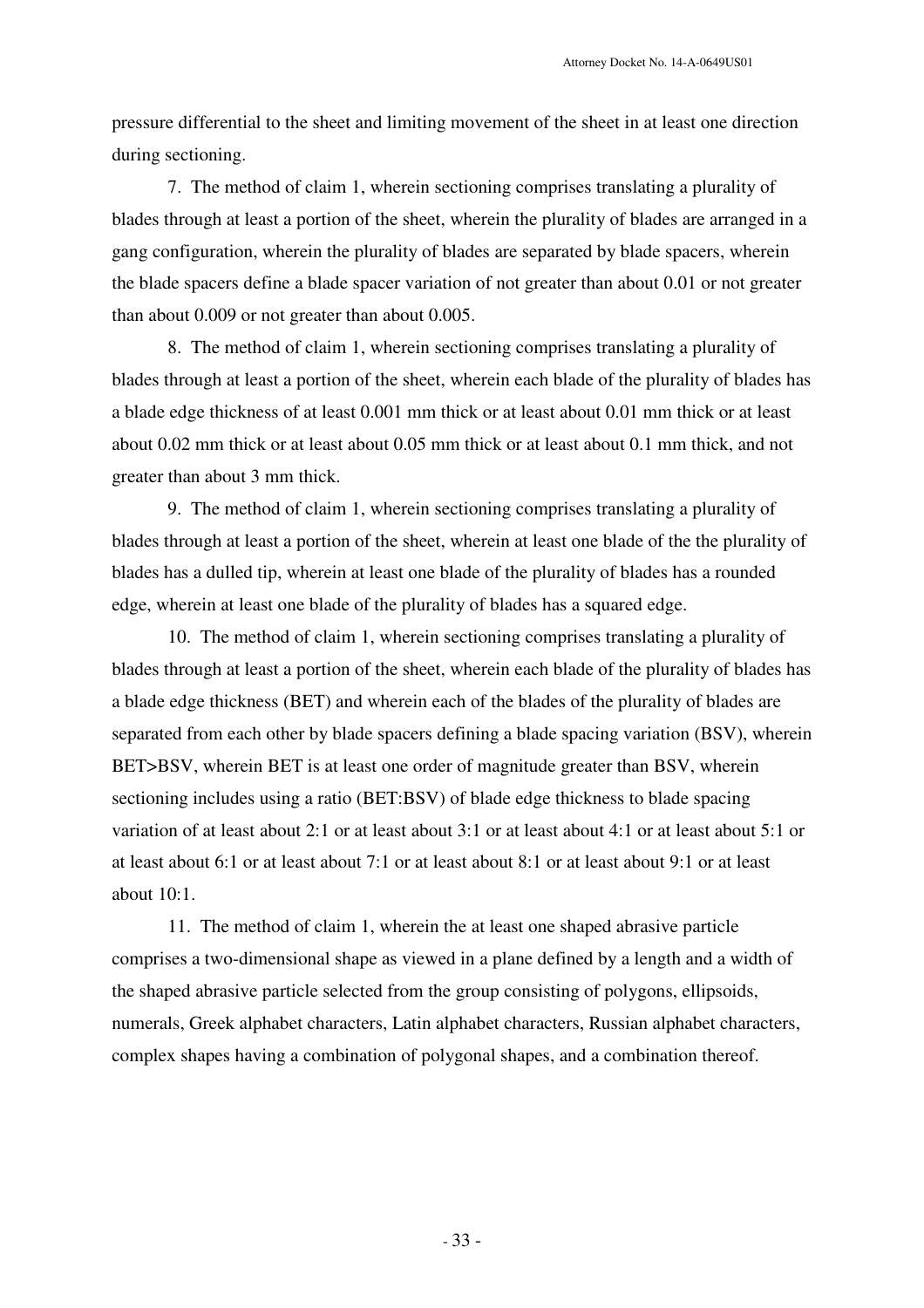# ABSTRACT OF THE DISCLOSURE

[00126]A method of forming a shaped abrasive particle including forming a mixture comprising a ceramic material into a sheet and sectioning at least a portion of the sheet using a mechanical object and forming at least one shaped abrasive particle from the sheet, and where sectioning includes controlling at least one process parameter consisting of an extrusion height, a sheet moisture content, a sheet solids loading, an orientation of the sheet during sectioning, a pressure differential during sectioning, a blade spacing variation, a blade edge thickness, a ratio of blade edge thickness to blade spacing variation, and a combination of one or more of the process parameters.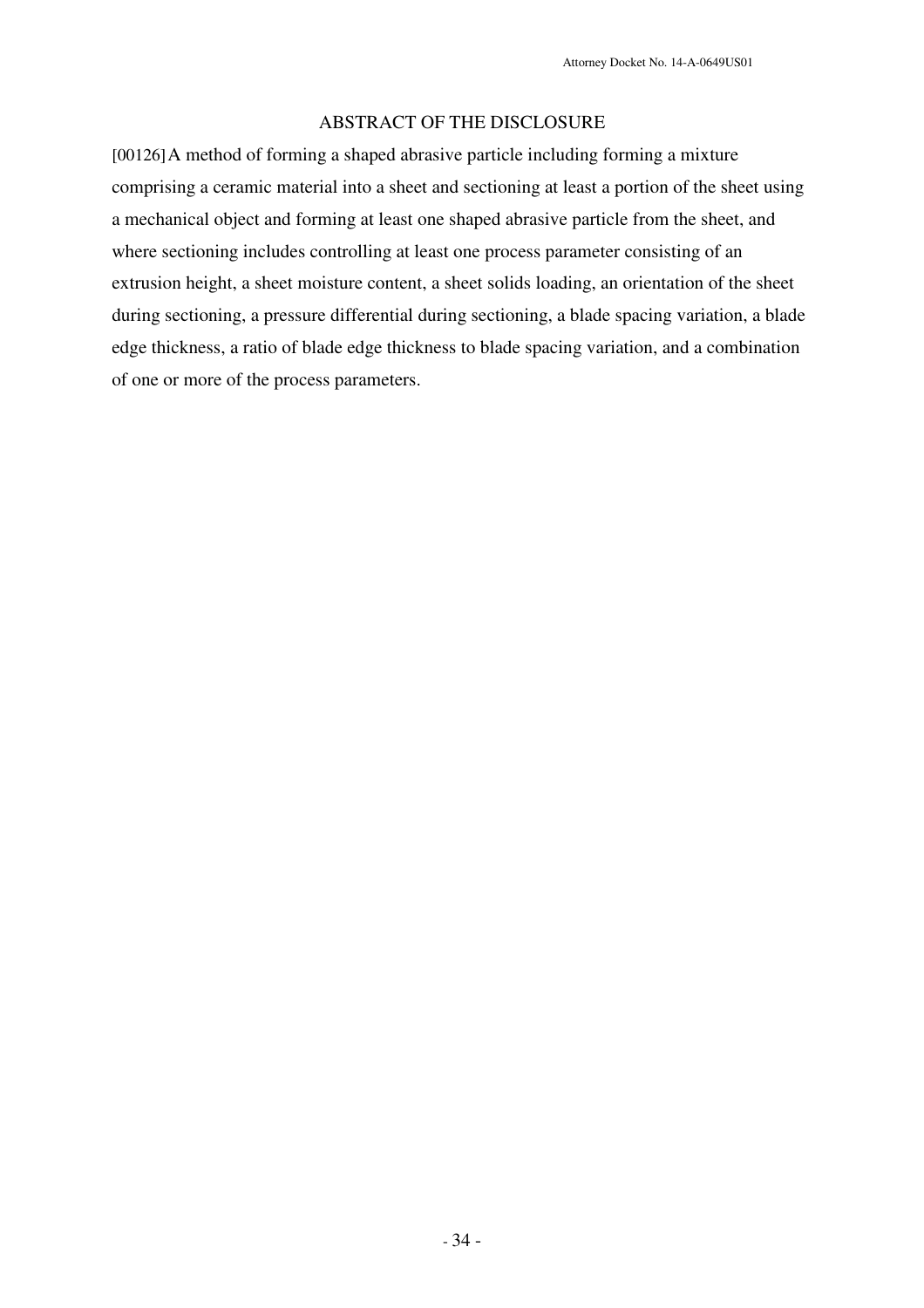1/8





 $\geq$ 

FIG. 1B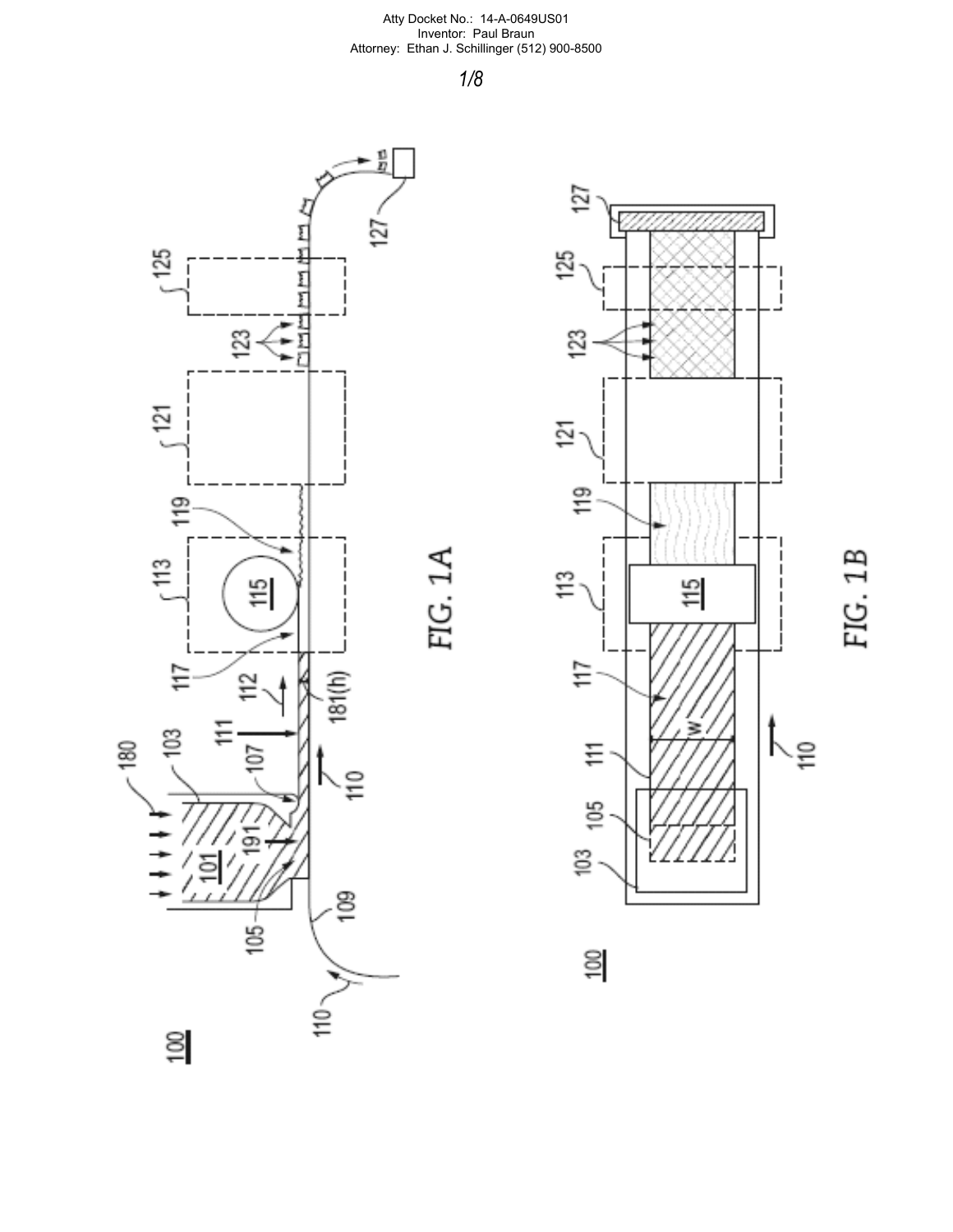# 2/8



FIG. 2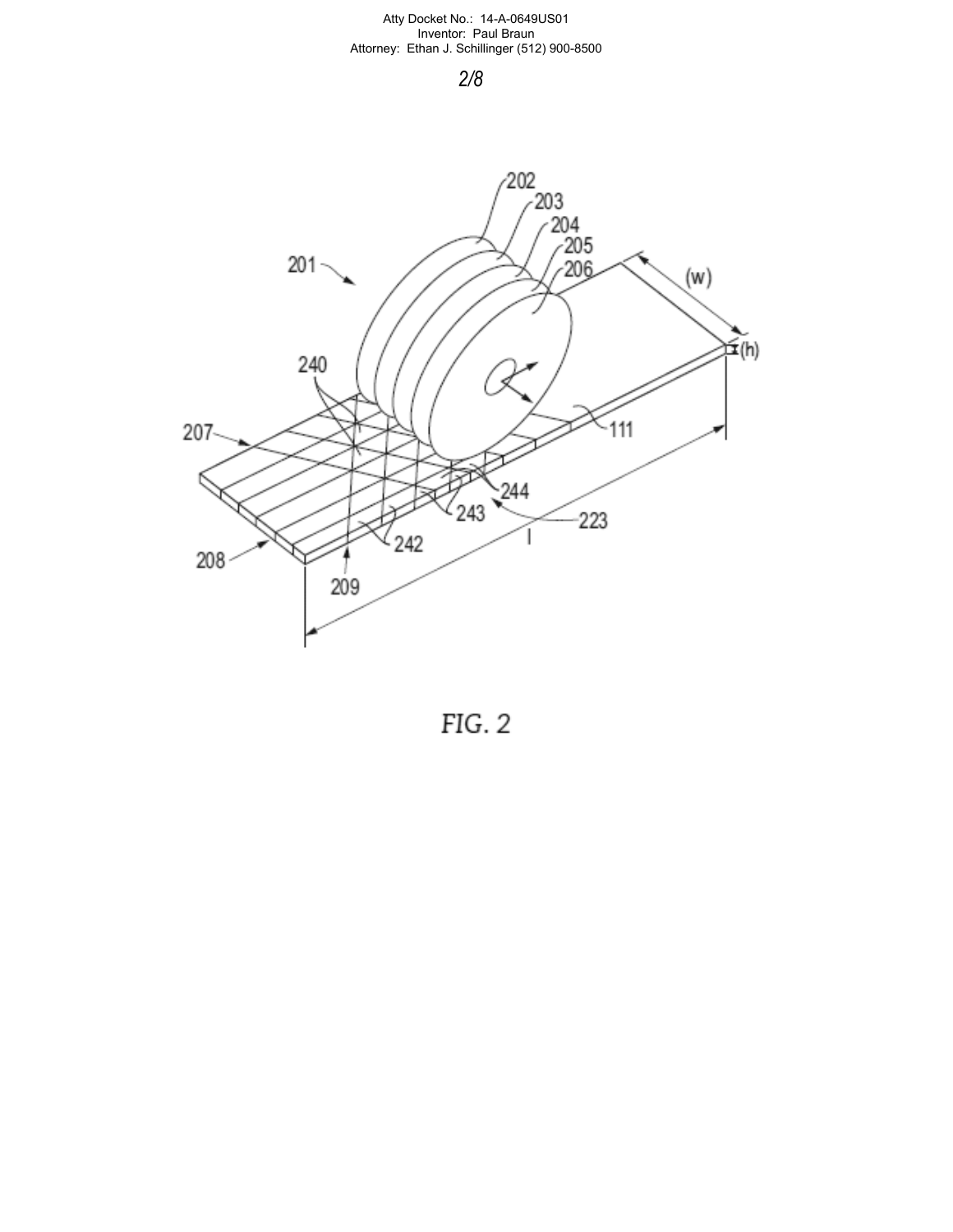3/8



403

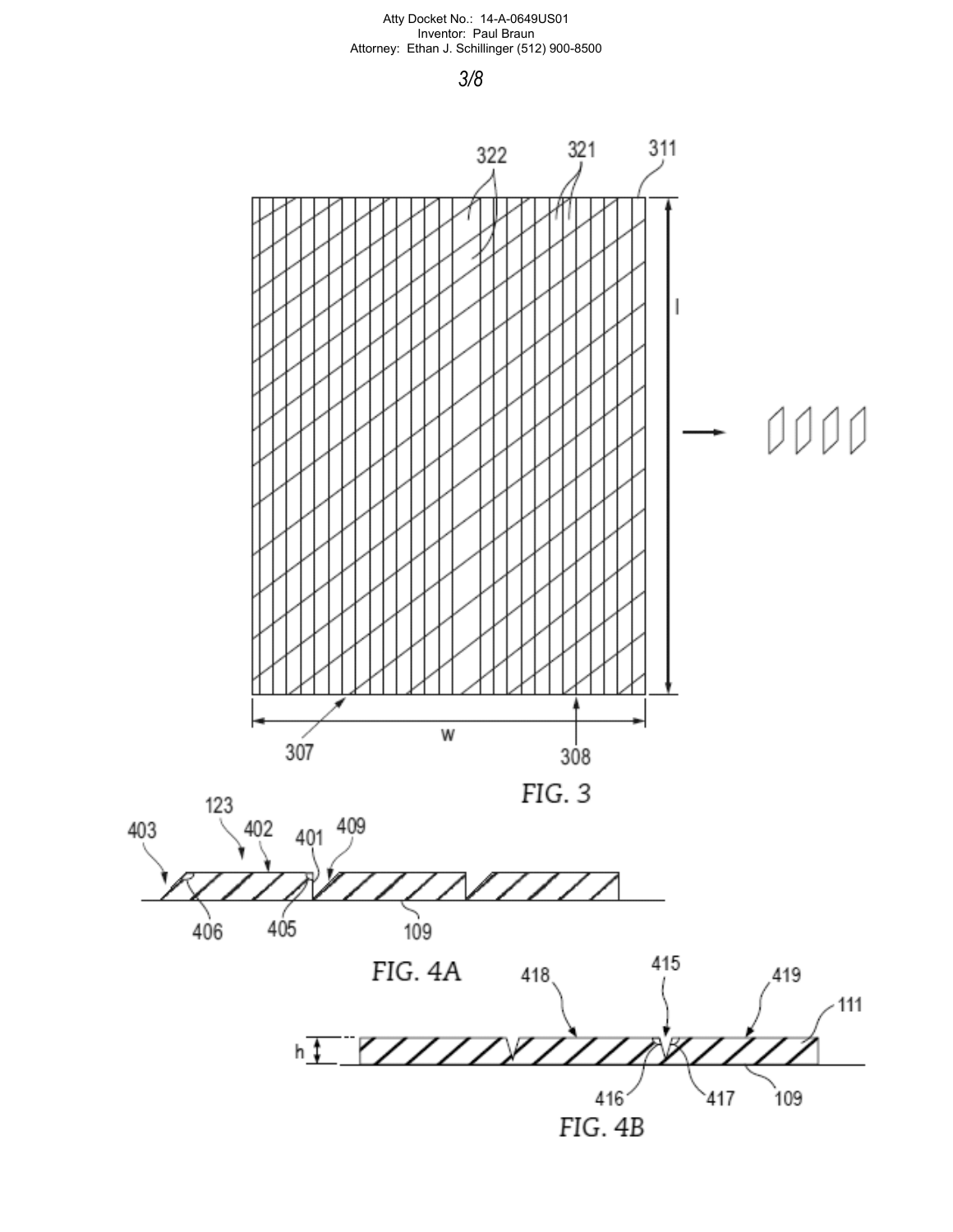





FIG. 6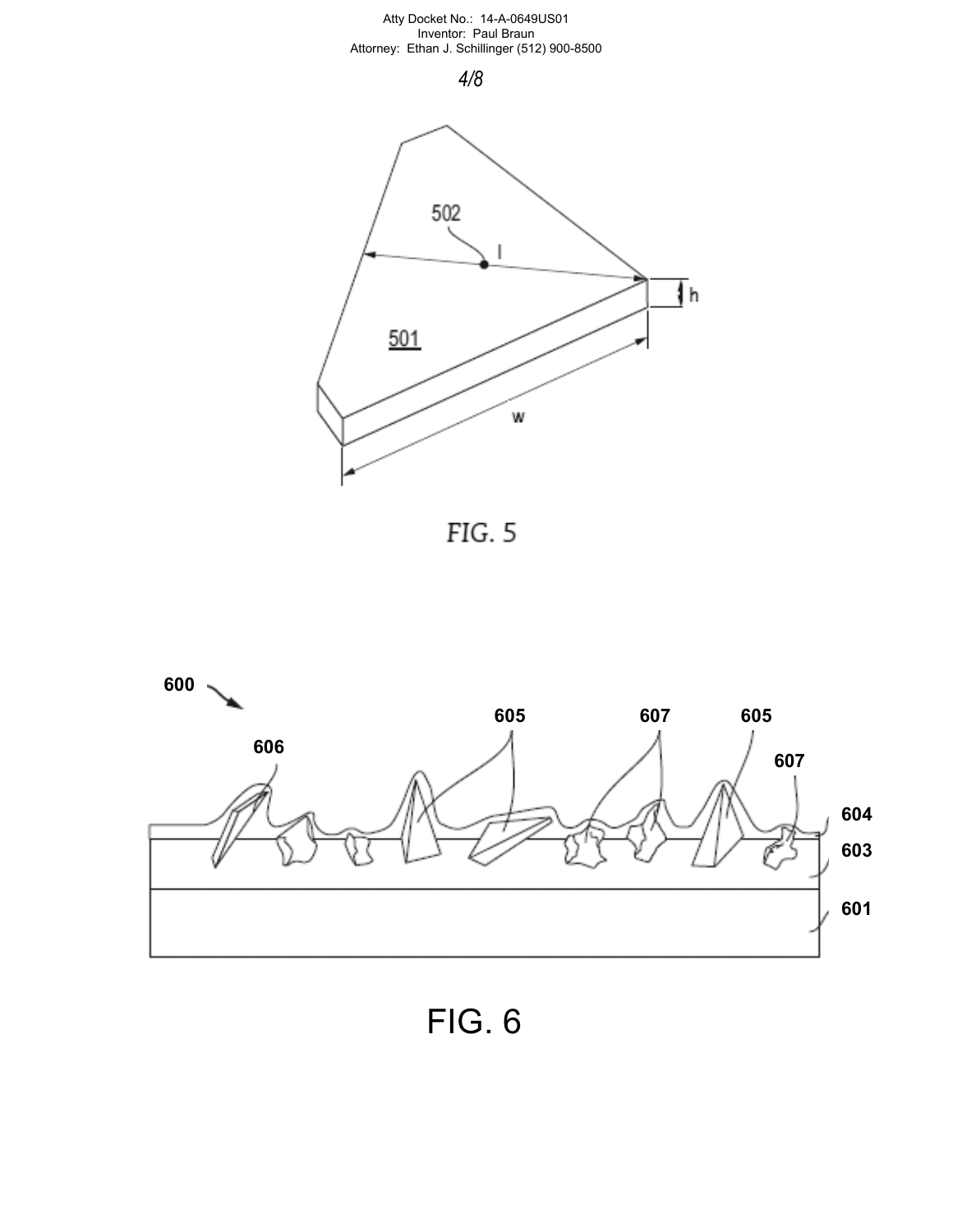# 5/8



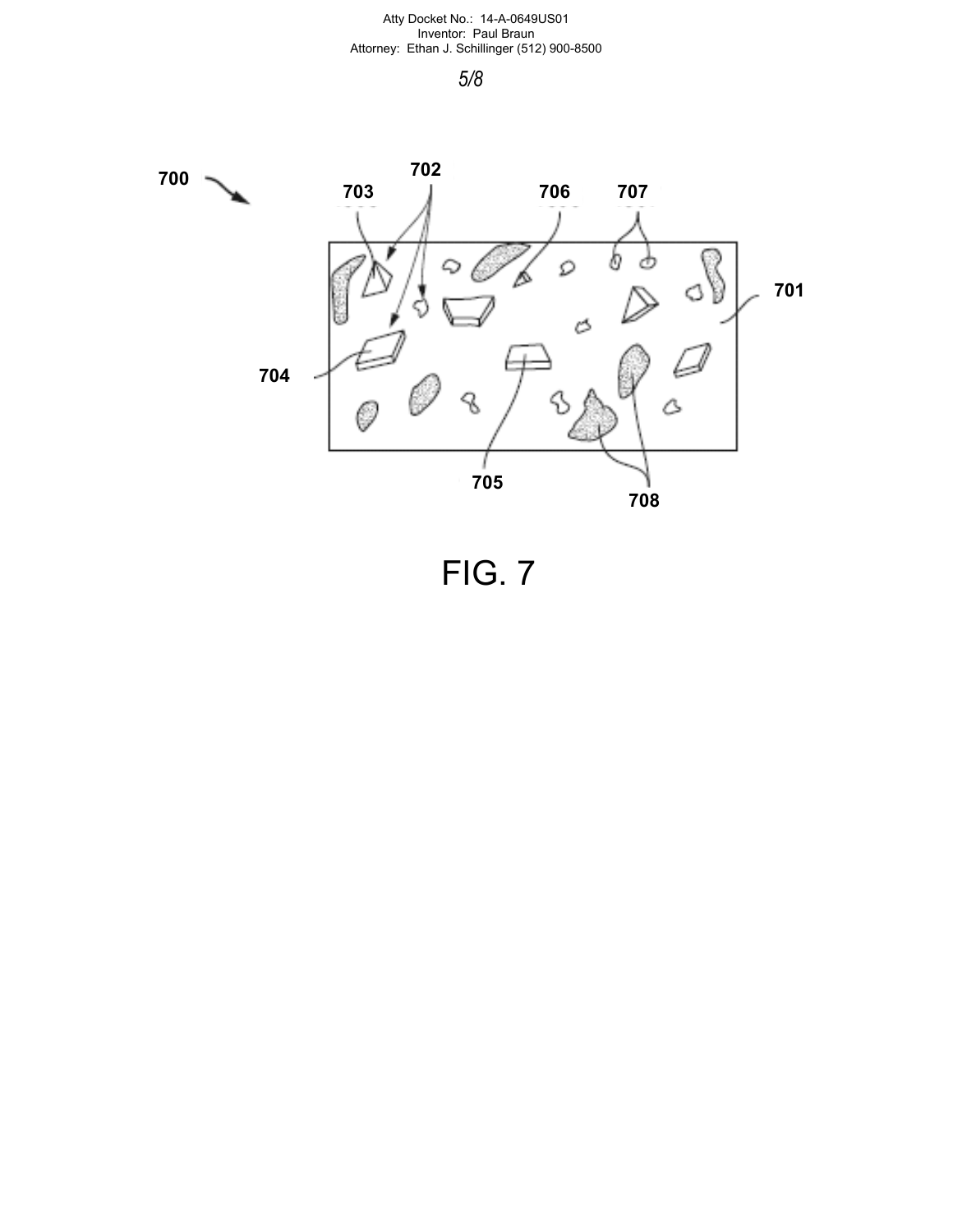

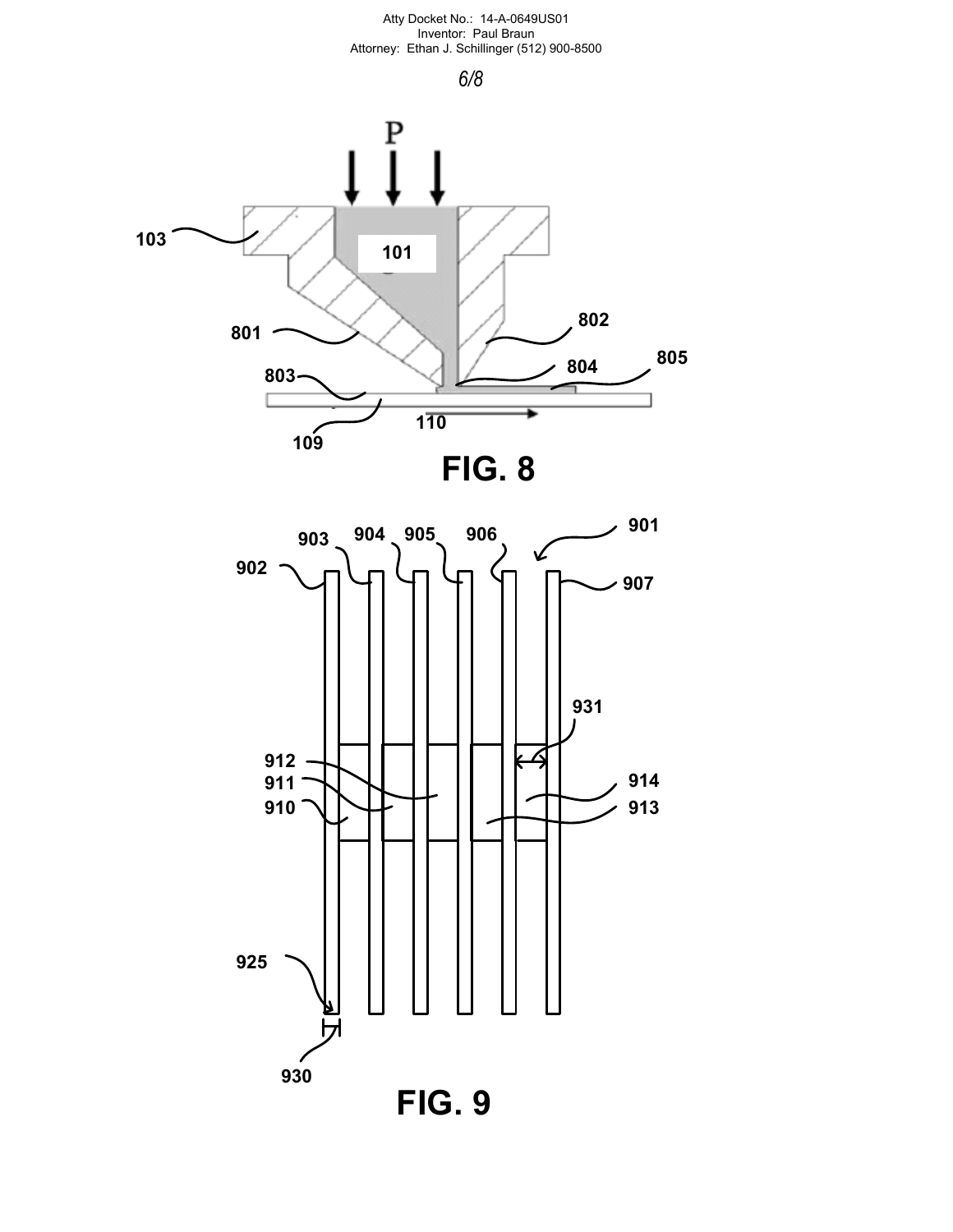# 7/8







FIG. 11